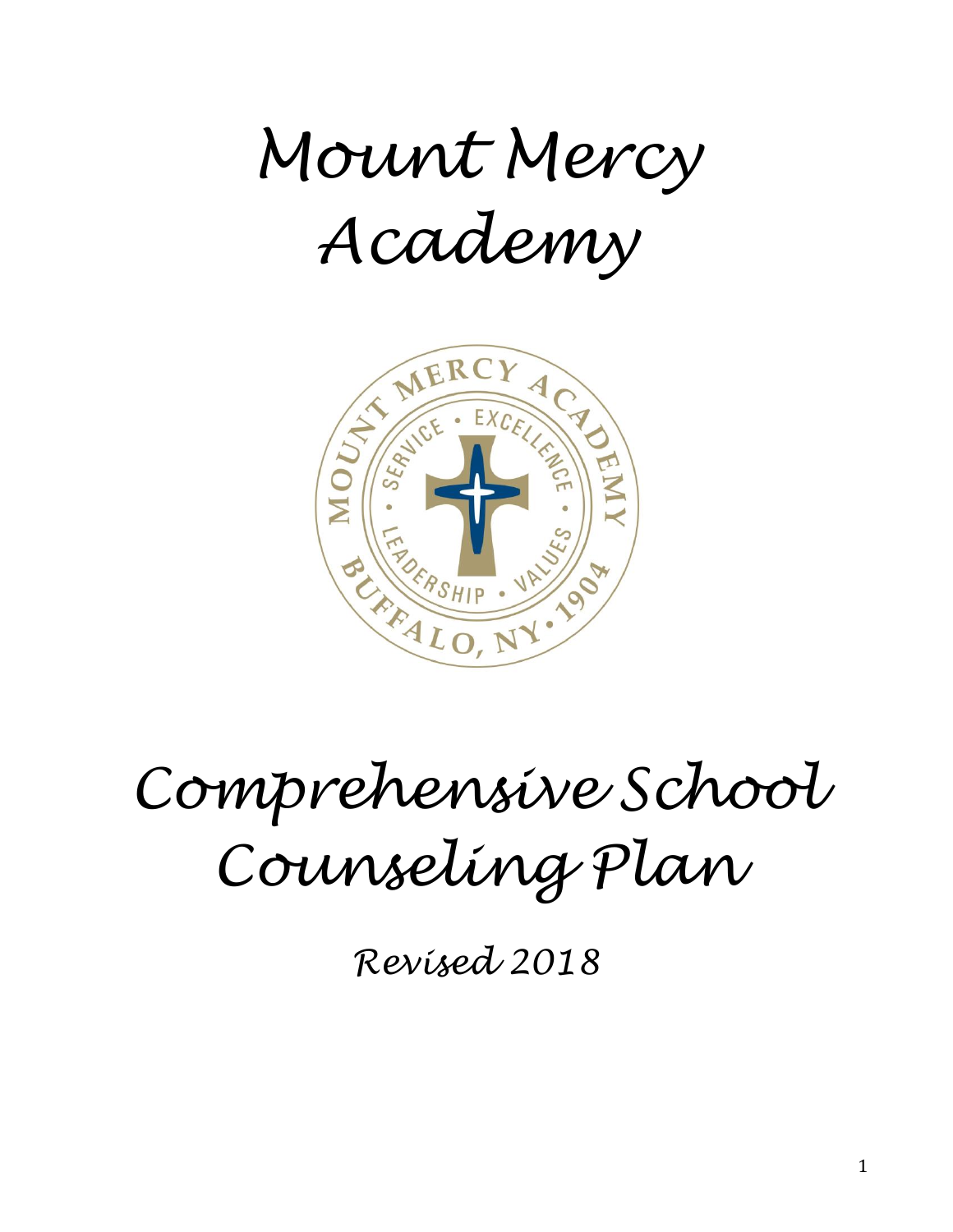### **Acknowledgement**

The Mount Mercy Academy School Counseling Department would like to acknowledge the counselors, pupil personnel, and support staff for their enthusiasm in the development of this Comprehensive School Counseling Plan. We thank them for their dedication to the Department, students, staff, families, and community of the District. We also greatly thank the administrative team at all levels for their support.

### **Staff**

**Mrs. Margaret Cronin,** School President **Mrs. Margaret Staszak,** School Principal **Mrs. Ruth Howard,** Assistant Principal of Curriculum & Instruction **Ms. Catherine Luhr,** Assistant Principal of Academics & Student Life **Mrs. Laura Lester,** Committee for Special Education (CSE) Chairperson **Ms. Jessica Bakkila**, School Counselor for 11<sup>th</sup> & 12<sup>th</sup> grade students **Ms. Elayna Chan**, School Counselor for 9<sup>th</sup> & 10<sup>th</sup> grade students **Mrs. Jeanne Burvid,** Counseling Department Administrative Assistant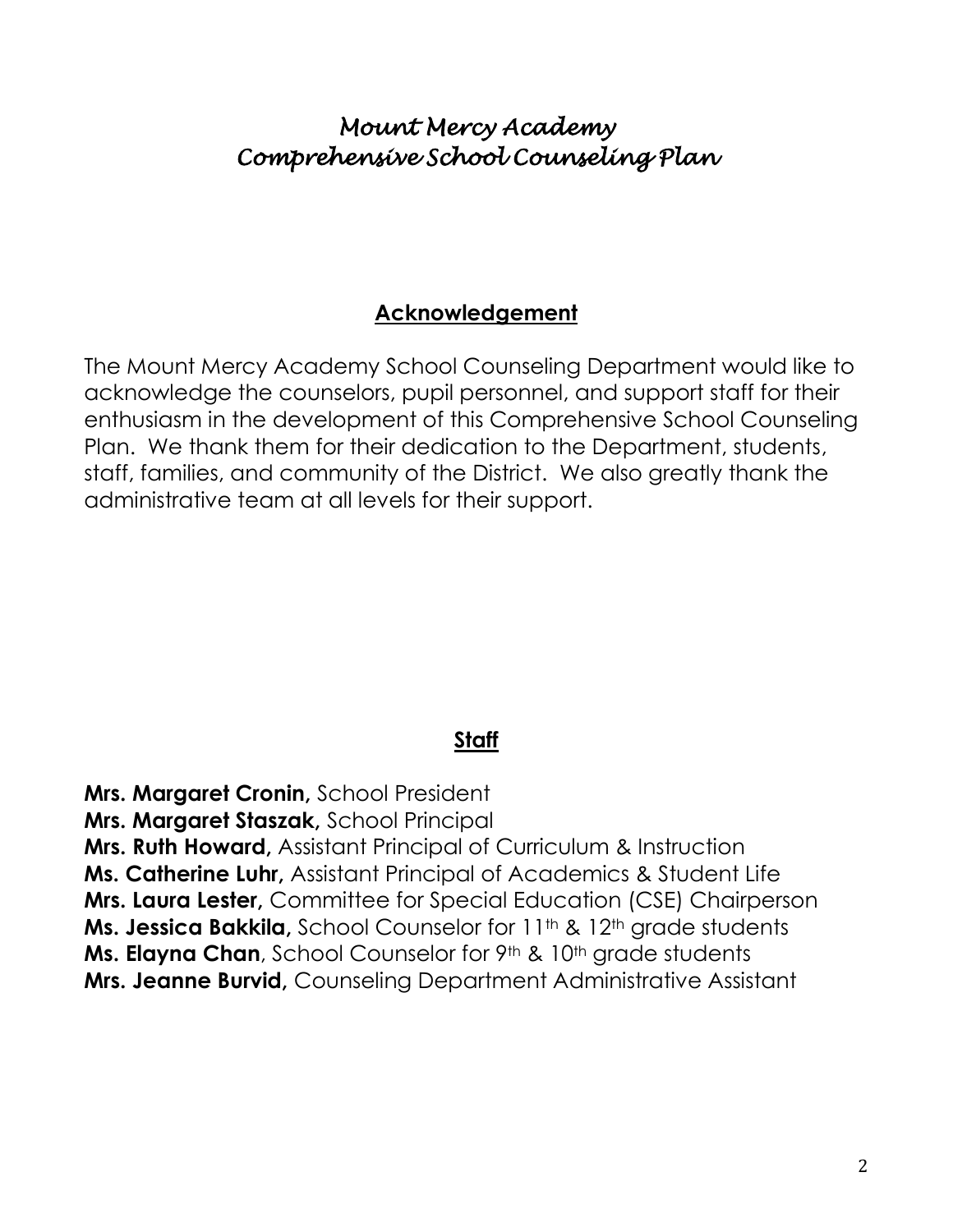| Staff. |  |
|--------|--|
|        |  |
|        |  |
|        |  |
|        |  |
|        |  |
|        |  |
|        |  |
|        |  |
|        |  |
|        |  |
|        |  |
|        |  |
|        |  |
|        |  |
|        |  |
|        |  |
|        |  |
|        |  |
|        |  |
|        |  |
|        |  |
|        |  |
|        |  |
|        |  |
|        |  |
|        |  |

### **Table of Contents**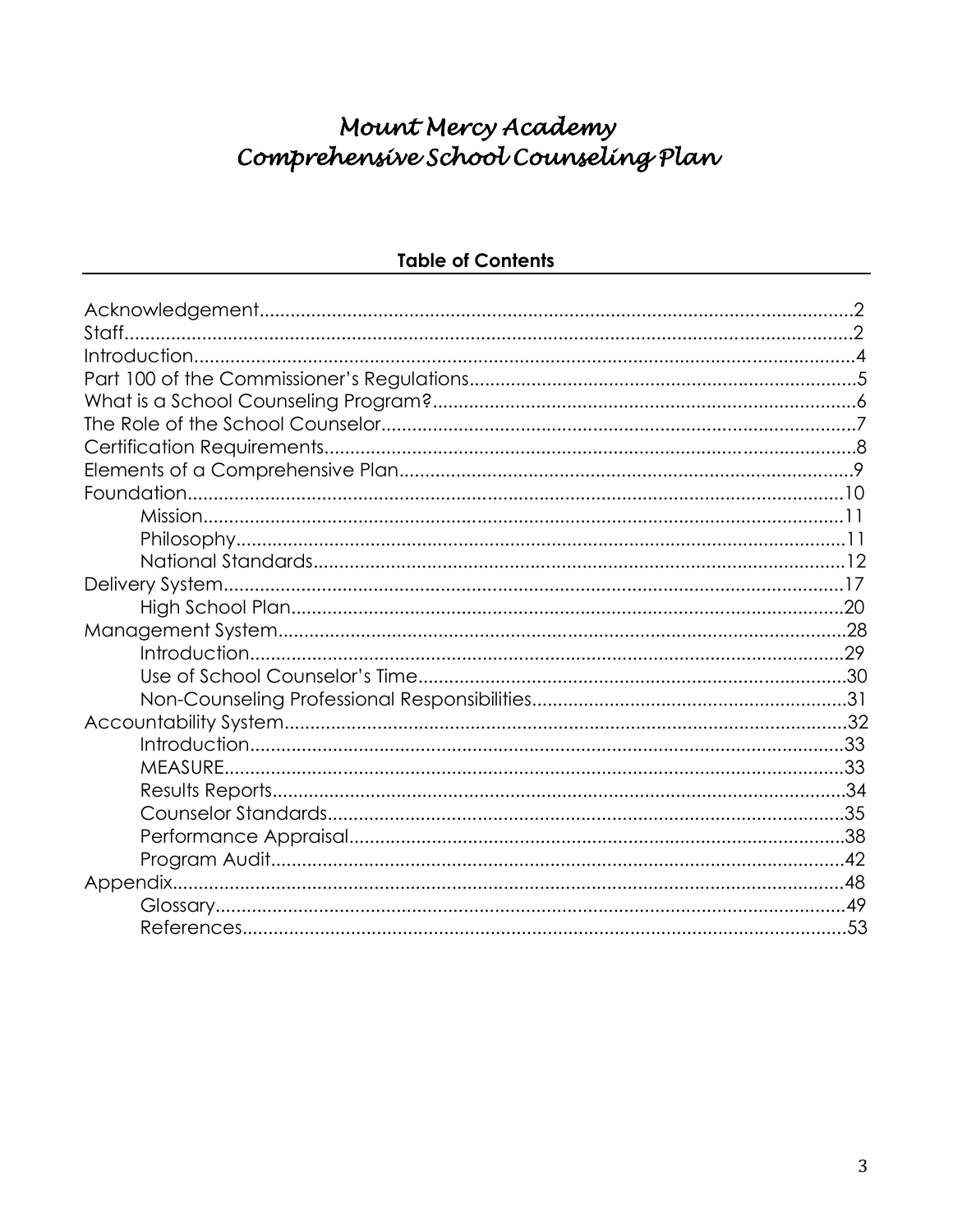### **Introduction**

Professional school counselors have a vital role in refining student achievement and serve as advocates for both students and systems. Through a comprehensive school counseling program of developmental, preventive, remedial and responsive services, professional school counselors address academic, personal, and career development of students.

School counselors focus on the goal of improving student achievement through leadership, collaboration, data analysis, and advocacy in order to provide necessary support to students and create the changes that are essential for the system.

The ultimate goal of the professional school counselors at Mount Mercy Academy is to meet the needs of all students and work to close the achievement gap. The Comprehensive School Counseling Plan will be data-driven and annually evaluated and modified accordingly in order to ensure that every student achieves success.

School counselors will use this data-driven, standards-based model and follow the recommended practice of providing:

- 1) Counseling
- 2) Coordination
- 3) Consultation
- 4) Advocacy
- 5) Collaboration

The MMA School Counseling Department has examined their current services and practices so that they are aligned with the American School Counselor Association (ASCA), the ASCA National Model and the standards of the New York State Education Department.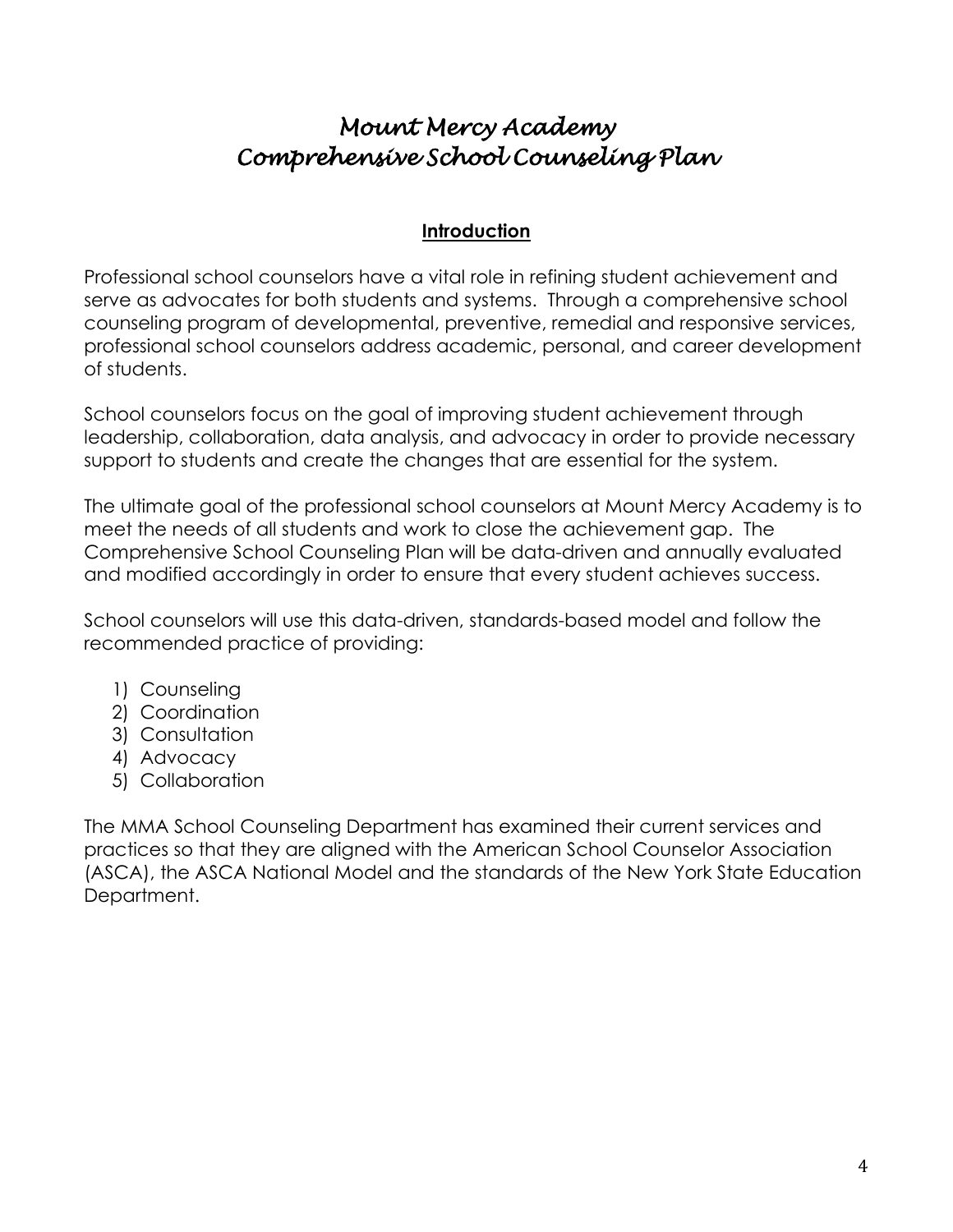### **Part 100 of the Commissioner's Regulations School Counseling/Guidance Programs**

- 1. Nonpublic schools. Each school district shall have a guidance program for all students.
- **a.** In grades 7-12, the guidance program shall include the following activities or services:
	- **i.** An annual review of each student's educational progress and career plans, with such reviews to be conducted with each student individually or with small groups by personnel certified or licensed as school counselors;
	- **ii.** Instruction at each grade level to help students learn about various careers and about career planning skills conducted by personnel certified or licensed as school counselors, or by classroom teachers in cooperation with school counselors;
	- **iii.** Other advisory and individual or group counseling assistance to enable students to benefit from the curriculum, to help students develop and implement postsecondary education and career plans, to help students who exhibit any attendance, academic, behavioral or adjustment problems and to encourage parental involvement, provided that advisory assistance shall be provided by teachers or counselors, or by certified teaching assistants under the supervision of counselors or teachers, and that such individual or group counseling assistance shall be provided by certified or licensed school counselors or by certified or licensed school psychologists or certified or licensed school social workers in cooperation with school counselors; and the services of personnel certified or licensed as school counselors.
- **b.** Each school district shall develop a district plan, which sets forth the manner in which the district shall comply with the requirements of this subdivision. The City School District of the City of New York shall submit a separate plan for each community school district, for the High School Division and for the Special Education Division. Such plan shall be filed in the district offices and shall be available for review by any individual. The plan shall present program objectives, which describe expectations of what students will learn from the program; activities to accomplish the objectives; specification of staff members and other resources assigned to accomplish the objectives; and provisions for the annual assessment of program results. The plan shall be reviewed annually by the school districts, and revisions shall be made as necessary.

*Office of Elementary, Middle, Secondary, and Continuing Education/Part 11/100.2a./2002/*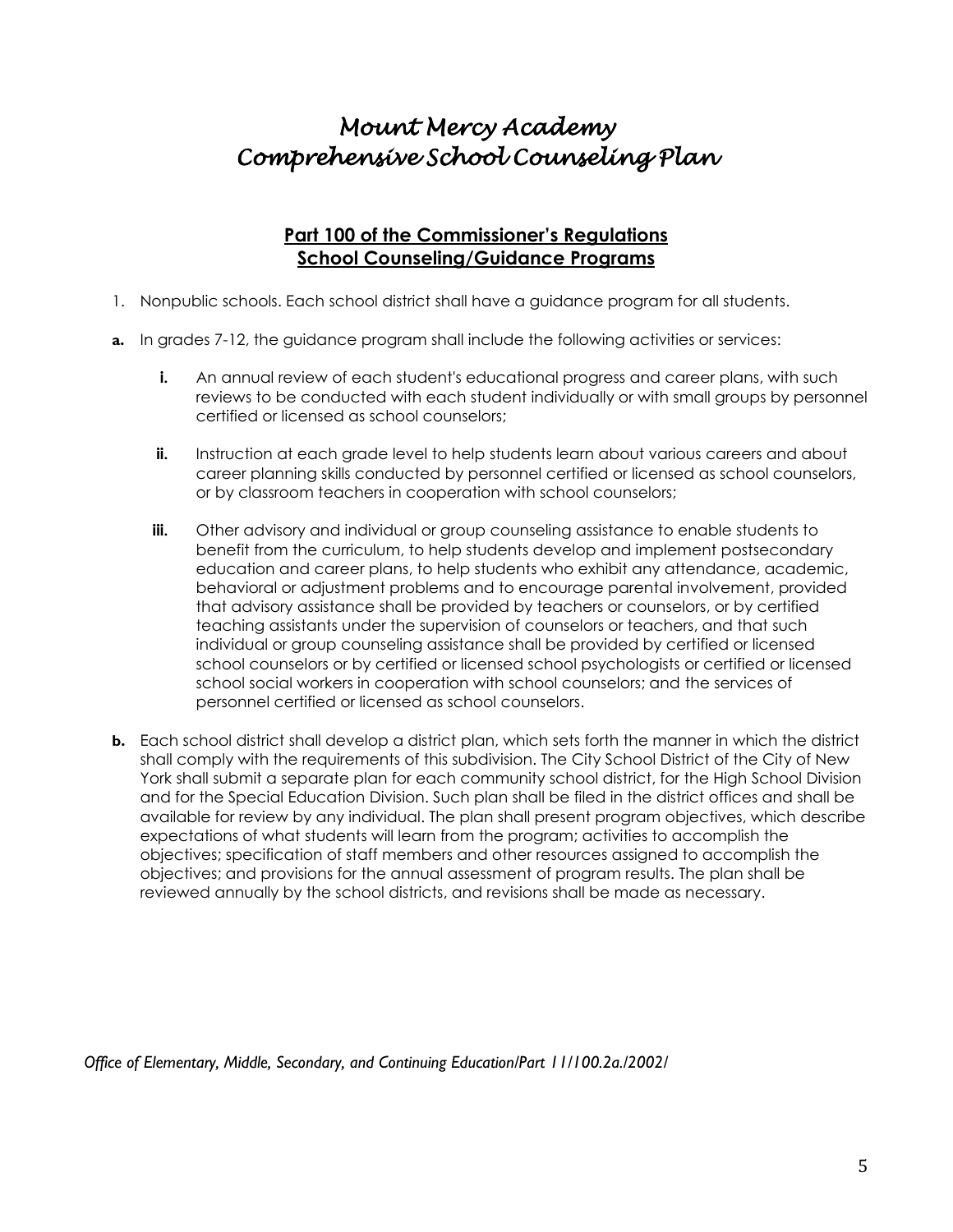### **What is a School Counseling Program?**

A school counseling program reaches EVERY student and focuses on the knowledge, skills, and attitudes needed for an individual's successful academic achievement, career development, and personal growth. A professional school counselor's time is spent maximizing the benefits of a program that serves ALL students.

The program is preventive in design and school counselors create programs and services to meet the needs of all students at the appropriate developmental stages. A school counseling program:

- o Reaches every student
- o Is comprehensive in scope
- o Is preventive in design
- o Is developmental in nature
- o Is implemented by a credentialed school counselor
- o Is conducted in collaboration with stakeholders
- o Monitors student progress
- o Uses data to drive program decisions
- o Is an integral part of the educational program for student success

*Adapted from The ASCA National Model: A Framework for School Counseling Programs*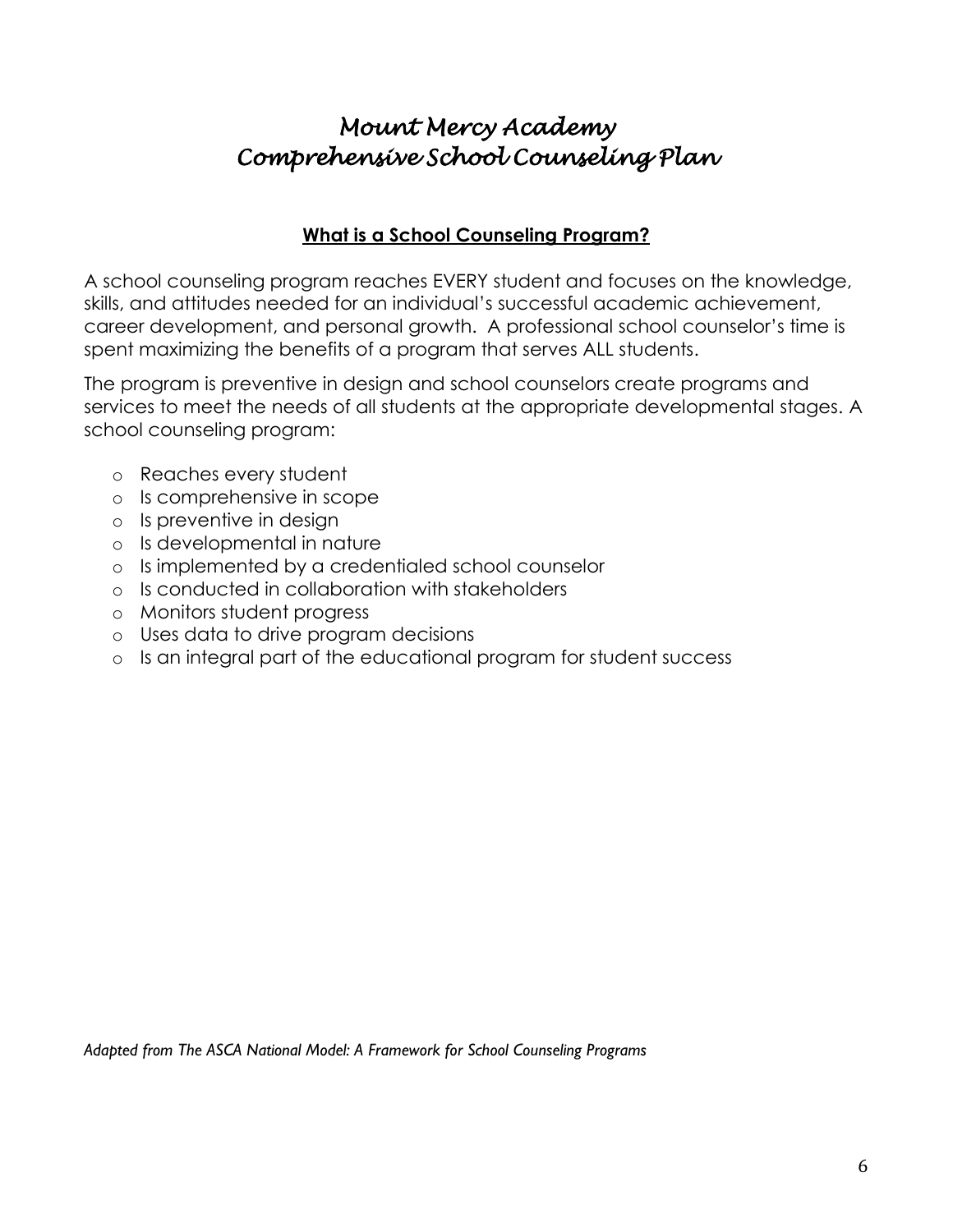### **The Role of the School Counselor**

Professional school counselors serve a vital role in maximizing student success. Through leadership, collaboration and advocacy, they strive to promote equity and access to rigorous educations experiences for all students. According to the American School Counseling Association (ASCA), professional school counselors support a safe learning environment and work to safeguard the human rights of all members of the school community.

School counselors address the needs of all students through culturally relevant prevention and intervention programs that are a part of a comprehensive school counseling program.

The school counselor is responsible for the following:

- o Provide individual and group counseling services to meet the developmental, preventive and remedial needs of students
- o Coordinates all counseling services for students and assists with the coordination and implementation of students services at the school
- o Plays a leadership role within the school counseling program and develops activities to implement and evaluate the program. Also plays a leadership role at a much larger scale by engaging in systems-wide change to provide academic and behavioral supports for the success of all students
- o Consults with students, parents, teachers and other school and community personnel to assist in meeting the needs of students
- o Work toward ensuring that every student will have access to a quality and equitable education using their leadership, advocacy, teaming and collaboration, and date-driven decision-making skills.

The above is merely a list of examples of a school counselor's responsibilities. There is much more involved with this position that is not listed.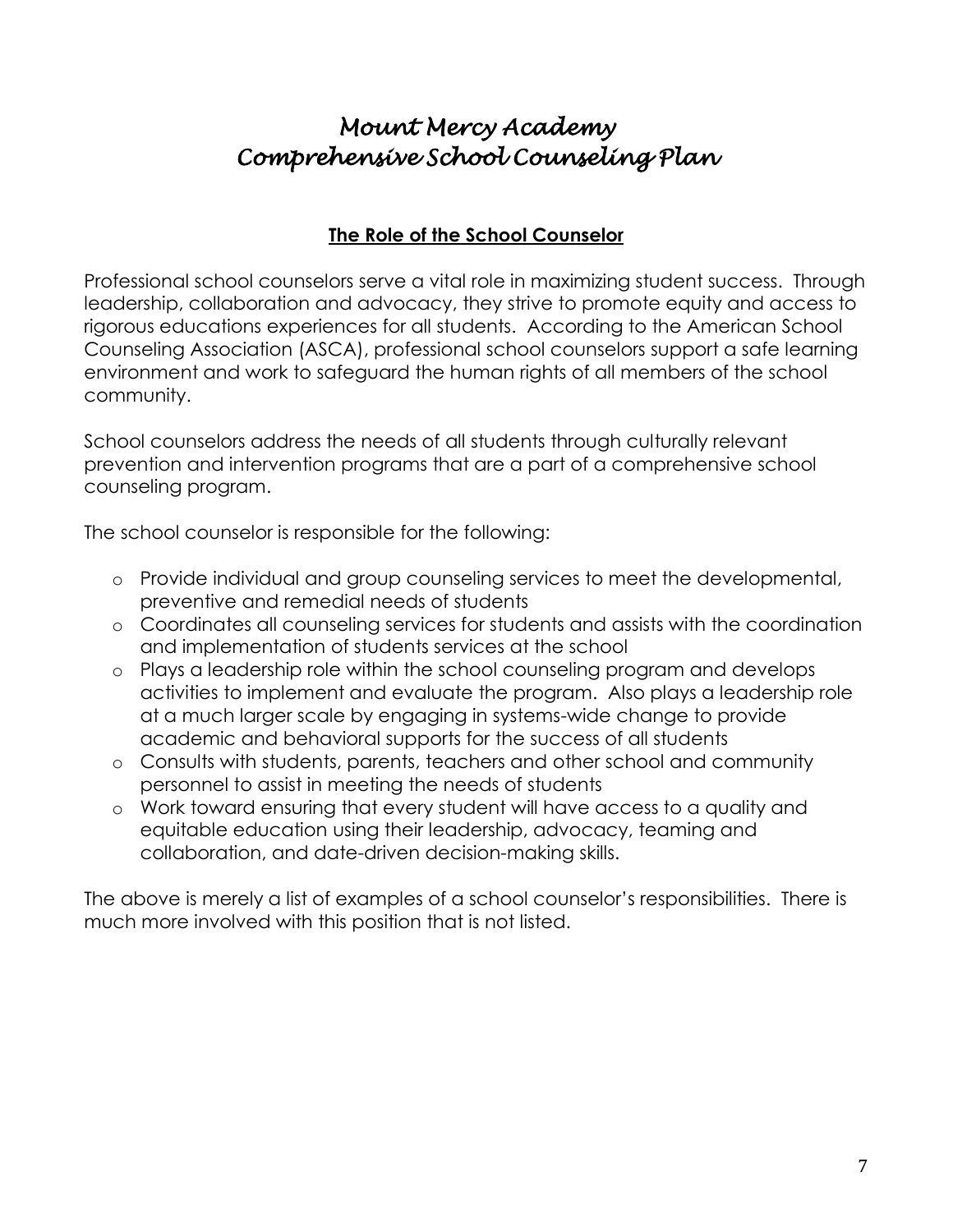### **New York State Certification Requirements For Professional School Counselors**

The strategic goal of the Board of Regents is to provide New York State educational systems with qualified, certified and well trained professionals to serve all students. Professional school counselors in New York State must meet the following criteria:

### **Provisional Certification:**

- 1) A Master's Degree from a regionally accredited institution of higher education
- 2) Graduate study in School Counseling: 30 credits
	- a. School counseling courses are specifically for individuals preparing for a career as a school counselor
- 3) College Internship/Supervised Practice: The college-supervised internship must be a part of an approved school counseling program. The internship/practice is generally the culminating experience of a program leading to a state certificate in school counseling
- 4) Child Abuse Identification Workshop (mandated reporter training)
- 5) School Violence Prevention Workshop (SAVE Certification)
- 6) Dignity for all Students Act Certification
- 7) Fingerprinting Clearance
- 8) United States Citizenship

### **Permanent Certification:**

- 1) Satisfaction of the above requirements
- 2) Additional graduate work: 30 additional credits in school counseling
- 3) Experience: 2 years in a pupil personnel service position in a public or approved independent elementary and/or secondary school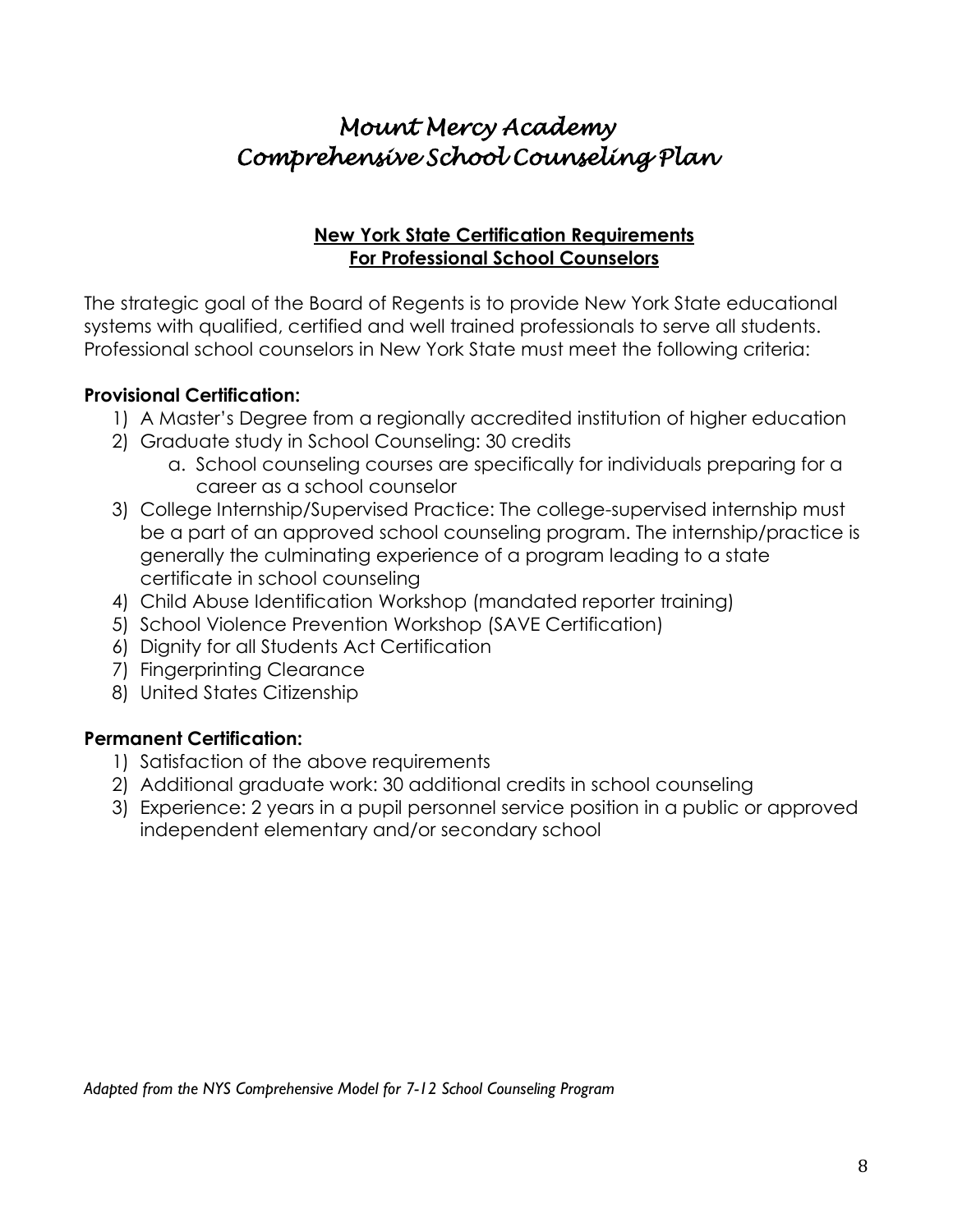### **Elements of a Comprehensive School Counseling Plan**

In 2003, the American School Counselor Association (ASCA) published, "The ASCA National Model: A Framework for School Counseling Programs." This work outlines the components of a comprehensive school counseling program. This working model has been extensively researched and successfully implemented in schools all over the country. There are four components of the model, each of which are described below.

### **Foundation**

The Foundation is the "what" of the school counseling plan. This includes what every student will be able to know and do as well as what every student will receive as a result of the school counseling plan.

### **Management**

The Management System addresses multiple facets of the school counseling plan. This includes the "when" of the plan, or tools that counselors use. These tools may include an action plan and calendar. The Management System also addresses the "how" of the plan, which is the counselors' use of data. Lastly, it addresses "who" will implement the plan (the counselors) and "on what authority" (management agreement and advisory council).

### **Delivery System**

The Delivery System addresses "how" the program will be implemented. It defines the implementation process and components of the model, including the curriculum, individual student planning, responsive services and system support.

### **Accountability**

This answers the question, "How are students different as a result of the program?" The answer is derived through the use of data by measuring the plan's progress toward and impact on academic achievement, graduation rates, post-secondary options, school climate, attendance, and more.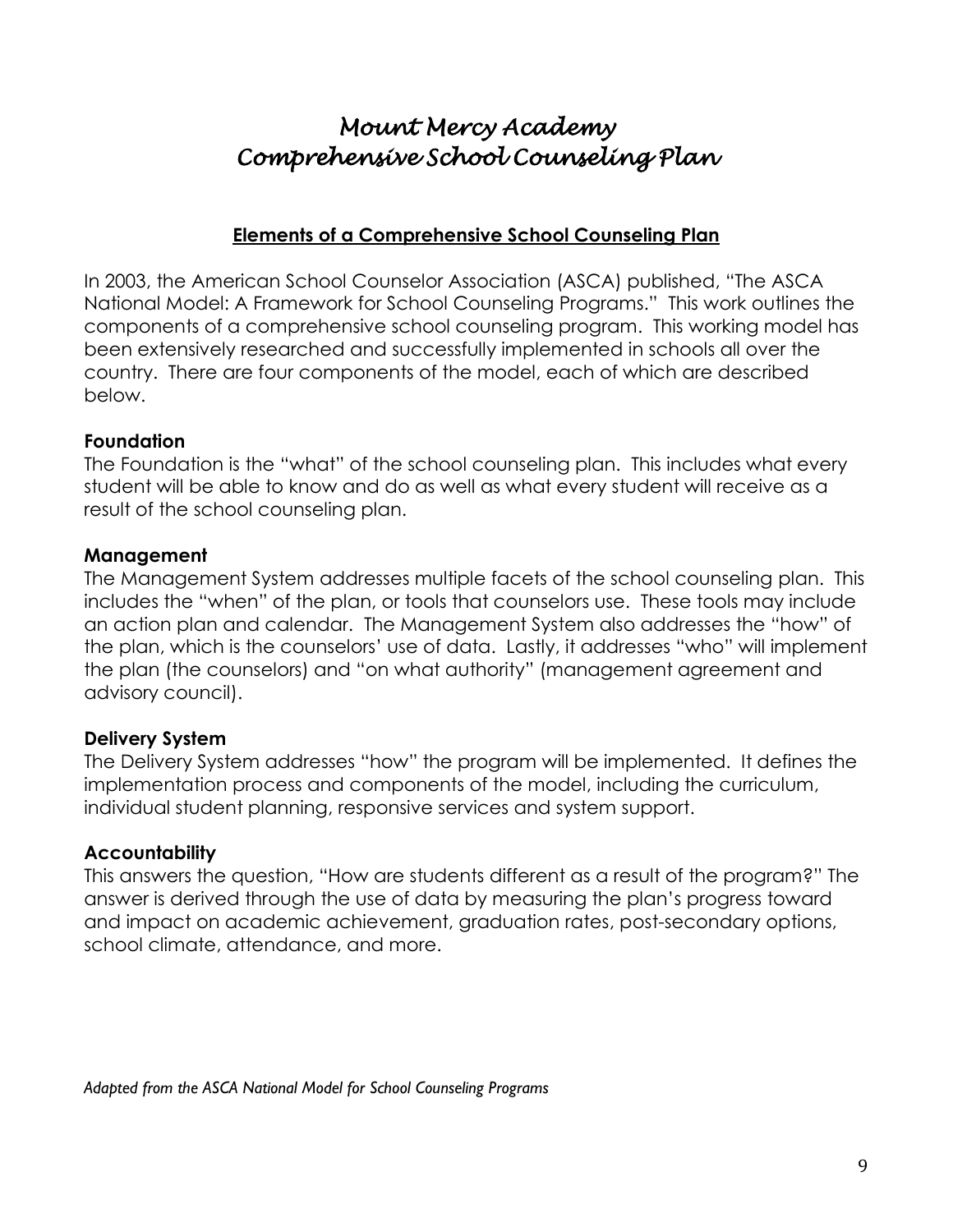*Foundation* 

# *Mission Philosophy National Standards*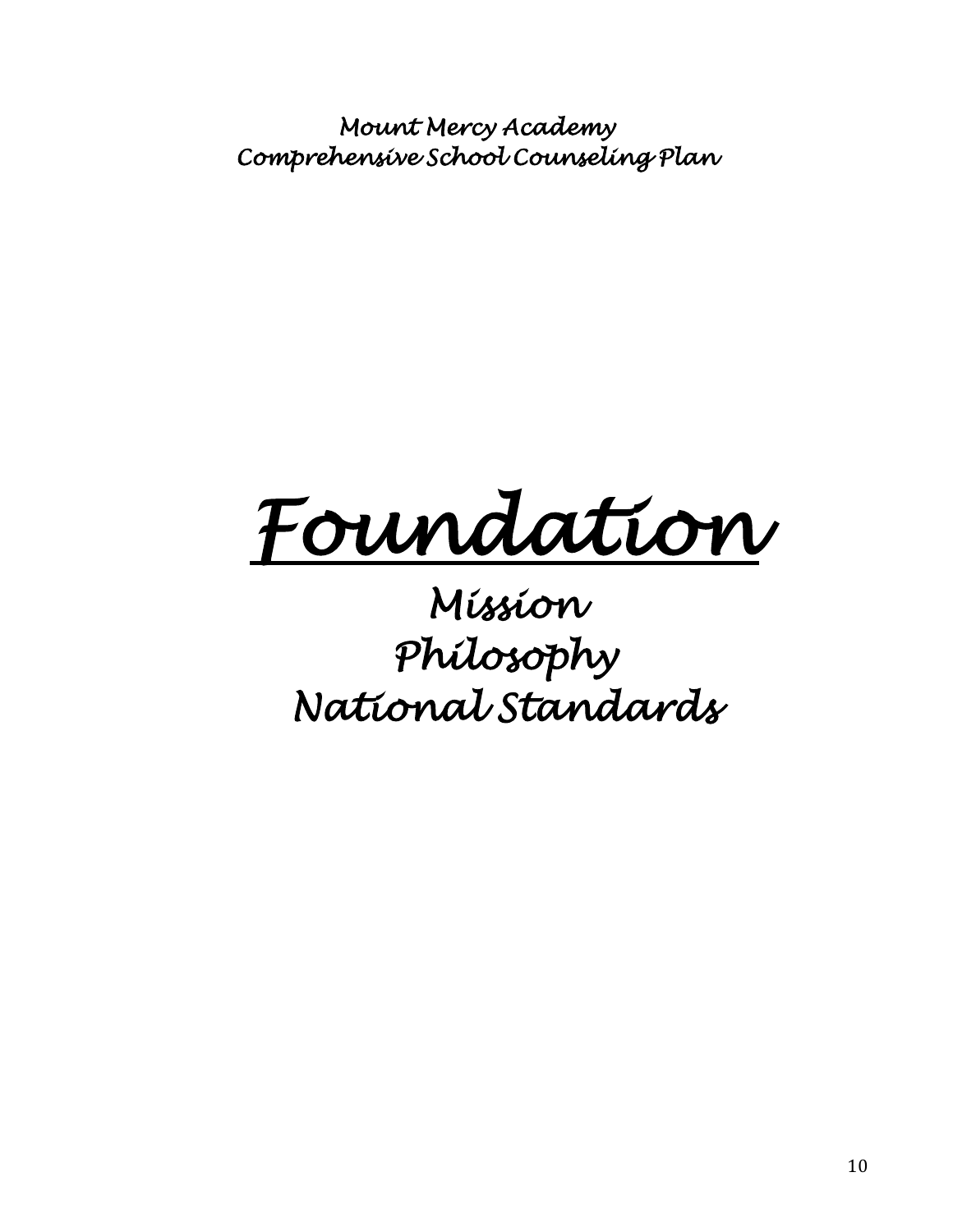### **Mission Statement**

The mission of the MMA School Counseling Department is to provide support to maximize student potential and academic achievement for all students. Our purpose is to foster academic, personal/social, and career development. It is our belief that this will lead to school success. We are committed to helping students attain personal goals, independence, self-understanding, and acceptance of others. Our expectation is that students will leave school with the abilities to take responsibility for themselves and to realize the value of contribution to the community.

### **Philosophy Statement**

The counselors at Mount Mercy Academy believe:

- o All students have intrinsic value
- o Our primary role is to be an advocate for every student
- o All students have the ability to learn in a developmentally appropriate manner
- o We should celebrate and draw upon the diversity among our students

And that the MMA Counseling Program should:

- o Be based on the goals and developmental student competencies outlined by the American School Counselor Association, the New York Department of Education, and Mount Mercy Academy
- o Be proactive and data driven
- o Draw upon the knowledge of and collaboration with family, school, and community stakeholders
- o Be willing to seek continuous improvement through self-assessment
- o Utilize a team approach for planning and management purposes
- o Embrace technology and enhance program delivery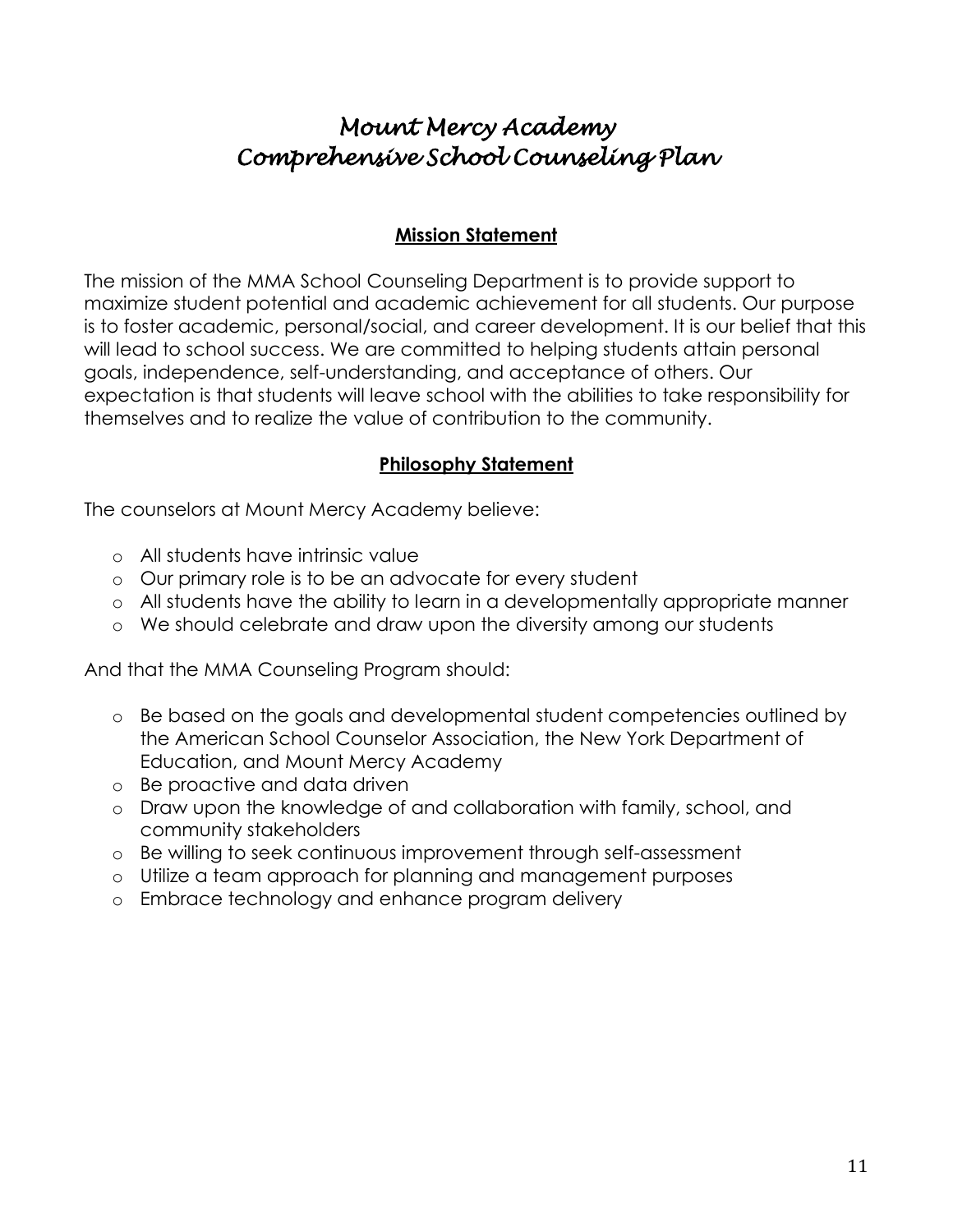### **National Standards**

The ASCA National Standards seeks to ensure that all aspects of school counseling are considered in order for students to meet their academic, personal and career needs.

The standards provides an opportunity to better define the role of the school counselor and establish similar goals, expectations, support systems and experiences for all students across the entire country.

At the local level, the standards provide an opportunity for all stakeholders to engage in conversations about expectations for students' academic success and the role of counseling programs in enhancing student learning.

In accordance with the ASCA National Standards, the MMA School Counseling Program facilitates student development in three domains:

- o Academic development
- o Career Development
- o Personal/Social Development

Each area includes desired student learning competencies and promote behavior that enhances learning for all students. The competencies are specific knowledge, skills and attitudes that students should obtain in the standard areas.

*Adapted from the American School Counselor Association National Model*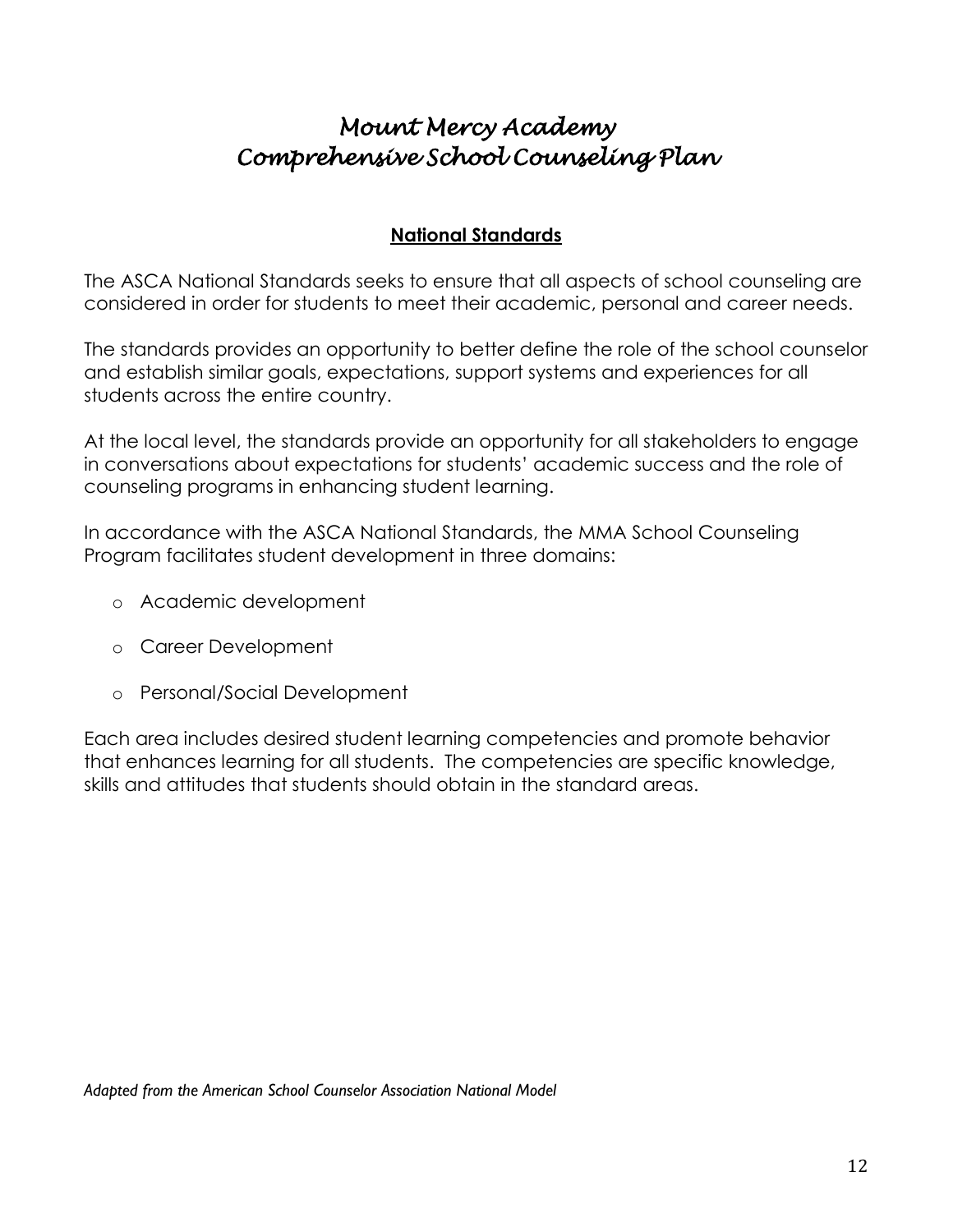### *ASCA NATIONAL STANDARDS*

### **Academic Development**

#### *Standard A: Students will acquire the attitudes, knowledge and skills that contribute to effective learning in school and across the life span.*

### **A:A1 Improve Academic Self-concept**

A:A1.1 Articulate feelings of competence and confidence as learners

A:A1.2 Display a positive interest in learning

A:A1.3 Take pride in work and achievement

A:A1.4 Accept mistakes as essential to the learning process

A:A1.5 Identify attitudes and behaviors that lead to successful learning

### **A:A2 Acquire Skills for Improving Learning**

A:A2.1 Apply time-management and task-management skills

A:A2.2 Demonstrate how effort and persistence positively affect learning

A:A2.3 Use communications skills to know when and how to ask for help when needed

A:A2.4 Apply knowledge and learning styles to positively influence school performance

### **A:A3 Achieve School Success**

A:A3.1 Take responsibility for their actions

A:A3.2 Demonstrate the ability to work independently, as well as the ability to work cooperatively with other students

A:A3.3 Develop a broad range of interests and abilities

A:A3.4 Demonstrate dependability, productivity and initiative

A:A3.5 Share knowledge

### *Standard B: Students will complete school with the academic preparation essential to choose from a wide range of substantial post-secondary options, including college.*

### **A:B1 Improve Learning**

A:B1.1 Demonstrate the motivation to achieve individual potential

A:B1.2 Learn and apply critical-thinking skills

A:B1.3 Apply the study skills necessary for academic success at each level

A:B1.4 Seek information and support from faculty, staff, family and peers

A:B1.5 Organize and apply academic information from a variety of sources

A:B1.6 Use knowledge of learning styles to positively influence school performance

A:B1.7 Become a self-directed and independent learner

### **A:B2 Plan to Achieve Goals**

A:B2.1 Establish challenging academic goals in elementary, middle/jr. high and high school A:B2.2 Use assessment results in educational planning

A:B2.3 Develop and implement annual plan of study to maximize academic ability and achievement

A:B2.4 Apply knowledge of aptitudes and interests to goal setting

A:B2.5 Use problem-solving and decision-making skills to assess progress toward educational goals

A:B2.6 Understand the relationship between classroom performance and success in school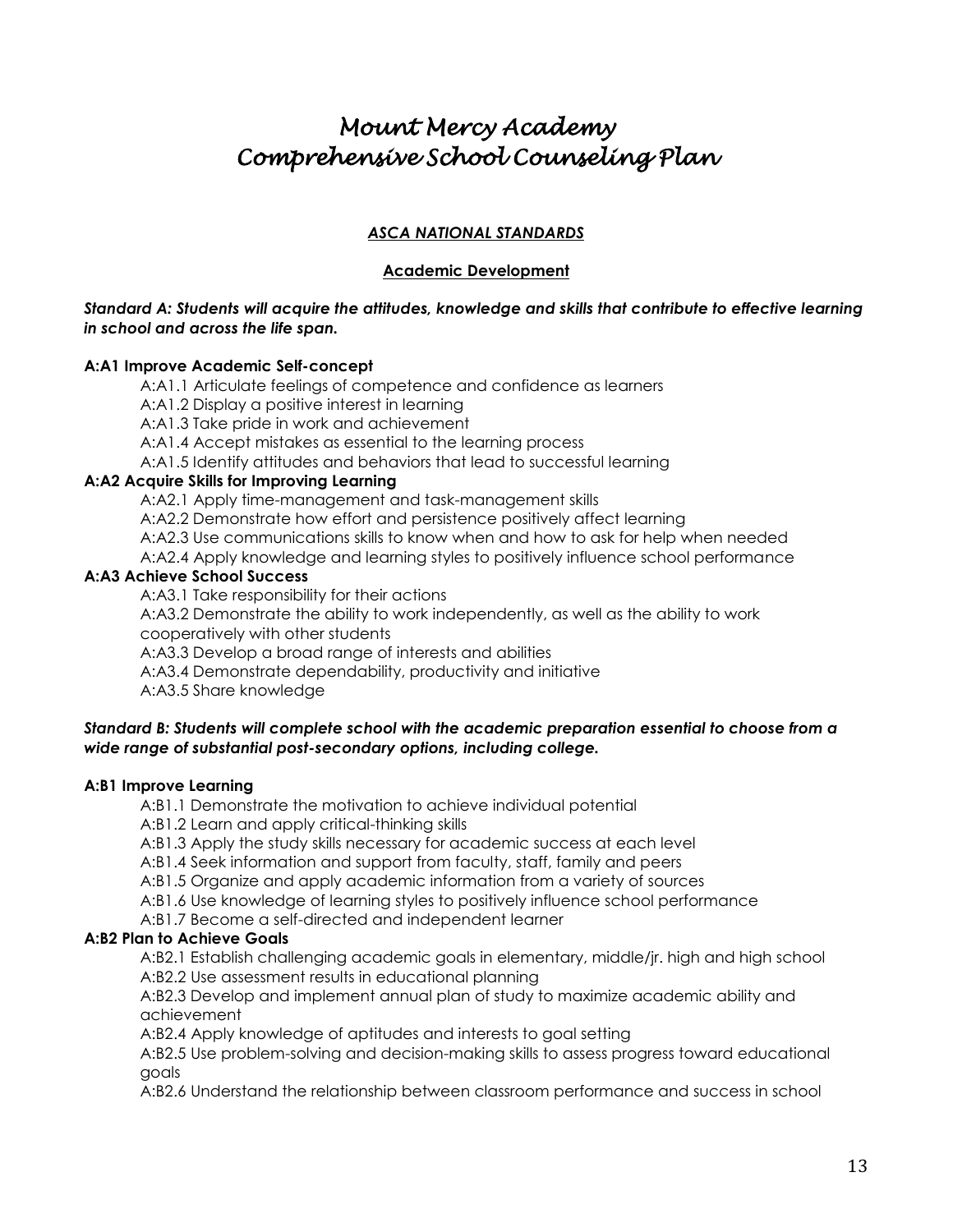A:B2.7 Identify post-secondary options consistent with interests, achievement, aptitude and abilities

#### *STANDARD C: Students will understand the relationship of academics to the world of work and to life at home and in the community.*

#### **A:C1 Relate School to Life Experiences**

A:C1.1 Demonstrate the ability to balance school, studies, extracurricular activities, leisure time and family life

A:C1.2 Seek co-curricular and community experiences to enhance the school experience

A:C1.3 Understand the relationship between learning and work

A:C1.4 Demonstrate an understanding of the value of lifelong learning as essential to seeking, obtaining and maintaining life goals

A:C1.5 Understand that school success is the preparation to make the transition from student to community member

A:C1.6 Understand how school success and academic achievement enhance future career and vocational opportunities

#### **Career Development**

#### *Standard A: Students will acquire the skills to investigate the world of work in relation to knowledge of self and to make informed career decisions.*

#### **C:A1 Develop Career Awareness**

C:A1.1 Develop skills to locate, evaluate and interpret career information

- C:A1.2 Learn about the variety of traditional and nontraditional occupations
- C:A1.3. Develop an awareness of personal abilities, skills, interests and motivations

C:A1.4 Learn how to interact and work cooperatively in teams

C:A1.5 Learn to make decisions

C:A1.6 Learn how to set goals

C:A1.7 Understand the importance of planning

C:A1.8 Pursue and develop competency in areas of interest

C:A1.9 Develop hobbies and vocational interests

C:A1.10 Balance between work and leisure time

#### **C:A2 Develop Employment Readiness**

C:A2.1 Acquire employability skills such as working on a team, problem solving and organizational skills

C:A2.2 Apply job readiness skills to seek employment opportunities

C:A2.3 Demonstrate knowledge about the changing workplace

C:A2.4 Learn about the rights and responsibilities of employers and employees

C:A2.5 Learn to respect individual uniqueness in the workplace

C:A2.6 Learn how to write a résumé

C:A2.7 Develop a positive attitude toward work and learning

C:A2.8 Understand the importance of responsibility, dependability, punctuality, integrity and effort in the workplace

C:A2.9 Utilize time- and task-management skills

#### *Standard B: Students will employ strategies to achieve future career goals with success and satisfaction.*

#### **C:B1 Acquire Career Information**

C:B1.1 Apply decision-making skills to career planning, course selection and career transition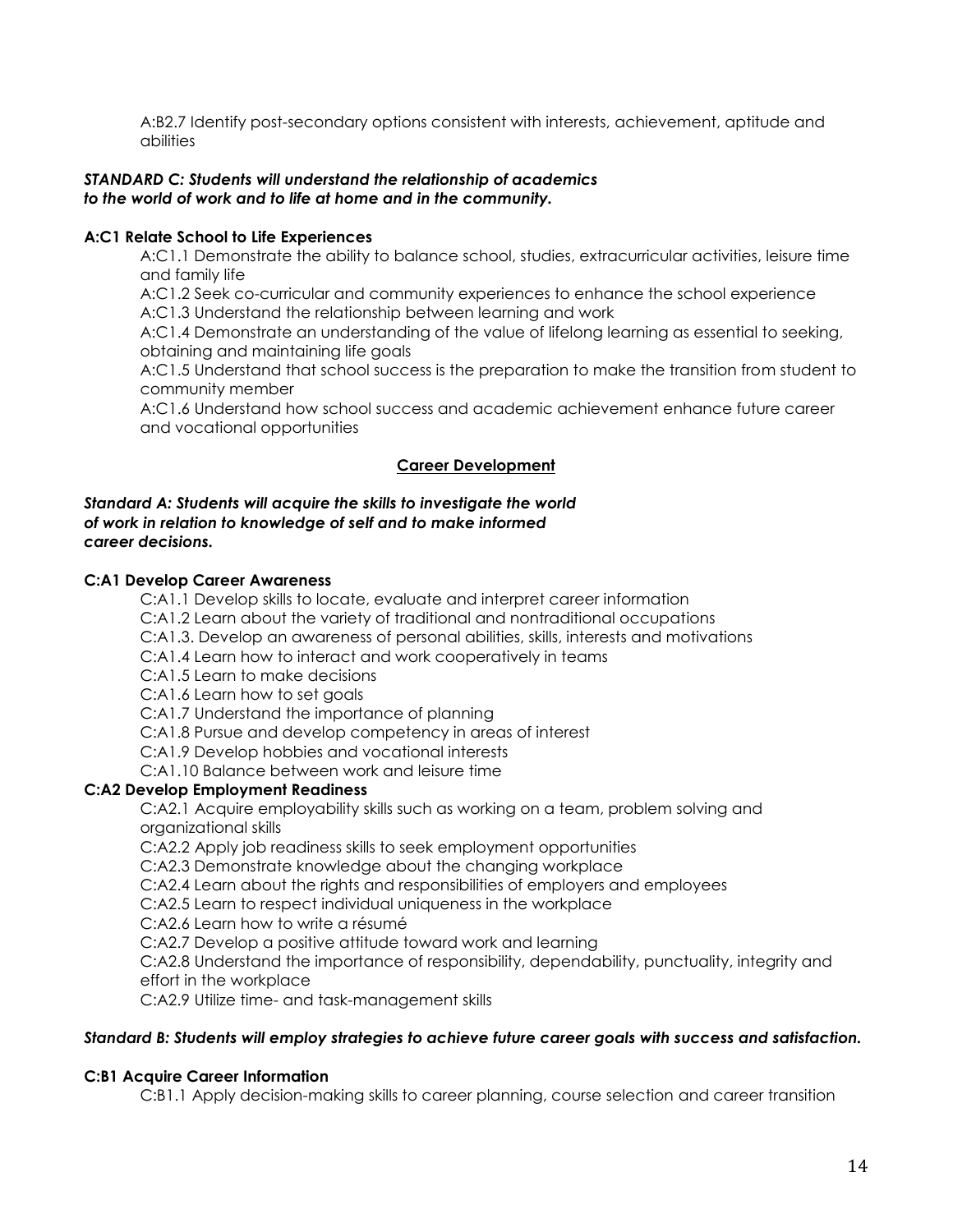C:B1.2 Identify personal skills, interests and abilities and relate them to current career choice

C:B1.3 Demonstrate knowledge of the career-planning process

C:B1.4 Know the various ways in which occupations can be classified

C:B1.5 Use research and information resources to obtain career information

C:B1.6 Learn to use the Internet to access career-planning information

C:B1.7 Describe traditional and nontraditional career choices and how they relate to career choice

C:B1.8 Understand how changing economic and societal needs influence employment trends and future training

C:B2 Identify Career Goals

C:B2.1 Demonstrate awareness of the education and training needed to achieve career goals C:B2.2 Assess and modify their educational plan to support career

C:B2.3 Use employability and job readiness skills in internship, mentoring, shadowing and/or other work experience

C:B2.4 Select course work that is related to career interests

C:B2.5 Maintain a career-planning portfolio

#### *Standard C: Students will understand the relationship between personal qualities, education, training and the world of work.*

#### **C:C1 Acquire Knowledge to Achieve Career Goals**

C:C1.1 Understand the relationship between educational achievement and career success

C:C1.2 Explain how work can help to achieve personal success and satisfaction

C:C1.3 Identify personal preferences and interests influencing career choice and success

C:C1.4 Understand that the changing workplace requires lifelong learning and acquiring new skills

C:C1.5 Describe the effect of work on lifestyle

C:C1.6 Understand the importance of equity and access in career choice

C:C1.7 Understand that work is an important and satisfying means of personal expression

### **C:C2 Apply Skills to Achieve Career Goals**

C:C2.1 Demonstrate how interests, abilities and achievement relate to achieving personal, social, educational and career goals

C:C2.2 Learn how to use conflict management skills with peers and adults

C:C2.3 Learn to work cooperatively with others as a team member

C:C2.4 Apply academic and employment readiness skills in work-based learning situations such as internships, shadowing and/or mentoring experiences

#### **Personal/Social Development**

#### *Standard A: Students will acquire the knowledge, attitudes and interpersonal skills to help them understand and respect self and others.*

#### **PS:A1 Acquire Self-knowledge**

PS:A1.1 Develop positive attitudes toward self as a unique and worthy person

PS:A1.2 Identify values, attitudes and beliefs

PS:A1.3 Learn the goal-setting process

PS:A1.4 Understand change is a part of growth

PS:A1.5 Identify and express feelings

PS:A1.6 Distinguish between appropriate and inappropriate behavior

PS:A1.7 Recognize personal boundaries, rights and privacy needs

PS:A1.8 Understand the need for self-control and how to practice it

PS:A1.9 Demonstrate cooperative behavior in groups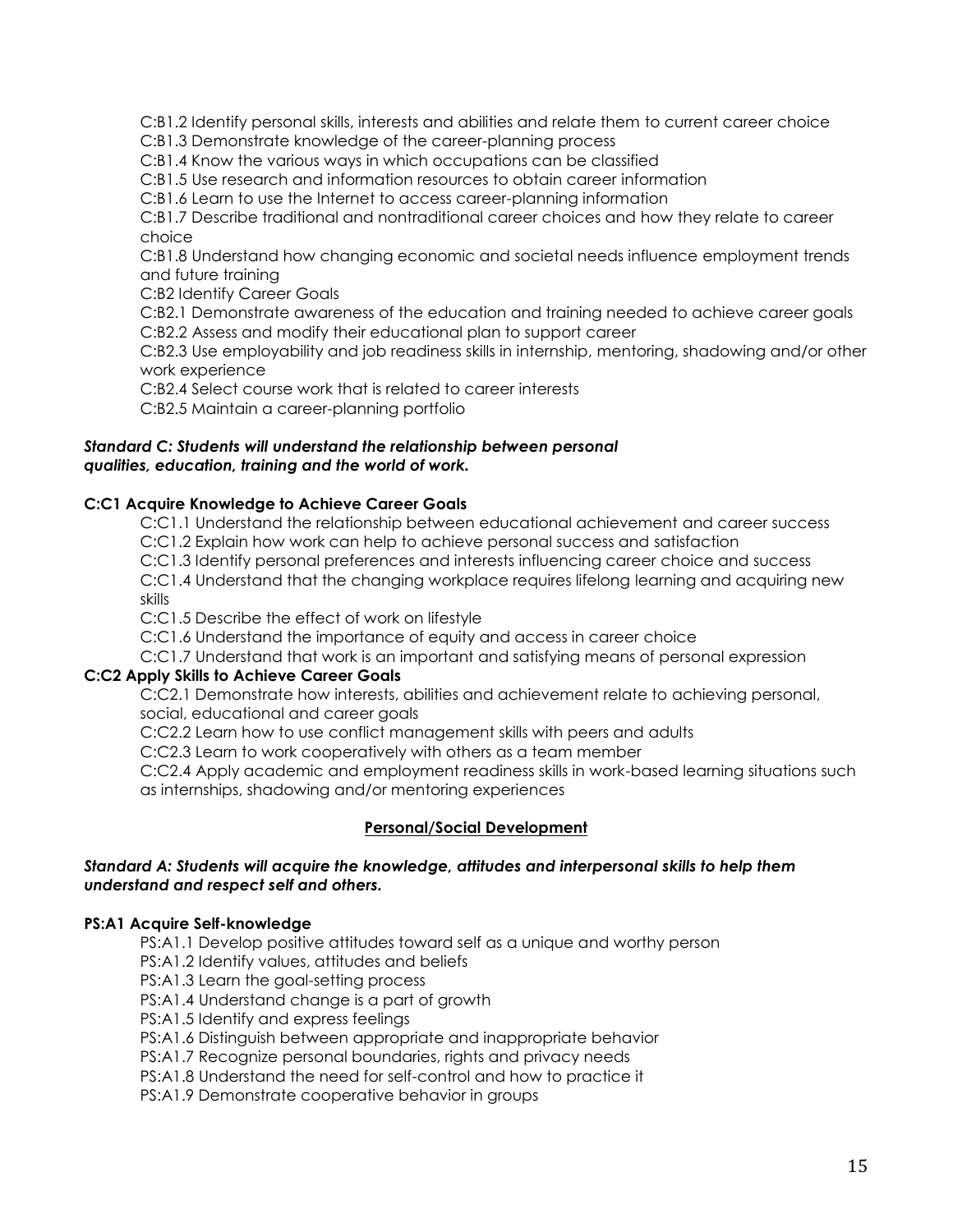PS:A1.10 Identify personal strengths and assets

PS:A1.11 Identify and discuss changing personal and social roles

PS:A1.12 Identify and recognize changing family roles

### **PS:A2 Acquire Interpersonal Skills**

PS:A2.1 Recognize that everyone has rights and responsibilities

PS:A2.2 Respect alternative points of view

PS:A2.3 Recognize, accept, respect and appreciate individual differences

PS:A2.4 Recognize, accept and appreciate ethnic and cultural diversity

PS:A2.5 Recognize and respect differences in various family configurations

PS:A2.6 Use effective communications skills

PS:A2.7 Know that communication involves speaking, listening and nonverbal behavior PS:A2.8 Learn how to make and keep friends

#### *Standard B: Students will make decisions, set goals and take necessary action to achieve goals.* **PS:B1 Self-knowledge Application**

PS:B1.1 Use a decision-making and problem-solving model

PS:B1.2 Understand consequences of decisions and choices

PS:B1.3 Identify alternative solutions to a problem

PS:B1.4 Develop effective coping skills for dealing with problems

PS:B1.5 Demonstrate when, where and how to seek help for solving problems and making decisions

PS:B1.6 Know how to apply conflict resolution skills

PS:B1.7 Demonstrate a respect and appreciation for individual and cultural differences

PS:B1.8 Know when peer pressure is influencing a decision

PS:B1.9 Identify long- and short-term goals

PS:B1.10 Identify alternative ways of achieving goals

PS:B1.11 Use persistence and perseverance in acquiring knowledge and skills

PS:B1.12 Develop an action plan to set and achieve realistic goals

### *Standard C: Students will understand safety and survival skills.*

#### **PS:C1 Acquire Personal Safety Skills**

PS:C1.1 Demonstrate knowledge of personal information (i.e., telephone number, home address, emergency contact)

PS:C1.2 Learn about the relationship between rules, laws, safety and the protection of rights of the individual

PS:C1.3 Learn about the differences between appropriate and inappropriate physical contact

PS:C1.4 Demonstrate the ability to set boundaries, rights and personal privacy

PS:C1.5 Differentiate between situations requiring peer support and situations requiring adult professional help

PS:C1.6 Identify resource people in the school and community, and know how to seek their help PS:C1.7 Apply effective problem-solving and decision-making skills to make safe and healthy choices

PS:C1.8 Learn about the emotional and physical dangers of substance use and abuse

PS:C1.9 Learn how to cope with peer pressure

PS:C1.10 Learn techniques for managing stress and conflict

PS:C1.11 Learn coping skills for managing life events

*Adapted from the American School Counseling Association Standards*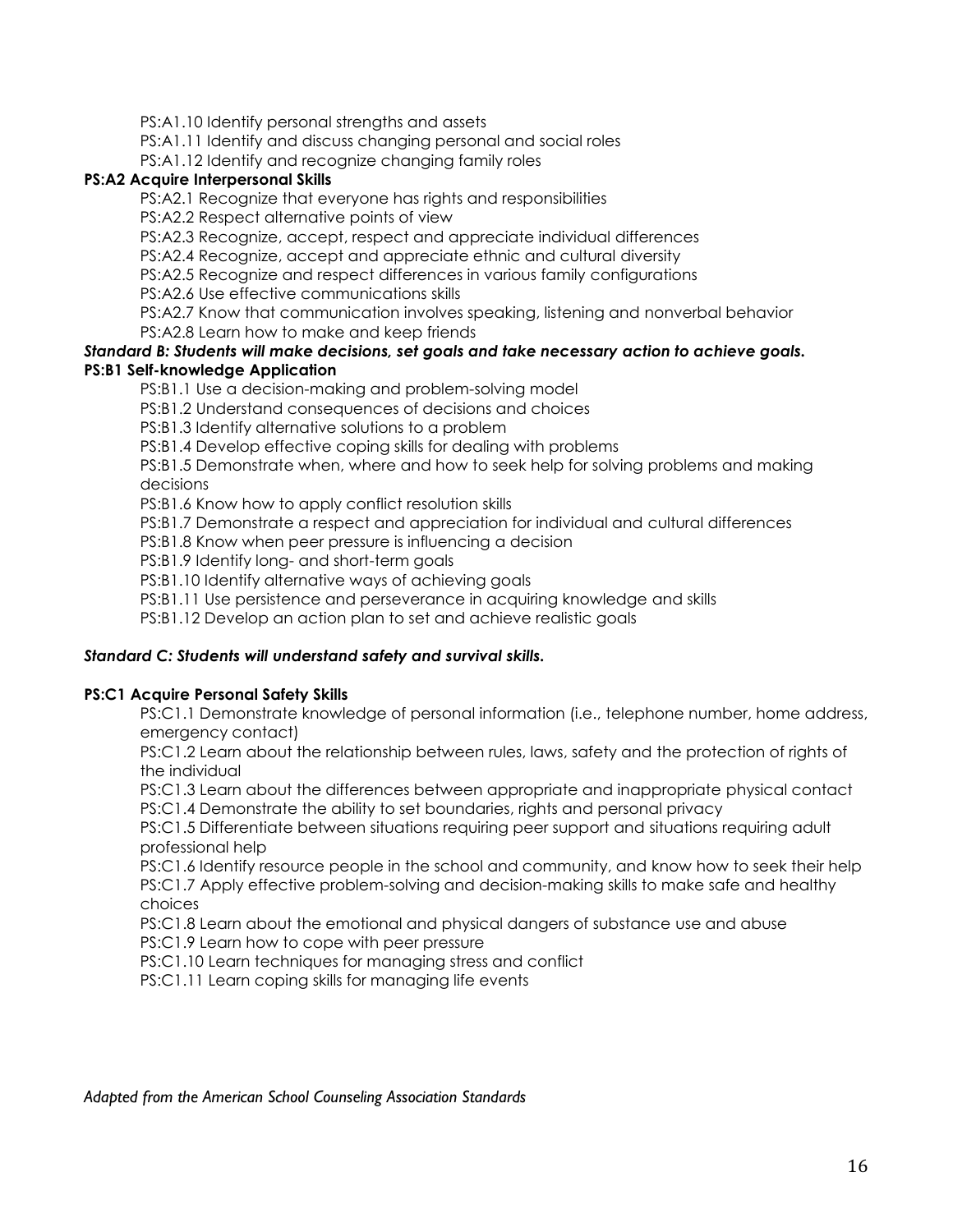*Delivery System* 

*Counseling Curriculum Individual Student Planning Responsive Services System Support*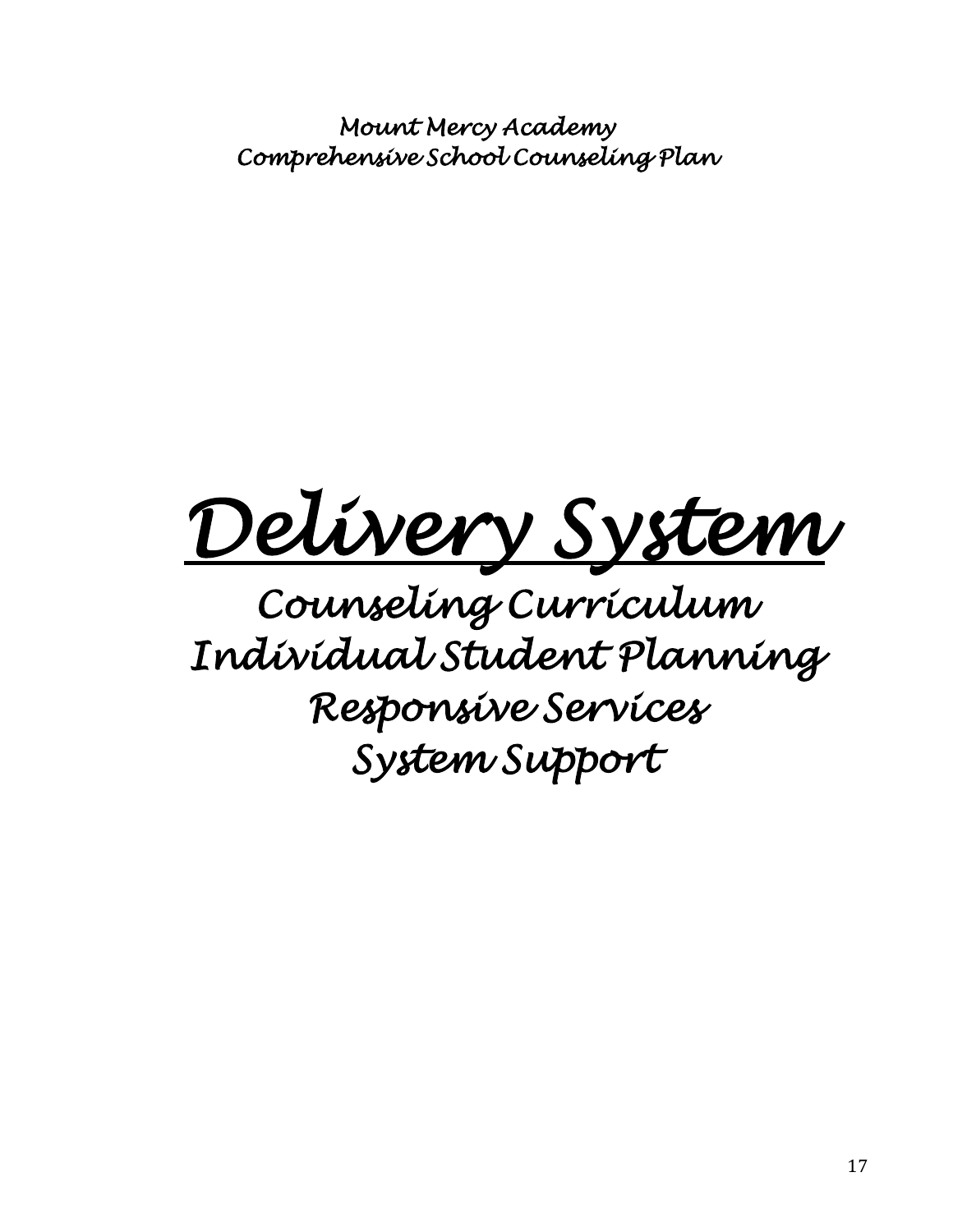### **Delivery System**

### **Counseling Curriculum**

As per the ASCA National Standards, the school counseling curriculum is, "Comprehensive in scope, preventative and proactive, developmental in design, coordinated by school counselors and delivered by school counselors and other educators." The activities and lessons are delivered to all students to promote skills, attitudes and knowledge in the three content domains: academic development, career development, and personal/social development. It is the responsibility of the school counselors to plan, design, implement and evaluate the curriculum.

The curriculum is delivered through:

- o Classroom instruction
- o Group activities
- o Parent workshops and instruction
- o Interdisciplinary curriculum development

### **Individual Student Planning**

Aligned with the ASCA National Standards, individual student planning entails school counselors, "coordinating ongoing systemic activities designed to help individual students establish personal goals and develop future plans." This includes assisting students plan, manage and monitor their learning all while meeting competencies in academic, career, and personal/social development.

The individual student planning is delivered through:

- o Individual and/or small group appraisal
- o Individual and/or small group advisement

### **Responsive Services**

In accordance with the ASCA National Standards, the responsive services are comprised of, "activities to meet students' immediate needs and concerns. These needs or concerns may require counseling, consultation, referral, peer facilitation, or information." This service can be initiated by a student's self-referral. In addition, teachers, parents/guardians or others may refer students for assistance. It is essential that school counselors have the support of other educational professionals in order to provide successful implementation.

Responsive services are delivered through:

- o Individual or small group counseling
- o Crisis counseling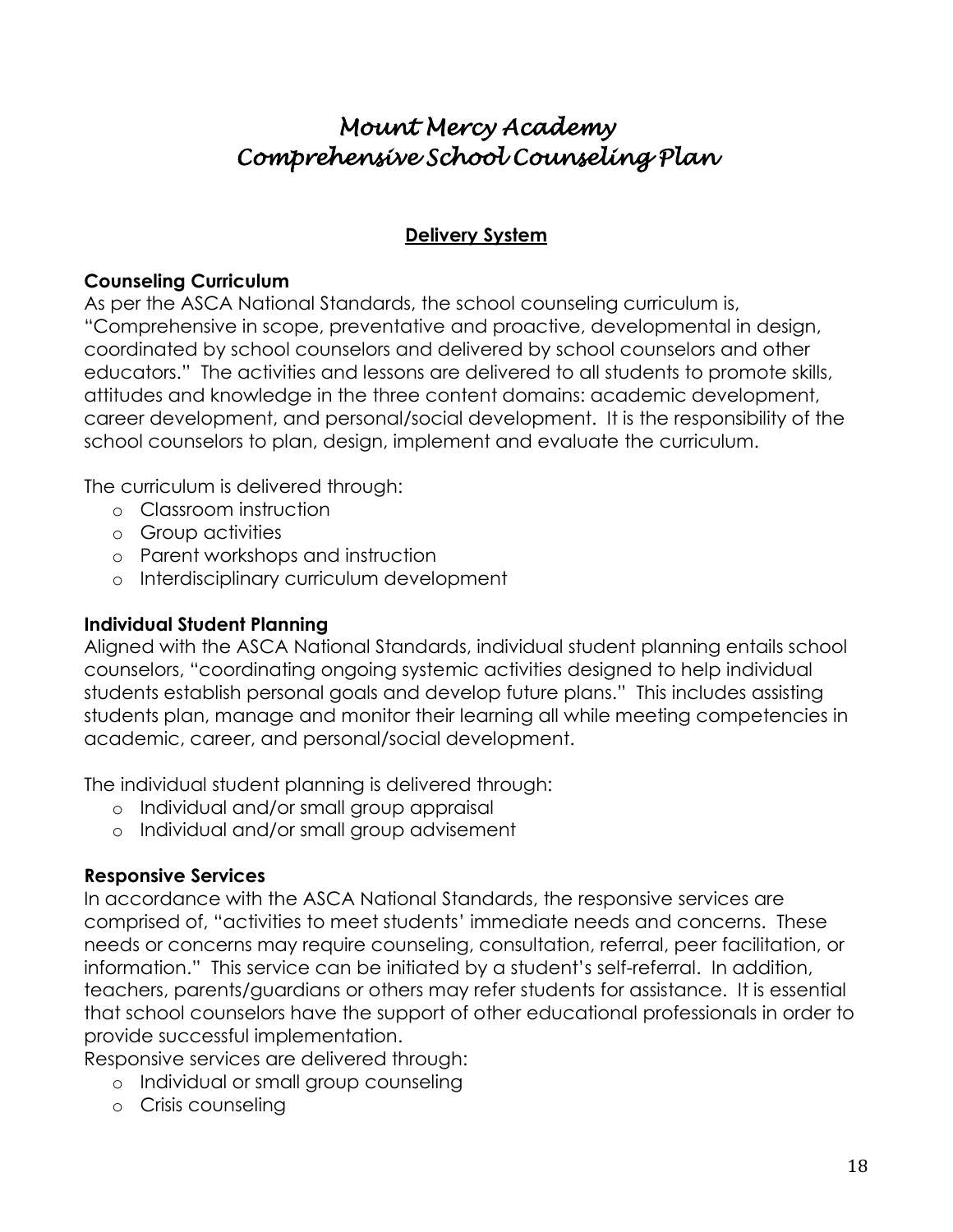- o Conflict resolution
- o Peer facilitation
- o Consultation
- o Student Support Teams
- o Referrals to other social and community services

### **System Support**

System Support includes other aspects and activities that establish, maintain and enhance the MMA School Counseling Program. School counselors, in order to promote systemic change with leadership and advocacy skills, participate in ongoing:

- o Professional Development
	- Professional association membership
	- Post-graduate education
	- Training/workshops and conferences
	- Reflective practices
- o Consultation, Collaboration, and Teaming
	- Partnering with staff, parents/guardians, community
	- Community outreach
	- District committees
	- Consultation with teachers, parents, and other staff
	- Advisory councils
- o Program Management and Operations
	- Data analysis
	- Management activities and fair share responsibilities
- o Public Relations
	- Providing the school community with updated information about the counseling program and its goals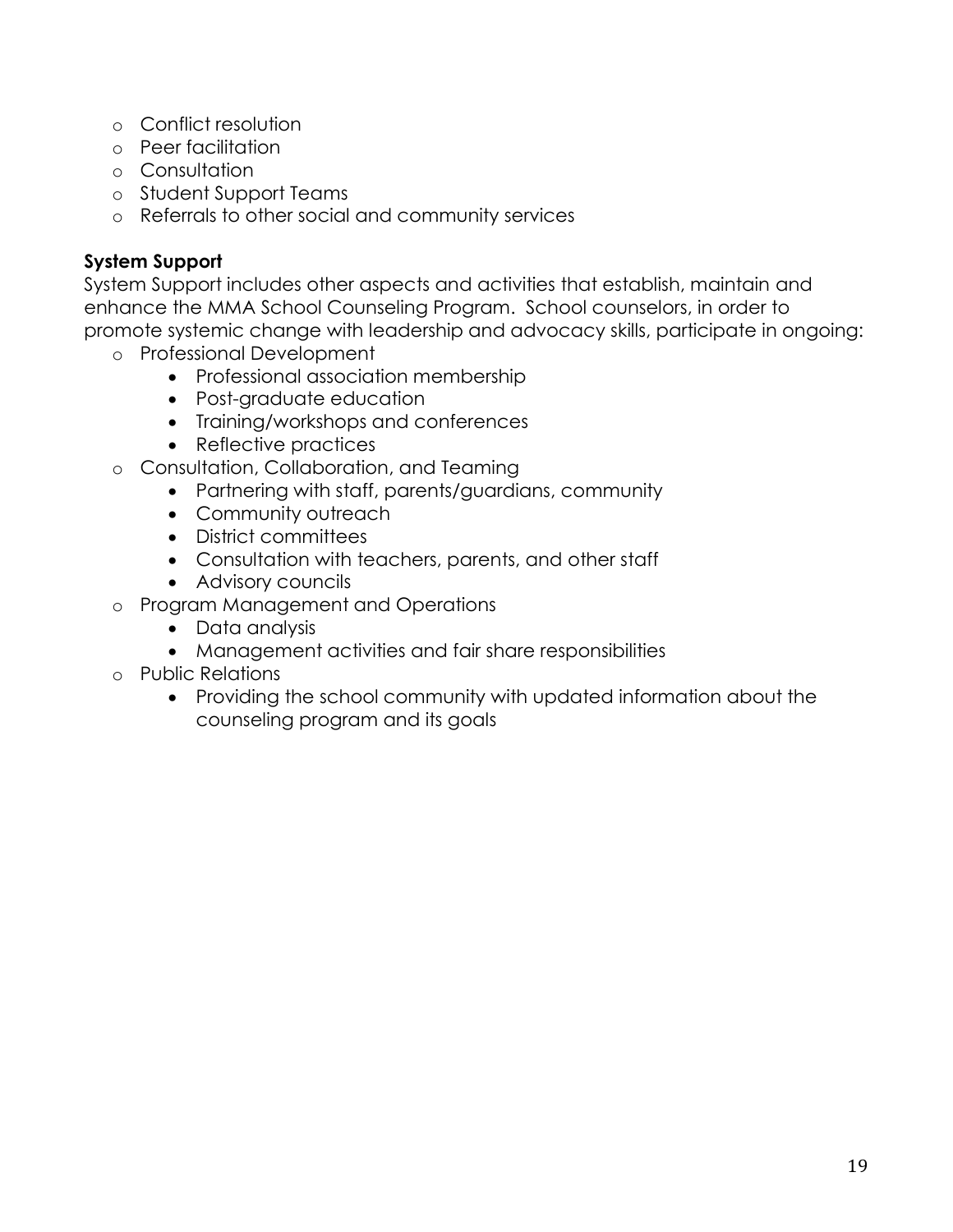*High School Plan* 

# *Mount Mercy Academy*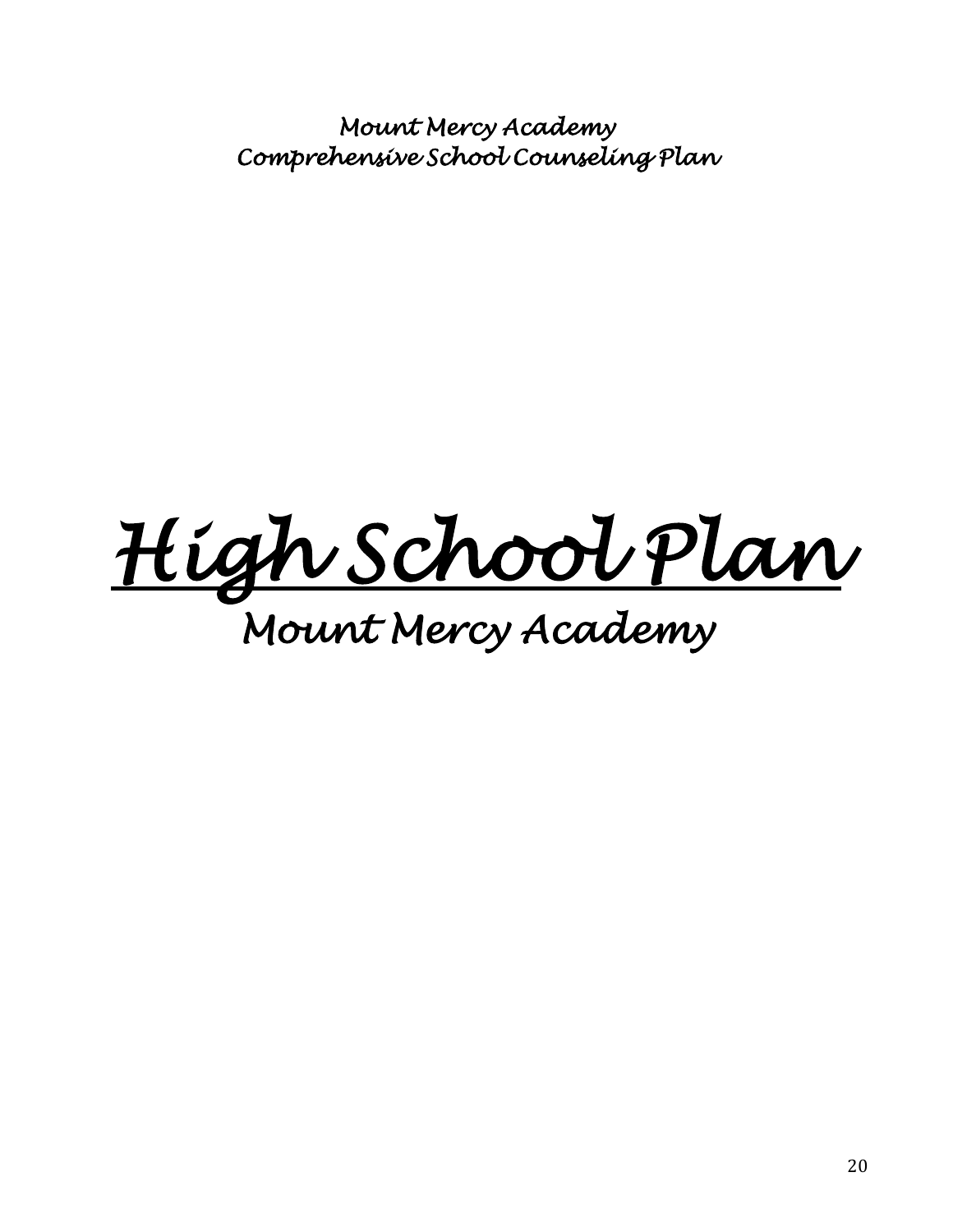### **High School (Grades 9-12)**

Domains: A (Academic) C (Career) & P (Personal/Social)

| Service/Activity                                                                                                                                                                                                      | <b>Domain</b> | Grade<br>Level | <b>Timeline</b>                   | <b>Staff Involved</b>                                        |
|-----------------------------------------------------------------------------------------------------------------------------------------------------------------------------------------------------------------------|---------------|----------------|-----------------------------------|--------------------------------------------------------------|
| <b>Crisis Counseling/Intervention</b><br>Behavioral, loss, safety                                                                                                                                                     | P             | $9 - 12$       | September-<br>June                | <b>School Counselors</b>                                     |
| <b>Individual/Group Counseling</b><br>Attendance, academic<br>performance, at-risk students,<br>bullying, conflict resolution, grief,<br>divorce, social skills, study<br>skills/organization, transition,<br>careers | A, C, P       | $9 - 12$       | September-<br>June<br>(as needed) | <b>School Counselors</b>                                     |
| <b>504 Plan Processing</b><br>(write, revise, disseminate)                                                                                                                                                            | A, C, P       | $9 - 12$       | Summer & All<br>Year              | <b>School Counselors</b>                                     |
| <b>Parent Conferences</b>                                                                                                                                                                                             | A, C, P       | $9 - 12$       | All year<br>(as needed)           | School<br>Counselors,<br>Teachers,<br>Administrators         |
| <b>Course Selection, High</b><br><b>School/College Advisement</b>                                                                                                                                                     | A, C          | $9 - 12$       | January-May<br>(as needed)        | <b>School Counselors</b>                                     |
| <b>New School Year Orientation</b>                                                                                                                                                                                    | A, C, P       | $9 - 12$       | Late Summer                       | School<br>Counselors,<br>Administrators,<br>Admin. Assistant |
| 9th Grade Orientation<br>Assist with coordination &<br>implementation of parent/student<br>orientation programs                                                                                                       | A, C, P       | 9              | Spring &<br>Summer                | 9/10 School<br>Counselor,<br>Administrators,<br>Teachers     |
| <b>Summer School Process</b><br>Promotion/retention meetings,<br>student identification, parent<br>notification                                                                                                       | A             | $9 - 12$       | June                              | School<br>Counselors,<br>Administrators,<br>Admin. Assistant |
| <b>Summer School Results</b><br>Promotion/Retention                                                                                                                                                                   | A             | $9 - 12$       | Summer                            | School<br>Counselors,<br>Administrators                      |
| <b>Scheduling Process &amp; Course</b><br><b>Requests</b>                                                                                                                                                             | A, C          | $9 - 12$       | January-<br>August                | School<br>Counselors,<br>Administrators                      |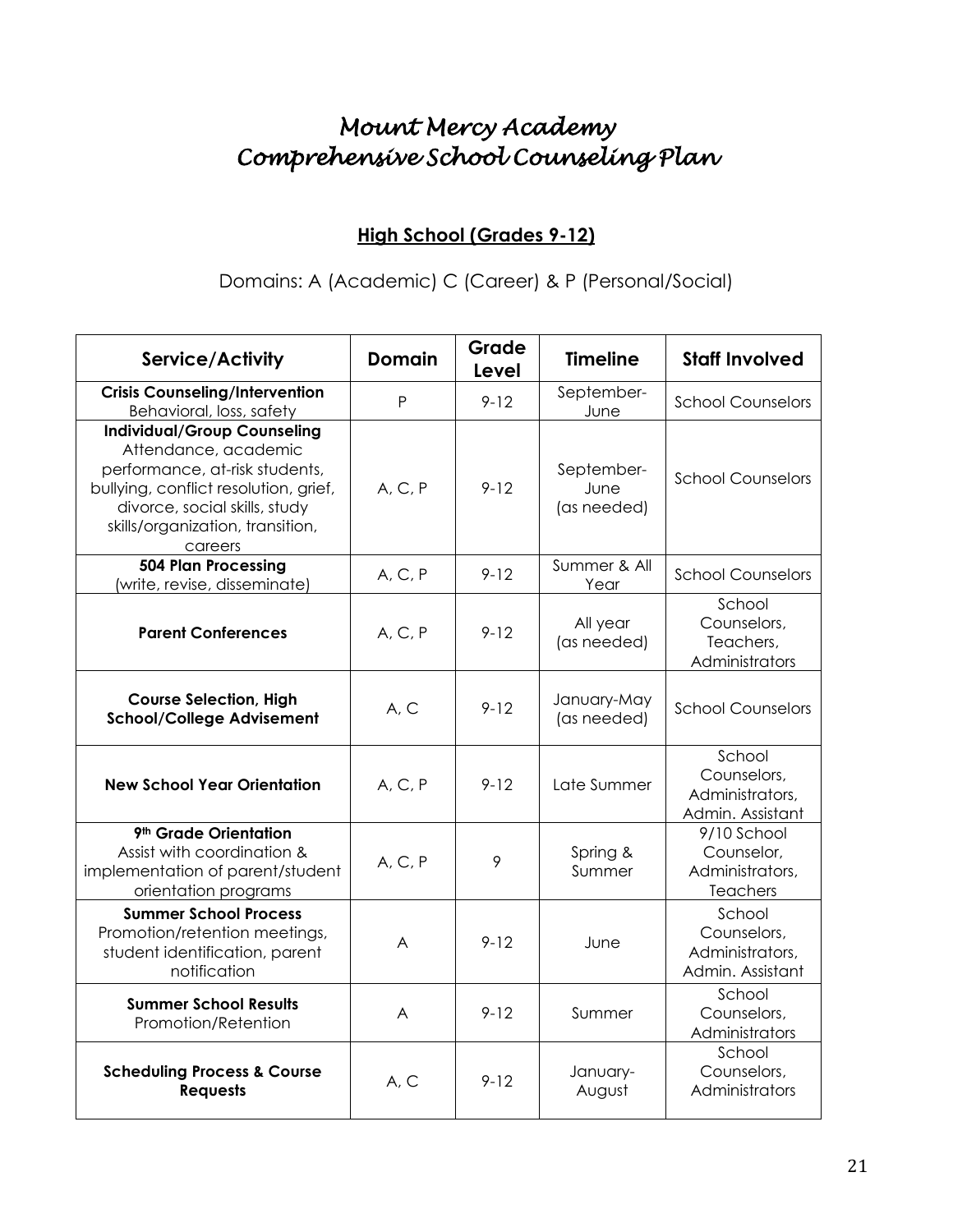| <b>Program Planning</b><br>Assessment of 4-year Plan                     | A, C    | $9 - 12$  | January-<br>February   | <b>School Counselors</b>                                             |
|--------------------------------------------------------------------------|---------|-----------|------------------------|----------------------------------------------------------------------|
| <b>Freshman Seminar</b>                                                  | A, C    | 9         | September -<br>January | 9/10 School<br>Counselor                                             |
| <b>Career Seminar</b>                                                    | A, C    | 9         | February -<br>June     | 9/10 School<br>Counselor                                             |
| <b>Junior Seminar</b>                                                    | A, C, P | 11        | February -<br>June     | 11/12 School<br>Counselor                                            |
| <b>Senior Seminar</b>                                                    | A, C, P | 12        | September -<br>January | 11/12 School<br>Counselor                                            |
| <b>Financial Aid Night</b>                                               | A, C    | 12        | Early fall             | School<br>Counselors,<br><b>Financial Aid</b><br>Representative      |
| <b>Senior Profile</b>                                                    | A, C    | 12        | May                    | 11/12 School<br>Counselor                                            |
| <b>ACT/SAT SSD Coordination</b><br>504/IEP Students                      | A       | $10 - 12$ | All Year               | 9/10 School<br>Counselor                                             |
| <b>PSAT Administration</b><br>Distribution, Interpretation of<br>results | A       | $9 - 11$  | October,<br>November   | School<br>Counselors,<br>Teachers                                    |
| <b>SAT Test Center</b><br>November, May Test Dates                       | A, C    | 11, 12    | November,<br>May       | 11/12 School<br>Counselor,<br>Teachers                               |
| <b>AP Administration</b>                                                 | A, C    | $10 - 12$ | May                    | School<br>Counselors,<br>Teachers                                    |
| <b>ACCES-VR Referrals</b>                                                | A, C, P | $9 - 12$  | All Year               | <b>School Counselors</b>                                             |
| <b>College Representative Visits</b>                                     | A, C    | 11, 12    | All Year               | School<br>Counselors,<br>Admin. Assistant                            |
| <b>NCAA Eligibility</b>                                                  | A       | $9 - 12$  | All Year               | <b>School Counselors</b>                                             |
| <b>Scheduling Adjustments</b><br>(balancing of classes)                  | A       | $9 - 12$  | September,<br>January  | <b>School Counselors</b>                                             |
| <b>Review of Transcripts &amp; Schedule</b><br><b>New Students</b>       | A, C, P | $9 - 12$  | As needed              | <b>School Counselors</b>                                             |
| <b>Academic Intervention Services</b><br>(AIS) Scheduling                | A, C, P | $9 - 12$  | All Year               | School<br>Counselors,<br>Teachers                                    |
| <b>Referrals to Outside Agencies</b>                                     | A, P    | $9 - 12$  | As needed              | <b>School Counselors</b>                                             |
| <b>Create &amp; maintain counseling</b><br>center webpage                | A, C, P | $9 - 12$  | Throughout<br>the year | <b>School Counselors</b>                                             |
| <b>CSE Meetings</b><br>Coordination/Organization                         | A, C, P | $9 - 12$  | Throughout<br>the year | School<br>Counselors,<br>Teachers,<br>Student,<br>Parents, CSE Chair |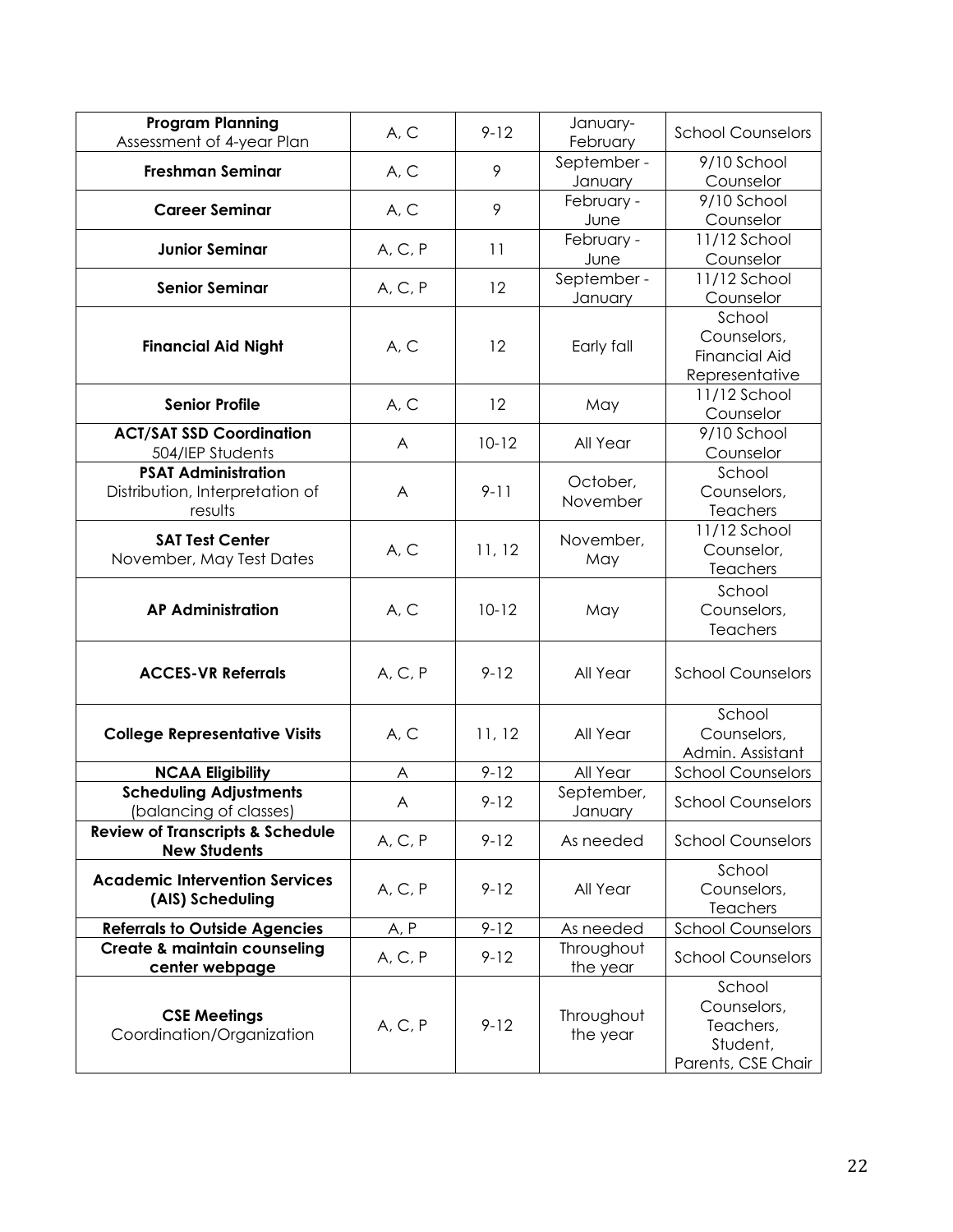| <b>Transition Meeting</b><br><b>Special Education Students</b> | A, C, P | $9 - 12$ | November-<br>February  | School<br>Counselors,<br>Parents,<br>Students, CSE<br>Chair |
|----------------------------------------------------------------|---------|----------|------------------------|-------------------------------------------------------------|
| <b>IEP Writing</b>                                             | A, C, P | $9 - 12$ | Throughout<br>the year | School<br>Counselors, CSE,<br>Chair                         |
| <b>Career Planning</b>                                         | A, C, P | $9 - 12$ | All Year               | <b>School Counselors</b>                                    |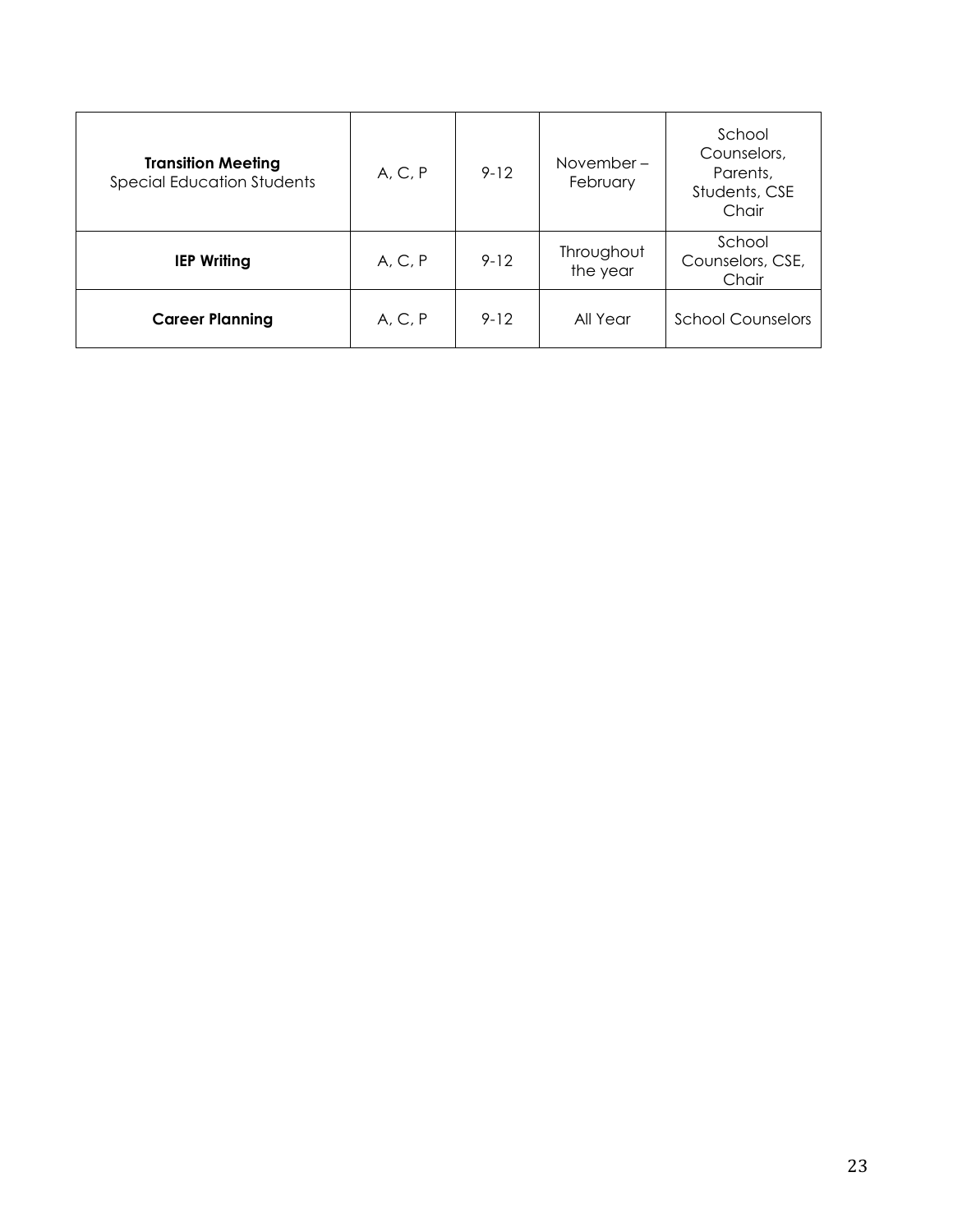### **High School (grades 9-12)**

### **Responsive Services**

Every school counselor is responsible for being available to meet the needs of students and the school during a time of crisis. They make themselves available to all students during a crisis. This takes priority over any other responsibility. Responsive Services include, but are not limited to, death, violence, classroom disruption, CPS investigation, suicidal ideation, homelessness, and school anxiety.

Other responsive services provided by the school counselors include:

- Attending and addressing the needs of "at-risk" students
- Re-evaluate students' schedules on an as-needed basis
- Available to students requesting individual support or mediating situations among a group of students
- Scheduling and facilitating parent/teacher conferences upon request of teacher and/or parents
- Provide assistance in the transition of "new entrants" to the school
- Collaborate with classroom teachers to meet the academic, social and emotional needs of students
- Collaborate and consult with building administrators to provide academic, social and emotional interventions when needed
- Participate in training or other professional development to keep skills and knowledge updated
- Inform students of end of the year procedures (summer school sign up, grading policies)

### **Individual Student Planning**

School counselors meet with students in danger of failing academic courses in order to help come up with a plan for improvement. School counselors will participate in various large and small group presentations. They are available to schedule and facilitate parent/teacher conferences at the requests of parents and/or teachers. School counselors also provide assistance in the transition of "new entrants" to the school.

School counselors collaborate and consult with building administrators in order to provide academic, social and emotional interventions when needed. School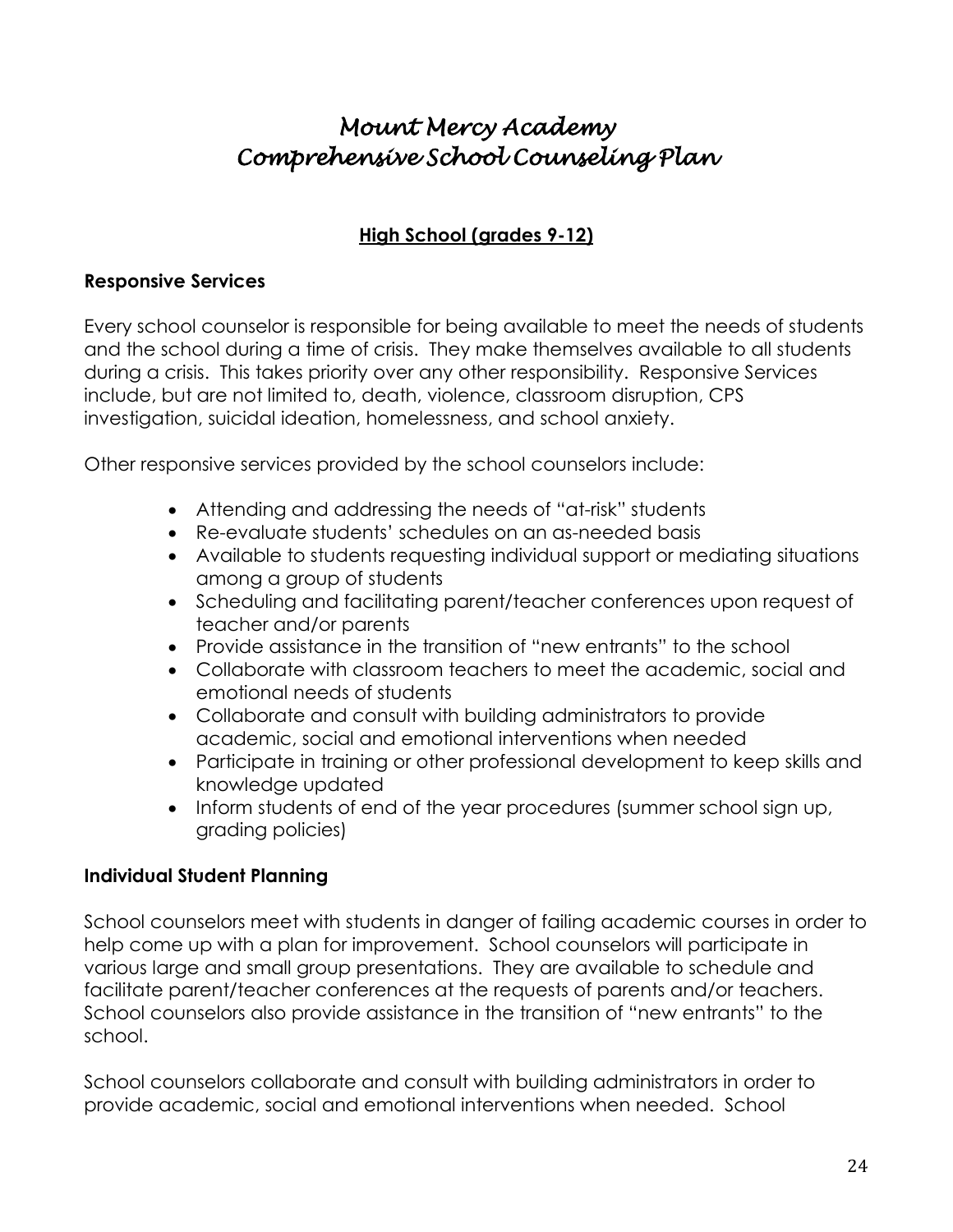counselors also provide mandated counseling as indicated by a student's IEP or 504 Accommodation Plan.

School counselors schedule and implement transition programs for students from 8<sup>th</sup> to 9th grade, 9th to 10th grade, 10th to 11th grade, 11th grade to 12th grade, and from 12th grade to college. It is essential that the school counselors help to prepare all students so that they are career and/or college ready when they graduate.

### **System Support**

School counselors are responsible for implementing a strong communication program at their level. They update their skills and knowledge by participating in professional meetings, additional coursework, and/or other means of training. School counselors participate in ongoing evaluative measures to assess the efficacy of the school counseling program.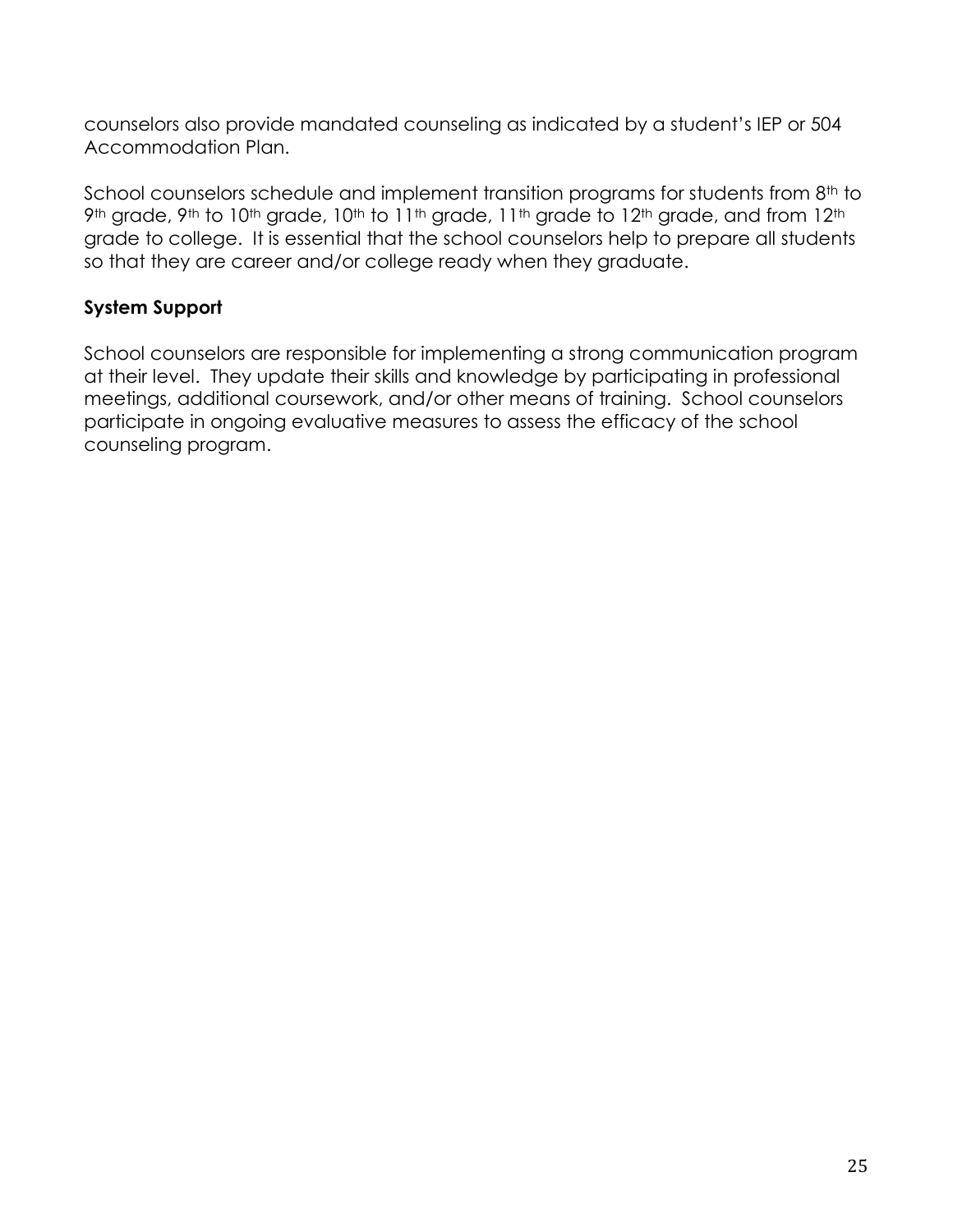## **Counseling Curriculum Crosswalk**

| <b>ACADEMIC DEVELOPMENT DOMAIN</b>                                                                                                                                                 | Grades 9-12 |
|------------------------------------------------------------------------------------------------------------------------------------------------------------------------------------|-------------|
| <b>STANDARD A: Students will acquire the attitudes, knowledge, and skills</b>                                                                                                      |             |
| that contribute to effective learning in school and across the life span.                                                                                                          |             |
| Competency AI Improve Academic Self-concept                                                                                                                                        | X.          |
| A:AI.I articulate feelings of competence and confidence as learners                                                                                                                | X.          |
| A:AI.2 display a positive interest in learning                                                                                                                                     | X.          |
| A:AI.3 take pride in work and achievement                                                                                                                                          | X.          |
| A:AI.4 accept mistakes as essential to the learning process                                                                                                                        | X.          |
| A:A1.5 identify attitudes and behaviors which lead to successful learning                                                                                                          | X.          |
| <b>Competency A2 Acquire Skills for Improving Learning</b>                                                                                                                         |             |
| A:A2.1 apply time management and task management skills                                                                                                                            | X.          |
| A:A2.2 demonstrate how effort and persistence positively affect learning                                                                                                           | X.          |
| A:A2.3 use communications skills to know when and how to ask for help when<br>needed                                                                                               | X           |
| A:A2.4 apply knowledge and learning styles to positively influence school<br>performance                                                                                           | X           |
| <b>Competency A3 Achieve School Success</b>                                                                                                                                        |             |
| A:A3.1 take responsibility for their actions                                                                                                                                       | X.          |
| A:A3.2 demonstrate the ability to work independently, as well as the ability to<br>work cooperatively with other students                                                          | X           |
| A:A3.3 develop a broad range of interest and abilities                                                                                                                             | X.          |
| A:A3.4 demonstrate dependability, productivity, and initiative                                                                                                                     | X.          |
| A: A3.5 share knowledge                                                                                                                                                            | X.          |
| <b>STANDARD B: Students will complete school with the academic</b><br>preparation essential to choose from a wide range of substantial<br>postsecondary options, including college |             |
| <b>Competency BI Improve Learning</b>                                                                                                                                              |             |
| A:B1.1 demonstrate the motivation to achieve individual potential                                                                                                                  | X           |
| A:B I.2 learn and apply critical thinking skills                                                                                                                                   | X           |
| A:B1.3 apply the study skills necessary for academic success at each level                                                                                                         | X           |
| A:B1.4 seek information and support from faculty, staff, family, and peers                                                                                                         | X.          |
| A:B1.5 organize and apply academic information from a variety of sources                                                                                                           | X           |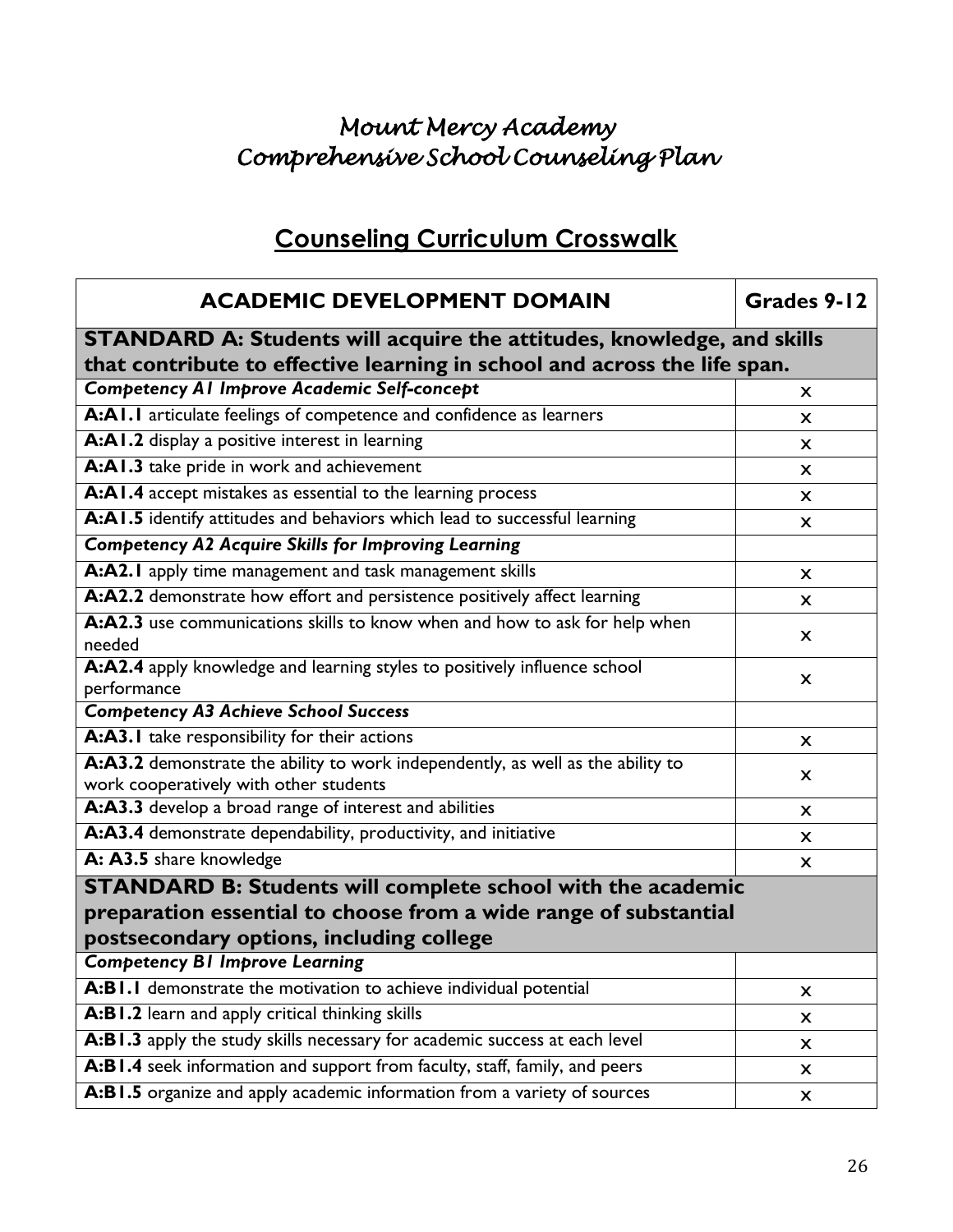| A:B1.6 use knowledge of learning styles to positively influence school performance                                                      | X            |
|-----------------------------------------------------------------------------------------------------------------------------------------|--------------|
| A:B1.7 become a self-directed and independent learner                                                                                   | X.           |
| <b>Competency B2 Plan to Achieve Goals</b>                                                                                              |              |
| A:B2.I establish challenging academic goals in middle and high school                                                                   | X            |
| A:B2.2 use assessment results in educational planning                                                                                   | X.           |
| A:B2.3 develop and implement an annual plan of study to maximize academic ability<br>and achievement                                    | X            |
| A:B2.4 apply knowledge of aptitudes and interests to goal setting                                                                       | X            |
| A:B2.5 organize and apply academic information from a variety of sources                                                                | X            |
| A:B2.6 use knowledge of learning styles to positively influence school performance                                                      | X            |
| A:B2.7 become a self-directed and independent learner                                                                                   | $\mathsf{x}$ |
| <b>STANDARD C: Students will understand the relationship of academics to</b>                                                            |              |
|                                                                                                                                         |              |
| the world of work, and to life at home and in the community.                                                                            |              |
| <b>Competency CI Relate School to Life Experience</b>                                                                                   |              |
| A:C1.1 demonstrate the ability to balance school, studies, extracurricular activities,<br>leisure time and family life                  | X            |
| A:C1.2 seek co-curricular and community experiences to enhance the school<br>experience                                                 | X            |
| A:C1.3 understand the relationship between learning and work                                                                            | X            |
| A:C1.4 demonstrate an understanding of the value of lifelong learning as essential<br>to seeking, obtaining, and maintaining life goals | X            |
| A:C1.5 understand that school success is the preparation to make the transition<br>from student to community member                     | X            |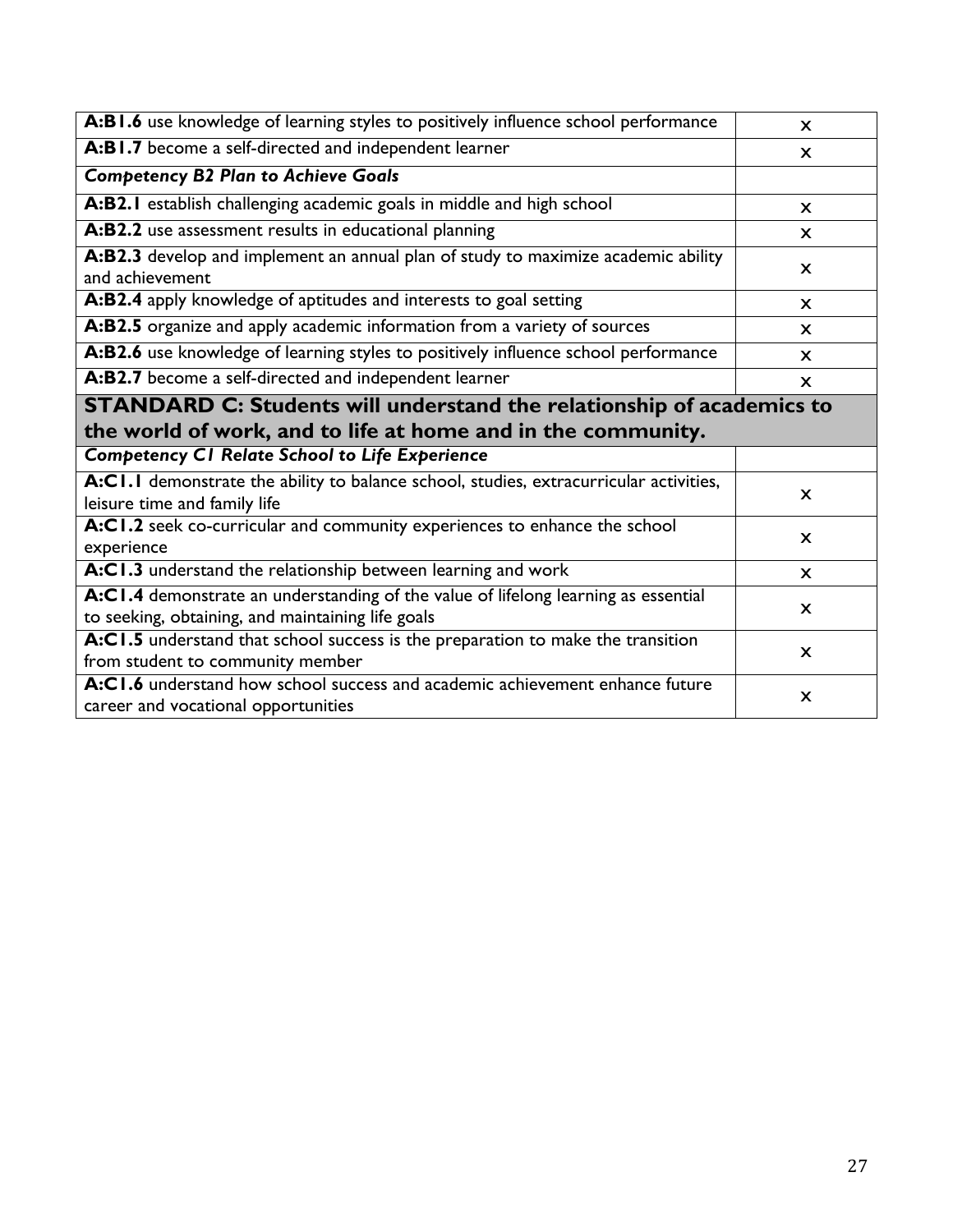*Management System* 

*Advisory Council Use of Data Action Plans Schedules & Calendars*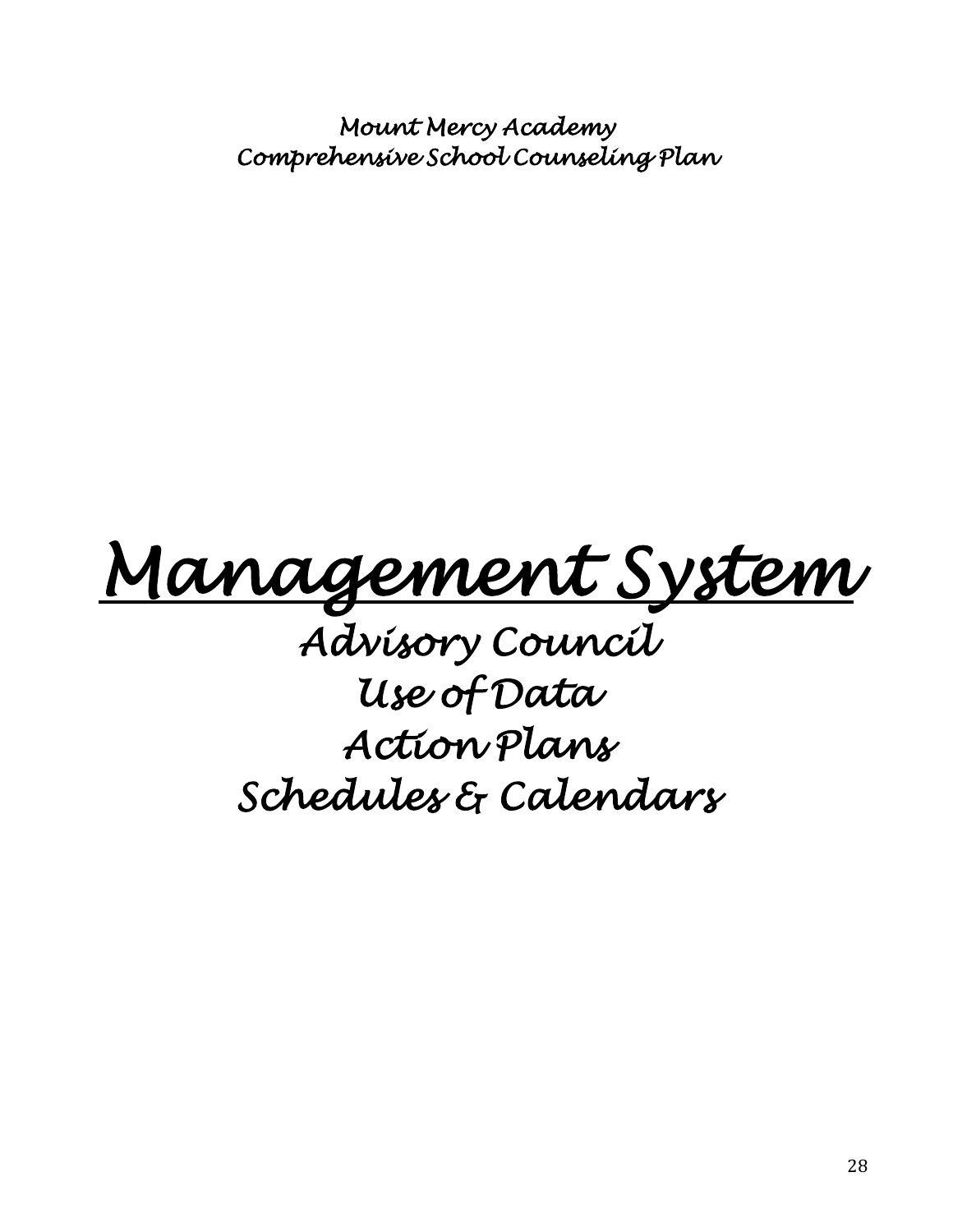### **Management System**

Connected to the delivery system is the management system, which incorporates organizational processes and tools to ensure the program is organized, concrete, clearly delineated and reflective of the school's needs.

### **Management agreements**

Management agreements guarantee effective implementation of the delivery system to meet students' needs. These agreements address how the school counseling program is organized and what will be accomplished. They should be discussed with and approved by designated administrators at the beginning of every school year.

### **Advisory Council**

An advisory council is a group of people appointed to review aspects of the school counseling program and can make recommendations for changes or improvement. High school students, parents, teachers, school counselors, administration and community members should be represented on the council.

### **Use of Data**

A comprehensive school counseling program is data-driven in order to make sure that every student receives the benefits of the program. School counselors must show that each activity implemented as part of the program was developed from analysis of students' needs, achievement and/or related data.

### **Action Plans**

For every desired competency and result, there is a plan outlining how the desired competency will be achieved. Each plan should contain:

- o Competencies addressed
- o Description of the activity
- o Data driving the decision to address the competency
- o Time-line in which activity is to be completed
- o Who is responsible for the delivery
- o Means of evaluating student success
- o Expected results for students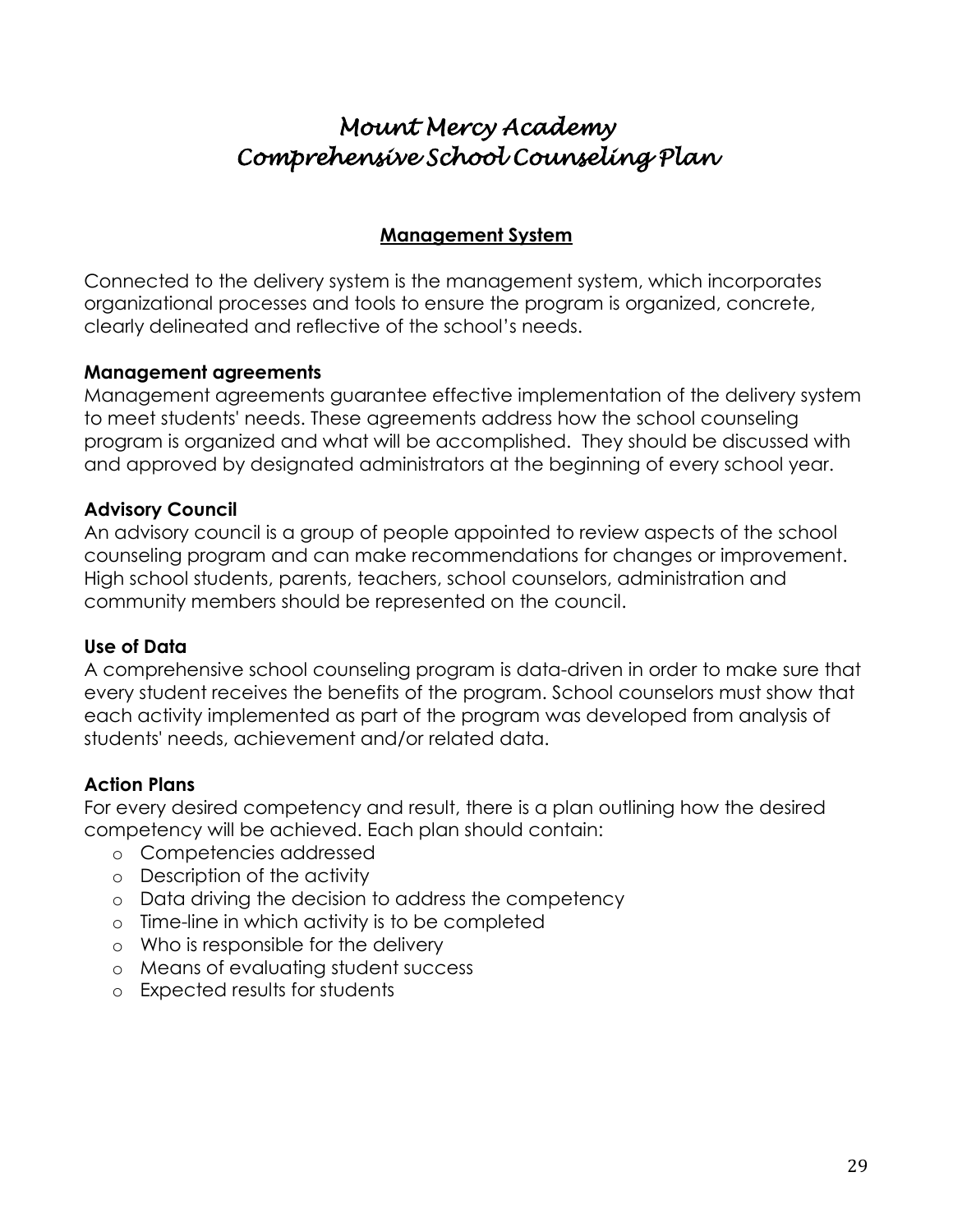### **Use of Time**

School counselors recognize the value of direct service, or contact, with students in addition to indirect service. A school counselor's time and resources are limited and therefore should be protected. Program delivery and direct counseling services can be increased by reassigning non-counseling activities whenever possible.

o Use of Calendars: Monthly calendars will be utilized by counselors to guide program delivery.

### **Distribution of School Counselor Time**

| <b>Delivery System Component</b>    | % of time |
|-------------------------------------|-----------|
| <b>School Counseling Curriculum</b> | 10-20%    |
| Individual Student Planning         | 25-30%    |
| Responsive Services                 | 40-50%    |
| System Support                      | 20-25%    |

*Adapted from The ASCA National Model: A Framework for School Counseling Programs*

### **Using Data in School Counseling Programs**

Data informs, confirms progress, and can reveal shortcomings in student performance. Using data enables school counselors to work in tandem with building administrators and faculty to close the achievement gap through systemic change. By using data, school counselors present a picture of the current status of student needs and issues. In so doing, they can then examine the practices that can lead to higher levels of student success. School counselors will evaluate programs and demonstrate accountability by collecting and using data that link the programs to both student achievement and school improvement. This process will strengthen the relationship between the school counseling program and the instructional program.

It is important to use all three of the following types of data:

- o Process data (i.e. number of students in a given group)
- o Perception data (i.e. needs assessments or surveys)
- o Results data (i.e. proof of change in student competency such as graduation rates, attendance, etc.)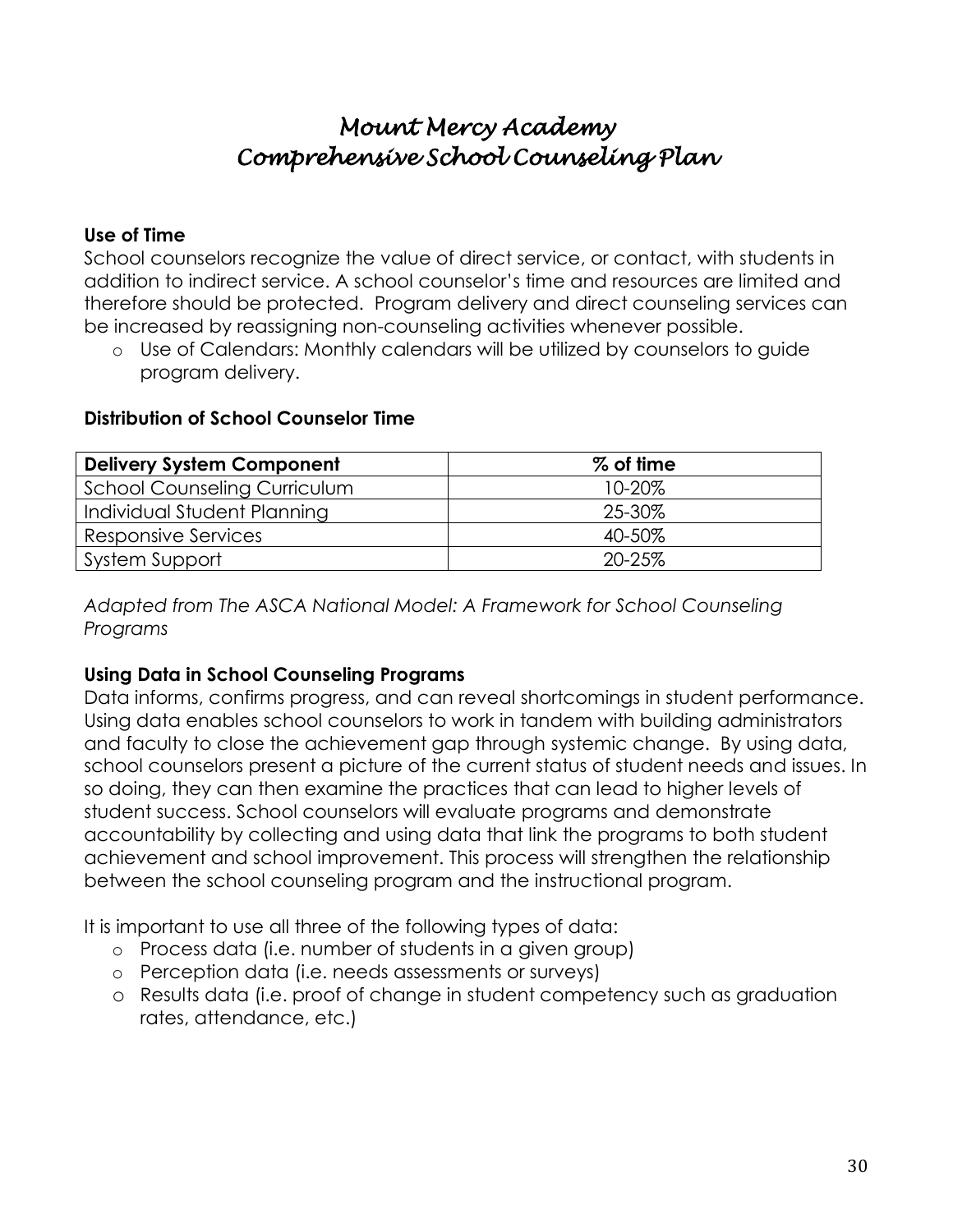### **Indirect Services Performed by School Counselors (Non-Counseling Professional Responsibilities)**

- Create and Build Master Schedule
- $\checkmark$  Senior Baccalaureate/Graduation
- $\checkmark$  IEP/504 Dissemination
- Awards Committee (Academic Awards/Scholarships)
- $\checkmark$  School Calendar Committee
- $\checkmark$  School Acceptance Committee
- $\checkmark$  Web page Coordination
- $\checkmark$  Transcripts/GPA
- $\checkmark$  State Data Verification
- $\checkmark$  Scholarship notification via monthly bulletins
- $\checkmark$  PSAT administration and proctoring
- $\checkmark$  Assistance with registration for SAT and ACT exams
- $\checkmark$  SAT administration and proctoring
- $\checkmark$  AP exam coordination and administration
- $\checkmark$  School Profile
- $\checkmark$  Professional Development
- $\checkmark$  Participation in Local High School Counseling Networks
- $\checkmark$  CSE Representation at meetings
- $\checkmark$  NCAA Core Course Submission and Information
- Summer School and regents exam re-take guidance
- $\checkmark$  Senior failure notices
- $\checkmark$  Yearly graduation check and post-high school plans with all students
- $\checkmark$  College Applications
- $\checkmark$  New Student & New School Year Orientation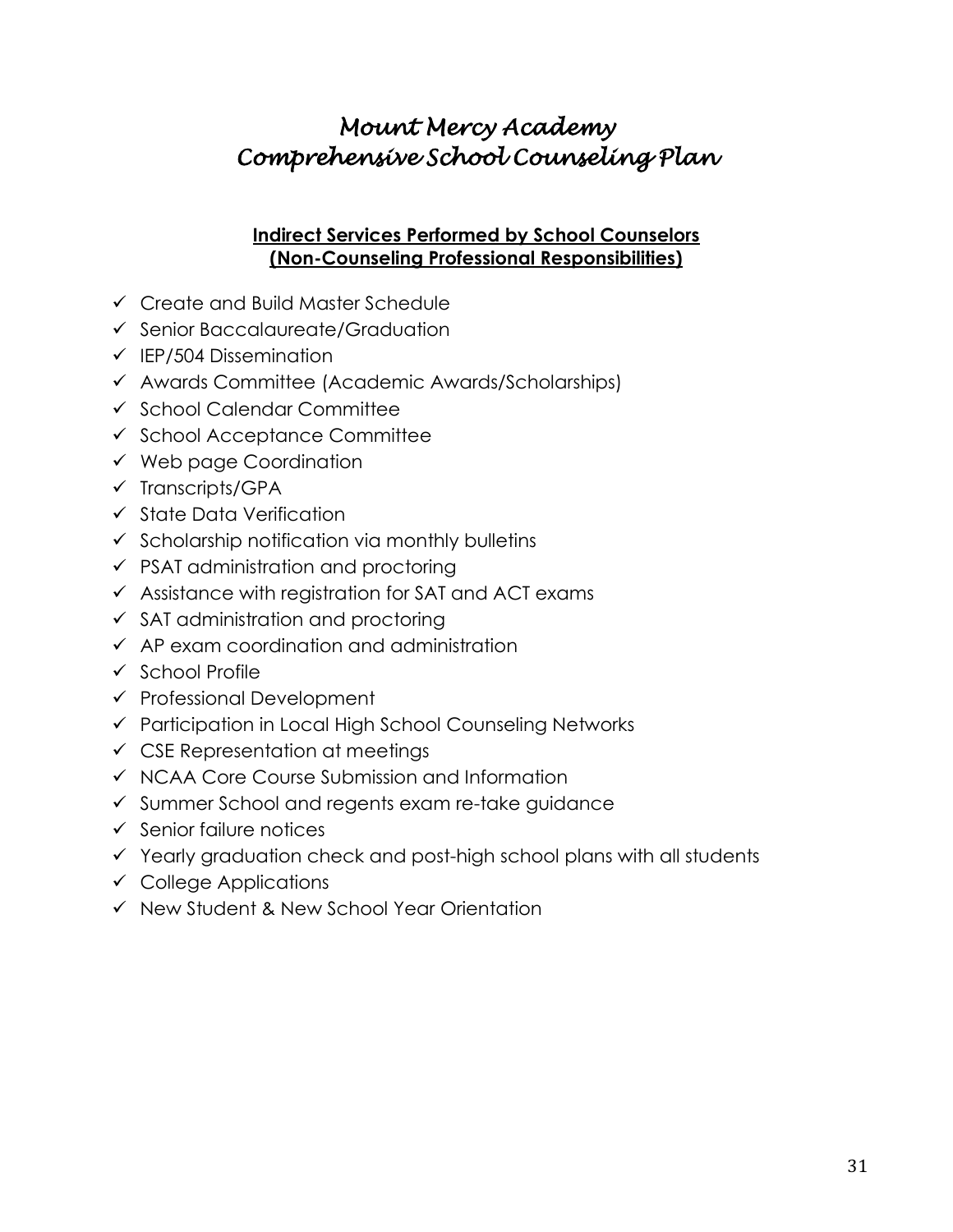*Accountability* 

*Results Reports Counselor Performance Standards Program Audit*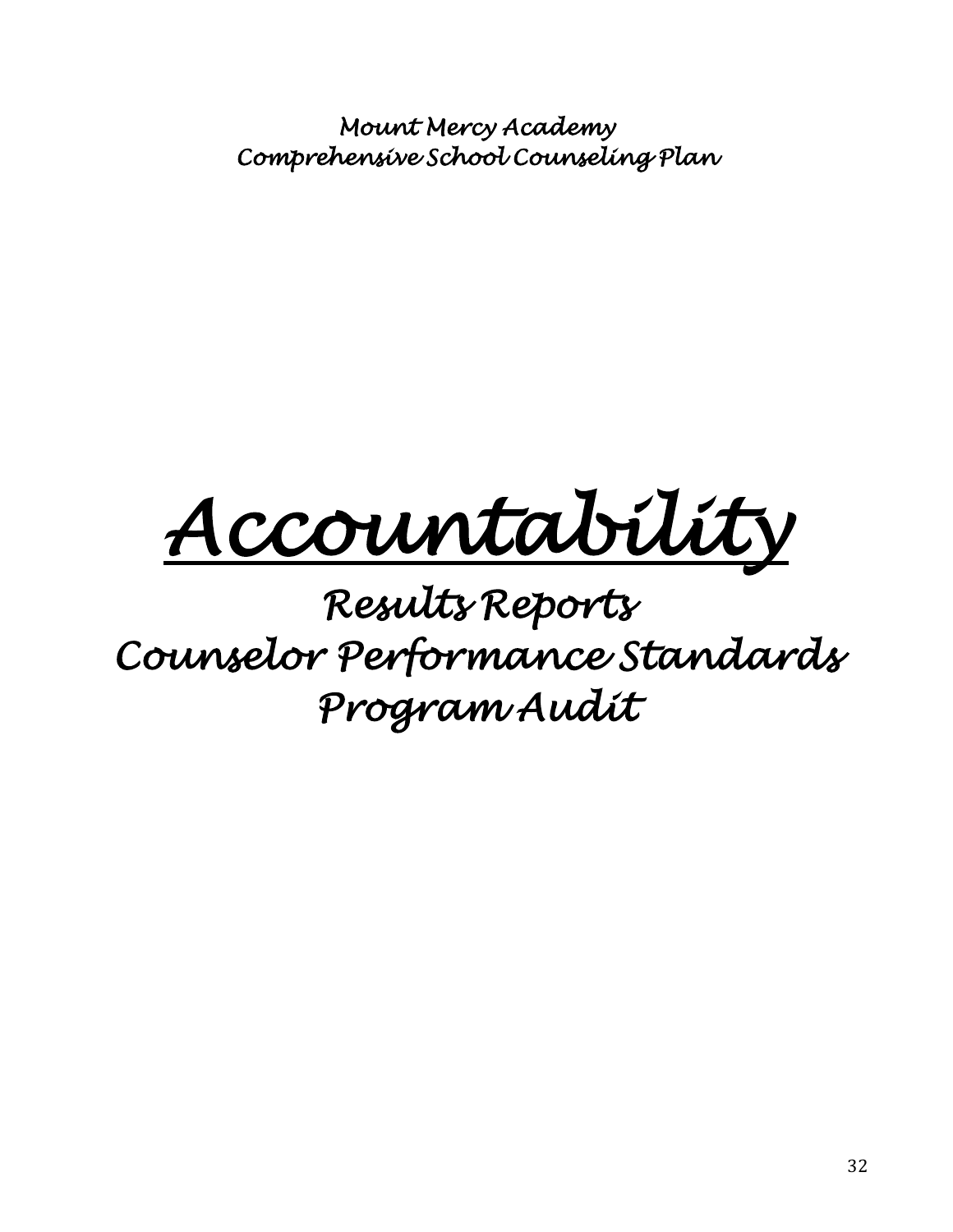### **Accountability**

The accountability system allows the school counselors to determine how well students have met the standards and achieve intended outcomes. In order to make this determination, the school counselors collect and use data that supports and links the counseling program to student success, improvement in school and positive changes in student behavior.

### **Using Data**

The school counseling program collects data in order to be provided with the information needed to evaluate the program as it related to student progress. This data collection occurs both before and after a counseling activity and reveals what worked as well as what can be improved or changed in order to ensure student success.

### **M.E.A.S.U.R.E.**

MEASURE is, "a six-step accountability process that helps school counselors demonstrate how their programs impact critical data, those components of a school report card that are the backbone of the accountability movement" (School Counseling Center). This process helps the school counselor to develop specific strategies to connect school counseling to the accountability agenda of today's schools. MEASURE is an acronym that stands for:

**M**ission: connects the Comprehensive School Counseling Plan to the mission of the school

**E**lements: identifies and examines the critical data elements that are essential to the school improvement plan. This procedure of looking at data should guarantee that no group of students is overlooked.

**A**nalyze: in order to determine problem areas, the school counselor analyzes the critical data elements in order to work toward eliminating any barriers that may impede student achievement

**S**takeholders-**U**nite: identify both external and internal stakeholders to form a tam to develop and implement strategies to improve student outcomes **R**esults: determine if efforts show that the strategies were successful and guide the team in developing further steps toward continuous improvement **E**ducate: educate stakeholders on the positive impact of the program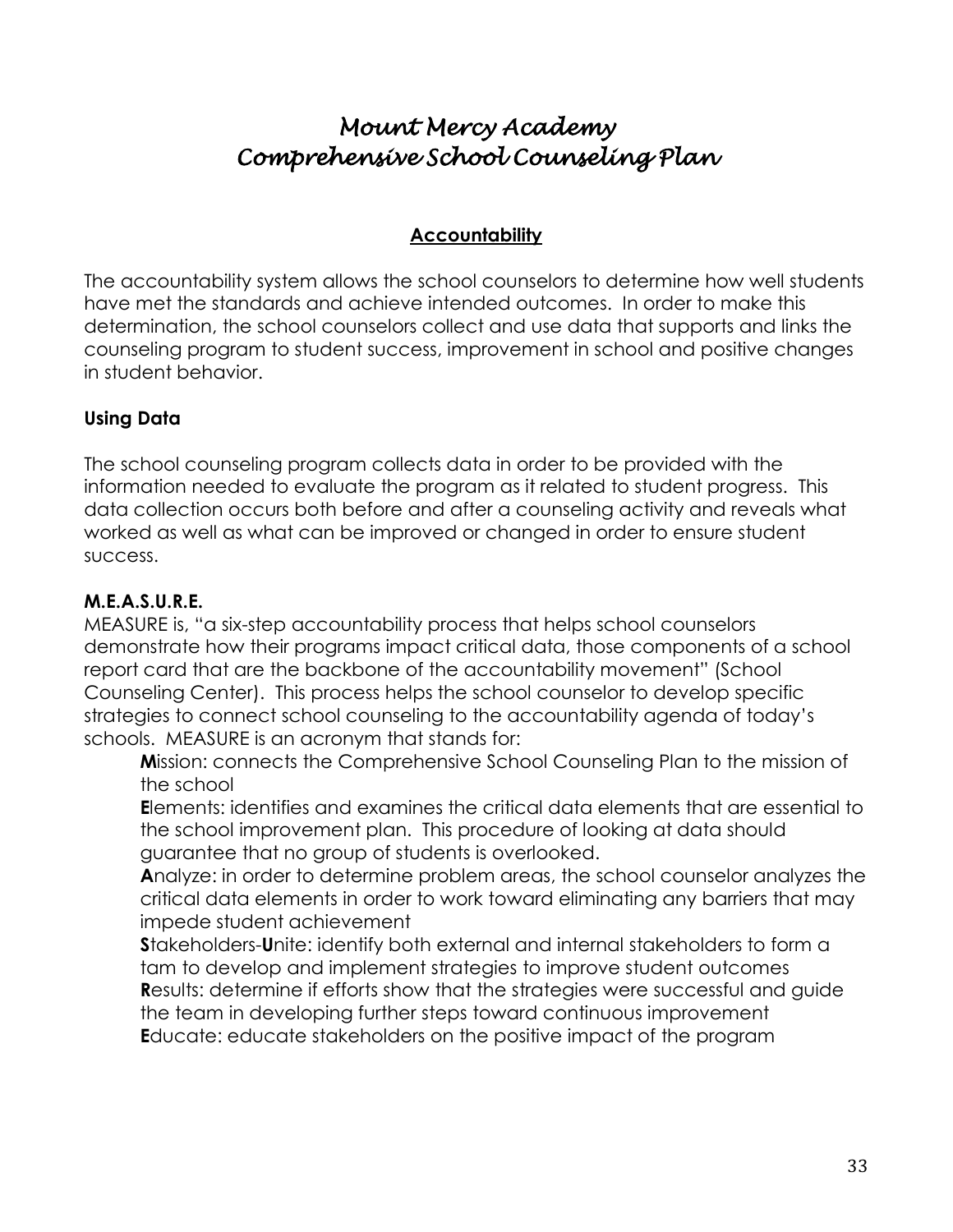### **Results Reports**

Results Reports help to answer the question, "How are students different as a result of the program?" Sharing the results with stakeholders serves as an advocate for students and the program.

### *Sample Results Report*

**Counselor** – Mr. Smith

**Target Group** – 9<sup>th</sup> grade (26 students in danger of being retained at the end of the school year) **Curriculum and Materials** – Promotion guidance lessons; "XYZ" Study Skills Videos

**Type of Service** – Classroom Guidance counseling; peer tutoring **Start Date/End Date** – September 2014 – June 2015

**Process Data** (number of students affected)

o 26

**Perception Data** (test competency attainment or student data)

o Immediate 99% correct on post-test of knowledge of promotion information

**Results Data** (how the students changed as a result of the lesson)

- o Intermediate: 14 (54%) demonstrated improvement on GPA from quarter one to semester one
- $\circ$  Long-term: 86% of the students showed improvement in GPA from quarter one to semester two

**Implications** (what the data says)

- o Excellent academic improvement shown
- o Long-term: participants not receiving peer tutoring may need further encouragement from other resources (such as adult mentors)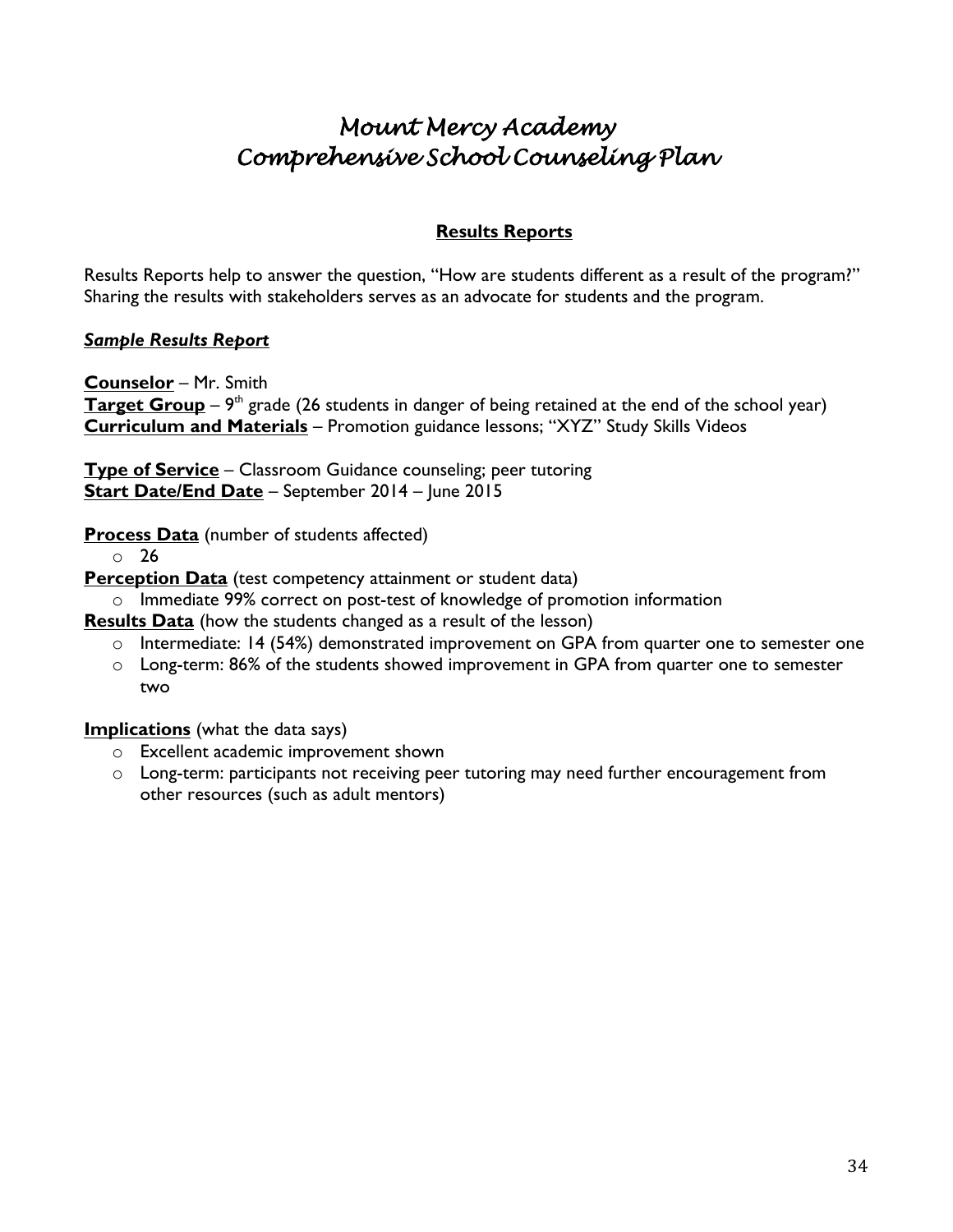### **Counselor Performance Standards**

The performance standards highlight the major roles and functions performed by the school counselor. The performance standards align with the ASCA National Model and contain basic standards of practice expected from counselors. School counselors are evaluated in the areas of program implementation, program evaluation and professionalism.

Not only are these standards used for performance evaluation, but they are also a crucial tool in the counselor's self-evaluation and advocacy. This helps to focus personal and professional development plans. School Counselor Performance Standards are:

### *Standard 1: The professional school counselor plans, organizes and delivers the school counseling program.*

1.1 A program is designed to meet the needs of the school.

1.2 The professional school counselor demonstrates interpersonal relationships with students.

1.3 The professional school counselor demonstrates positive interpersonal relationships with educational staff.

1.4 The professional school counselor demonstrates positive interpersonal relationships with parents or guardians.

### *Standard 2: The professional school counselor implements the school guidance curriculum through the use of effective instructional skills and careful planning of structured group sessions for all students.*

2.1 The professional school counselor teaches school guidance units effectively. 2.2 The professional school counselor develops materials and instructional strategies to meet student needs and school goals.

2.3 The professional school counselor encourages staff involvement to ensure the effective implementation of the school guidance curriculum.

#### *Standard 3: The professional school counselor implements the individual planning component by guiding individuals and groups of students and their parents or guardians through the development of educational and career plans.*

3.1 The professional school counselor, in collaboration with parents or guardians, helps students establish goals and develop and use planning skills.

3.2 The professional school counselor demonstrates accurate and appropriate interpretation of assessment data and the presentation of relevant, unbiased information.

### *Standard 4: The professional school counselor provides responsive services through the effective use of individual and small-group counseling, consultation and referral skills.*

4.1 The professional school counselor counsels individual students and small groups of students with identified needs and concerns.

4.2 The professional school counselor consults effectively with parents or guardians, teachers,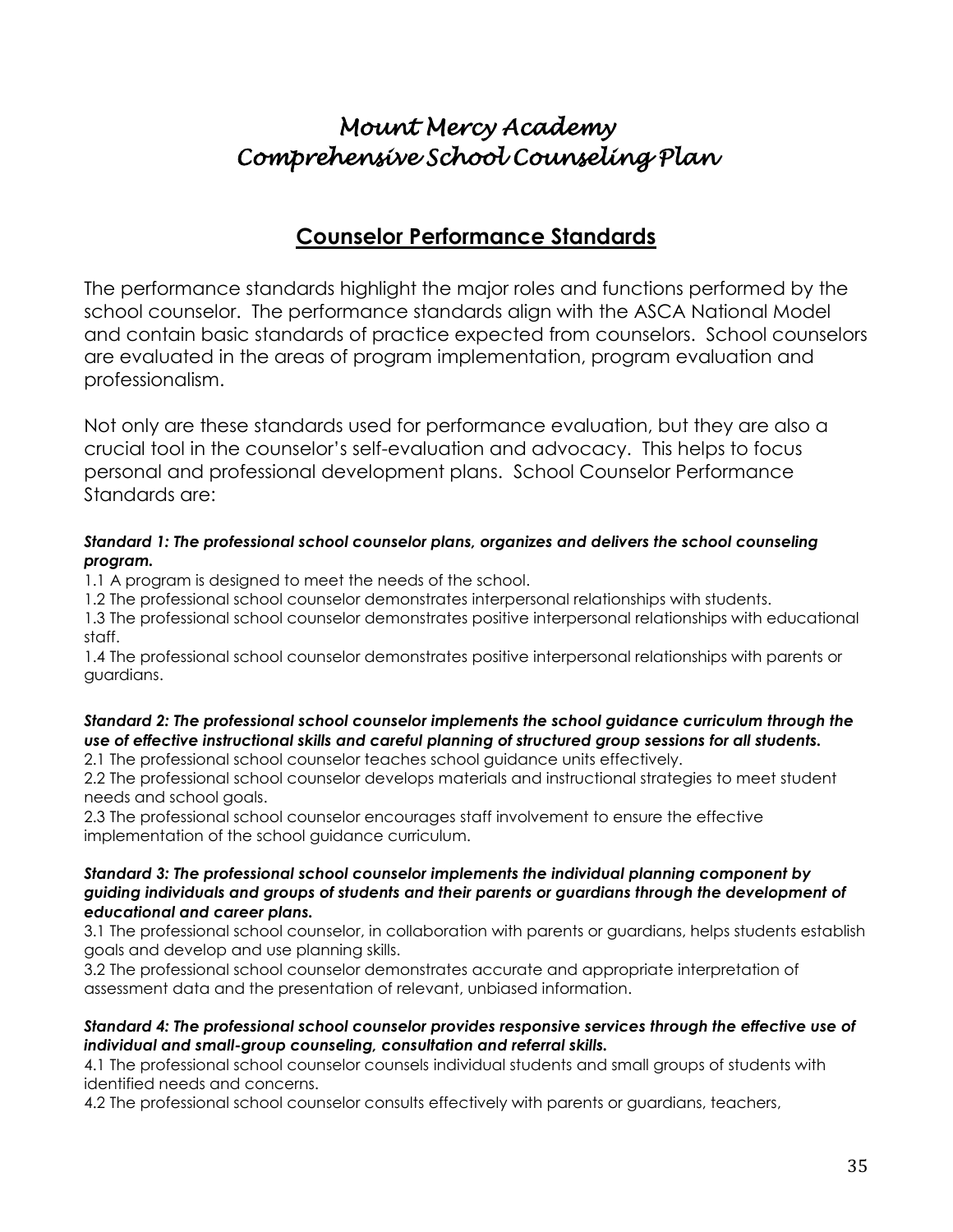administrators and other relevant individuals.

4.3 The professional school counselor implements an effective referral process with administrators, teachers and other school personnel.

#### *Standard 5: The professional school counselor provides system support through effective school counseling program management and support for other educational programs.*

5.1 The professional school counselor provides a comprehensive and balanced school counseling program in collaboration with school staff.

5.2 The professional school counselor provides support for other school programs.

#### *Standard 6: The professional school counselor discusses the counseling department management system and the program action plans with the school administrator.*

6.1 The professional school counselor discusses the qualities of the school counselor management system with the other members of the counseling staff and has agreement.

6.2 The professional school counselor discusses the program results anticipated when implementing the action plans for the school year.

### *Standard 7: The school counselor is responsible for establishing and convening an advisory council for the school counseling program.*

7.1 The professional school counselor meets with the advisory committee.

7.2 The professional school counselor reviews the school counseling program audit with the council.

7.3 The professional school counselor records meeting information.

### *Standard 8: The professional school counselor collects and analyzes data to guide program direction and emphasis.*

8.1 The professional school counselor uses school data to make decisions regarding student choice of classes and special programs.

8.2 The professional school counselor uses data from the counseling program to make decisions regarding program revisions.

8.3 The professional school counselor analyzes data to ensure every student has equity and access to a rigorous academic curriculum.

8.4 The professional school counselor understands and uses data to establish goals and activities to close the gap.

#### *Standard 9: The professional school counselor monitors the students on a regular basis as they progress in school.*

9.1 The professional school counselor is accountable for monitoring every student's progress.

9.2 The professional school counselor implements monitoring systems appropriate to the individual school.

9.3 The professional school counselors develop appropriate interventions for students as needed and monitor their progress.

#### *Standard 10: The professional school counselor uses time and calendars to implement an efficient program.*

10.1 The professional school counselor uses a master calendar to plan activities throughout the year. 10.2 The professional school counselor distributes the master calendar to parents or guardians, staff and students.

10.3 The professional school counselor posts a weekly or monthly calendar.

10.4 The professional school counselor analyzes time spent providing direct service to students.

### *Standard 11: The professional school counselor develops a results evaluation for the program.*

11.1 The professional school counselor measures results attained from school guidance curriculum and closing the gap activities.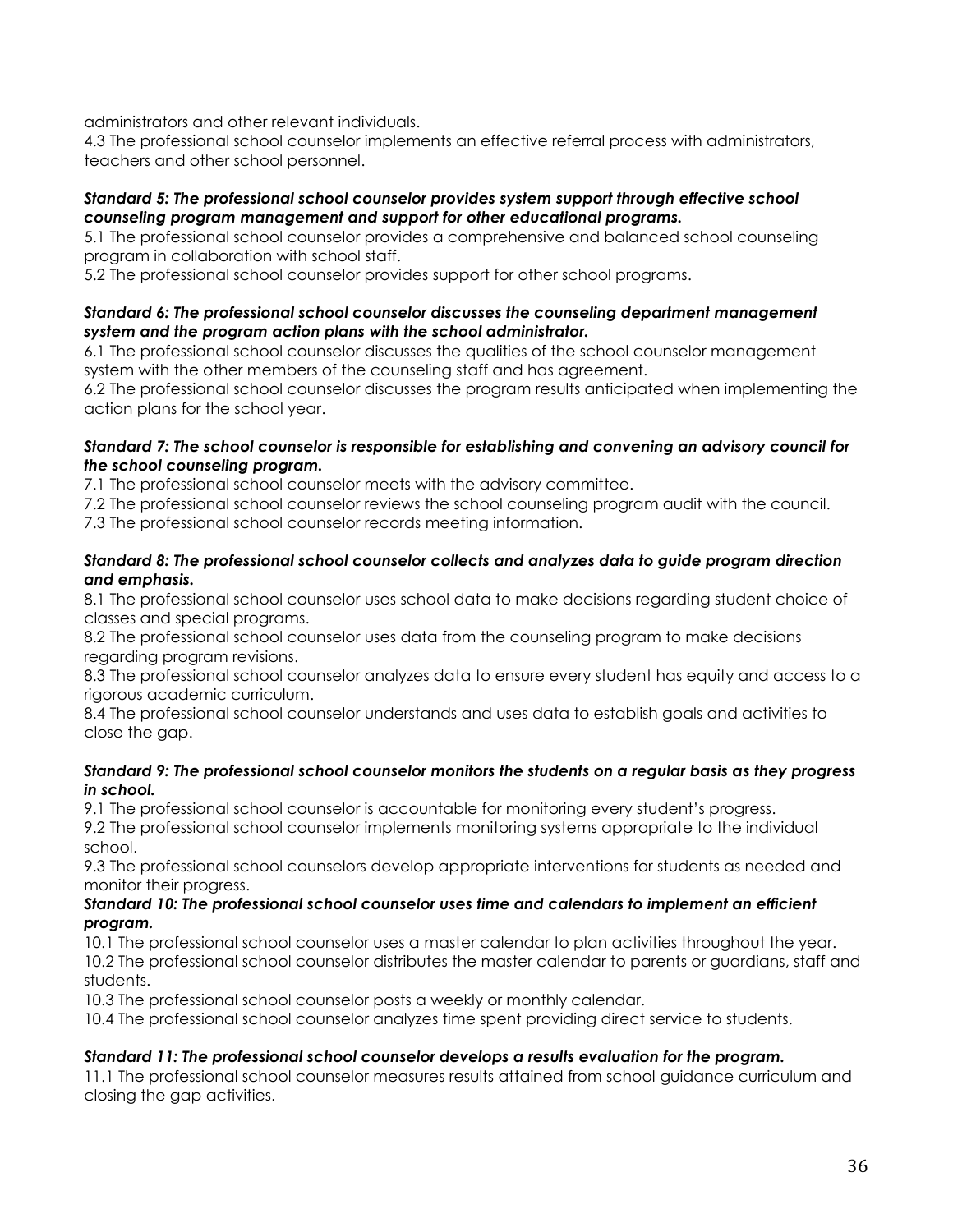11.2 The professional school counselor works with members of the counseling team and with the principal to clarify how programs are evaluated and how results are shared.

11.3 The professional school counselor knows how to collect process, perception and results data.

#### *Standard 12: The professional school counselor conducts a yearly program audit.*

12.1 The professional school counselor completes a program audit to determine the degrees to which the school counseling program is being implemented.

12.2 The professional school counselor shares the results of the program audit with the advisory council. 12.3 The professional school counselor uses the yearly audit to make changes in the school counseling program and calendar for the following year.

#### *Standard 13: The professional school counselor is a student advocate, leader, collaborator and a systems change agent.*

13.1 The professional school counselor promotes academic success of every student.

13.2 The professional school counselor promotes equity and access for every student.

13.3 The professional school counselor takes a leadership role within the counseling department, the school setting and the community.

13.4 The professional school counselor understands reform issues and works to close the achievement gap.

13.5 The professional school counselor collaborates with teachers, parents and the community to promote academic success of students.

13.6 The professional school counselor builds effective teams by encouraging collaboration among all school staff.

13.7 The professional school counselor uses data to recommend systemic change in policy and procedures that limit or inhibit academic achievement.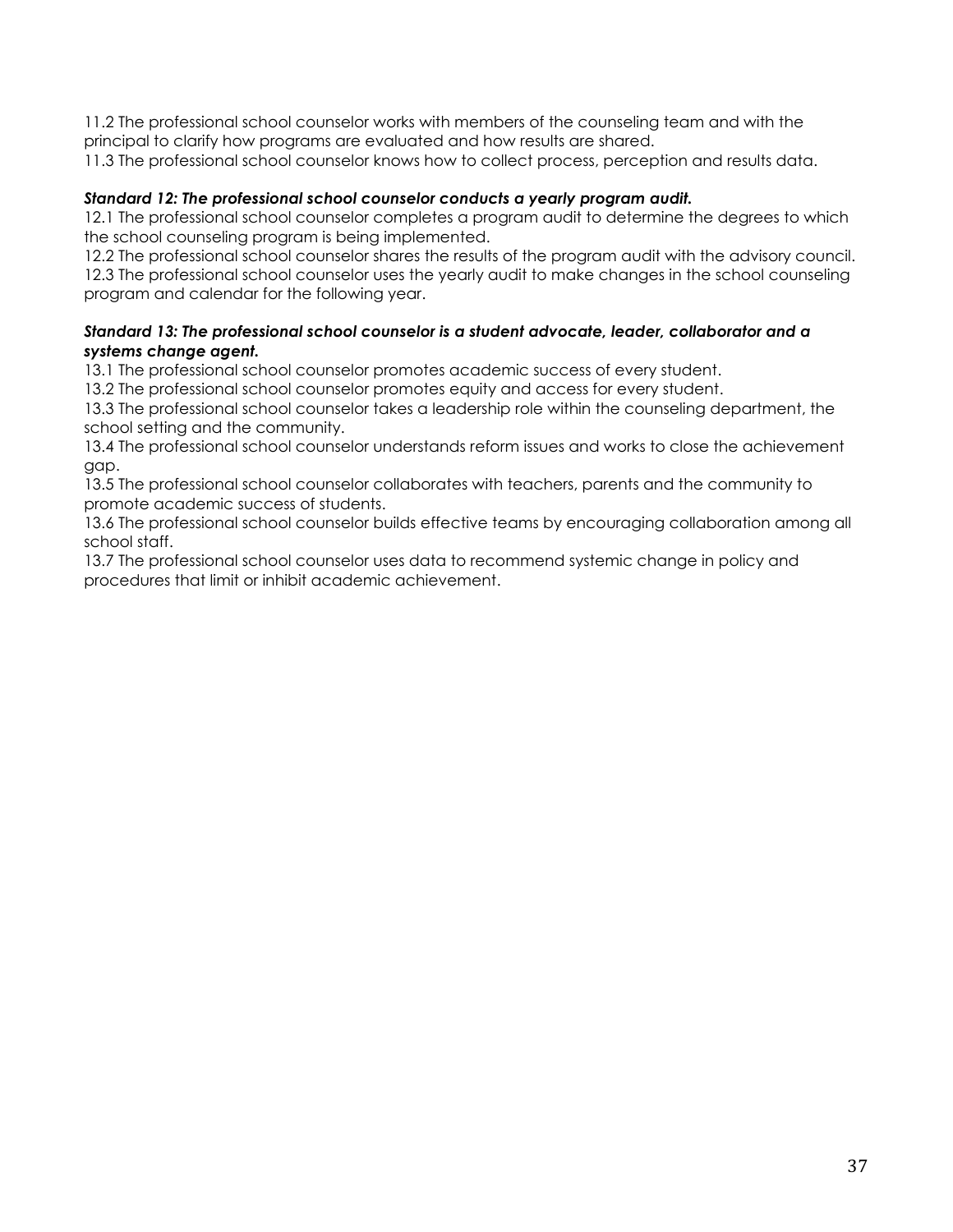### **School Counselor Performance Appraisal Form**

Tally the number of "Yes" boxes and the number of "No" boxes in order to determine what can be re-evaluated.

| Standard 1: The professional school counselor plans, organizes and<br>delivers the school counseling program                                                                                                                              | Yes | No |
|-------------------------------------------------------------------------------------------------------------------------------------------------------------------------------------------------------------------------------------------|-----|----|
| 1.1 A program is designed to meet the needs of the school                                                                                                                                                                                 |     |    |
| 1.2 The professional school counselor demonstrates interpersonal                                                                                                                                                                          |     |    |
| relationships with students.                                                                                                                                                                                                              |     |    |
| 1.3 The professional school counselor demonstrates positive                                                                                                                                                                               |     |    |
| interpersonal relationships with educational staff.                                                                                                                                                                                       |     |    |
| 1.4 The professional school counselor demonstrates positive                                                                                                                                                                               |     |    |
| interpersonal relationships with parents or guardians.                                                                                                                                                                                    |     |    |
| Comments:                                                                                                                                                                                                                                 |     |    |
| Standard 2: The professional school counselor implements the<br>school guidance curriculum through the use of effective instructional<br>skills and careful planning of structured group sessions for all<br>students.                    | Yes | No |
| 2.1 The professional school counselor teaches school guidance units                                                                                                                                                                       |     |    |
| effectively.                                                                                                                                                                                                                              |     |    |
| 2.2 The professional school counselor develops materials and                                                                                                                                                                              |     |    |
| instructional strategies to meet student needs and school goals.                                                                                                                                                                          |     |    |
| 2.3 The professional school counselor encourages staff involvement                                                                                                                                                                        |     |    |
| to ensure the effective implementation of the school guidance                                                                                                                                                                             |     |    |
| curriculum.                                                                                                                                                                                                                               |     |    |
| Comments:                                                                                                                                                                                                                                 |     |    |
| Standard 3: The professional school counselor implements the<br>individual planning component by guiding individuals and groups of<br>students and their parents or guardians through the development of<br>educational and career plans. | Yes | No |
| 3.1 The professional school counselor, in collaboration with parents<br>or guardians, helps students establish goals and develop and use                                                                                                  |     |    |
| planning skills.                                                                                                                                                                                                                          |     |    |
| 3.2 The professional school counselor demonstrates accurate and<br>appropriate interpretation of assessment data and the presentation<br>of relevant, unbiased information.                                                               |     |    |
| Comments:                                                                                                                                                                                                                                 |     |    |
|                                                                                                                                                                                                                                           |     |    |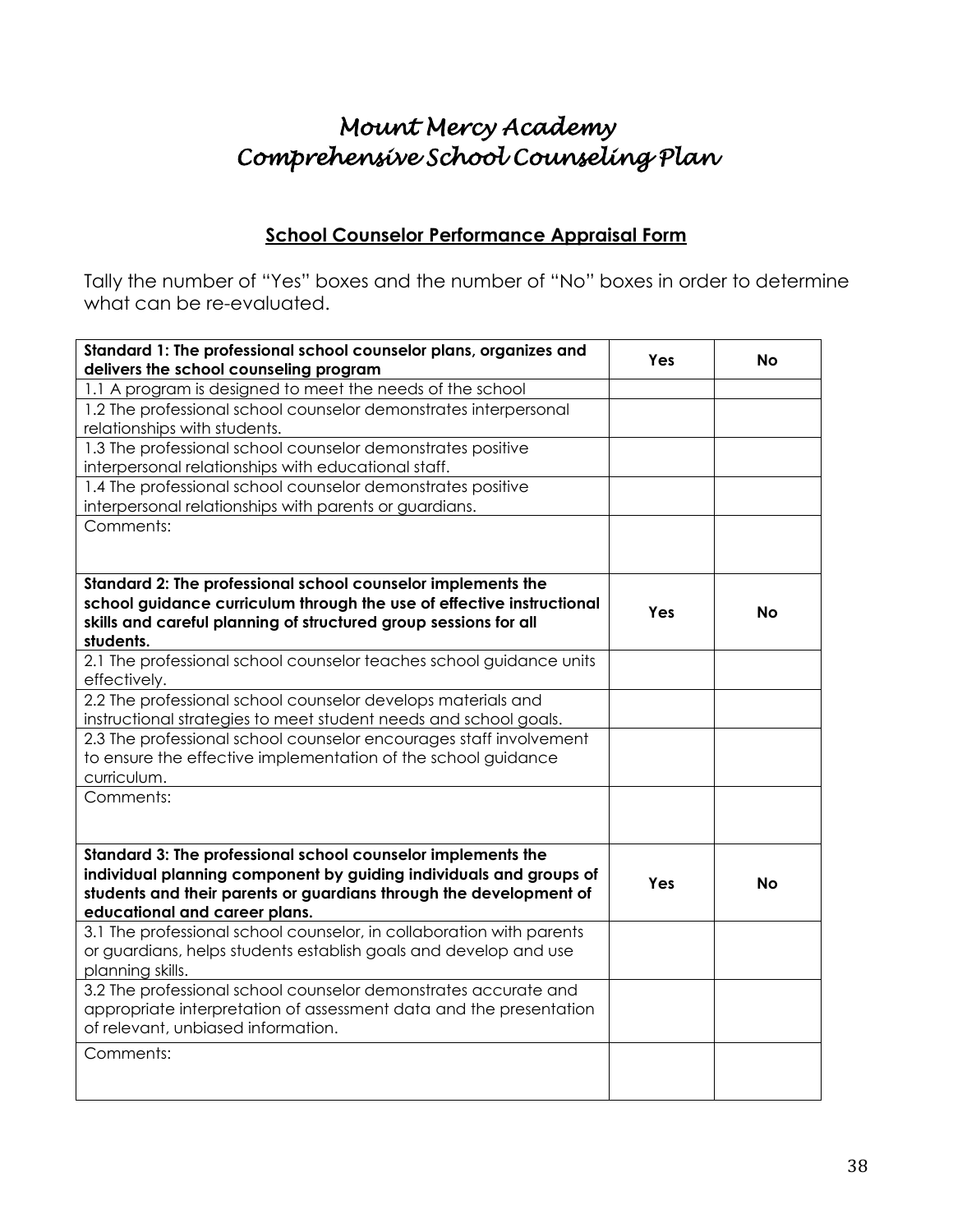| Standard 4: The professional school counselor provides responsive                                      |     |           |
|--------------------------------------------------------------------------------------------------------|-----|-----------|
| services through the effective use of individual and small-group                                       | Yes | <b>No</b> |
| counseling, consultation and referral skills.                                                          |     |           |
| 4.1 The professional school counselor counsels individual students                                     |     |           |
| and small groups of students with identified needs and concerns.                                       |     |           |
| 4.2 The professional school counselor consults effectively with                                        |     |           |
| parents or guardians, teachers, administrators and other relevant                                      |     |           |
| individuals.                                                                                           |     |           |
| 4.3 The professional school counselor implements an effective                                          |     |           |
| referral process with administrators, teachers and other school                                        |     |           |
| personnel.                                                                                             |     |           |
| Comments:                                                                                              |     |           |
|                                                                                                        |     |           |
|                                                                                                        |     |           |
| Standard 5: The professional school counselor provides system                                          |     |           |
| support through effective school counseling program management                                         | Yes | <b>No</b> |
| and support for other educational programs.                                                            |     |           |
| 5.1 The professional school counselor provides a comprehensive and                                     |     |           |
| balanced school counseling program in collaboration with school                                        |     |           |
| staff.                                                                                                 |     |           |
| 5.2 The professional school counselor provides support for other                                       |     |           |
| school programs.                                                                                       |     |           |
| Comments:                                                                                              |     |           |
|                                                                                                        |     |           |
|                                                                                                        |     |           |
| Standard 6: The professional school counselor discusses the                                            |     |           |
| counseling department management system and the program<br>action plans with the school administrator. | Yes | <b>No</b> |
| 6.1 The professional school counselor discusses the qualities of the                                   |     |           |
| school counselor management system with the other members of                                           |     |           |
| the counseling staff and has agreement.                                                                |     |           |
| 6.2 The professional school counselor discusses the program results                                    |     |           |
| anticipated when implementing the action plans for the school                                          |     |           |
| year.                                                                                                  |     |           |
| Comments:                                                                                              |     |           |
|                                                                                                        |     |           |
|                                                                                                        |     |           |
|                                                                                                        |     |           |
| Standard 7: The professional school counselor is responsible for                                       |     |           |
| establishing and convening an advisory council for the school                                          | Yes | <b>No</b> |
| counseling program.                                                                                    |     |           |
| 7.1 The professional school counselor meets with the advisory                                          |     |           |
| committee.                                                                                             |     |           |
| 7.2 The professional school counselor reviews the school counseling                                    |     |           |
| program audit with the council.                                                                        |     |           |
| 7.3 The professional school counselor records meeting information.                                     |     |           |
| Comments:                                                                                              |     |           |
|                                                                                                        |     |           |
|                                                                                                        |     |           |
| Standard 8: The professional school counselor collects and analyzes                                    | Yes | <b>No</b> |
| data to guide program direction and emphasis.                                                          |     |           |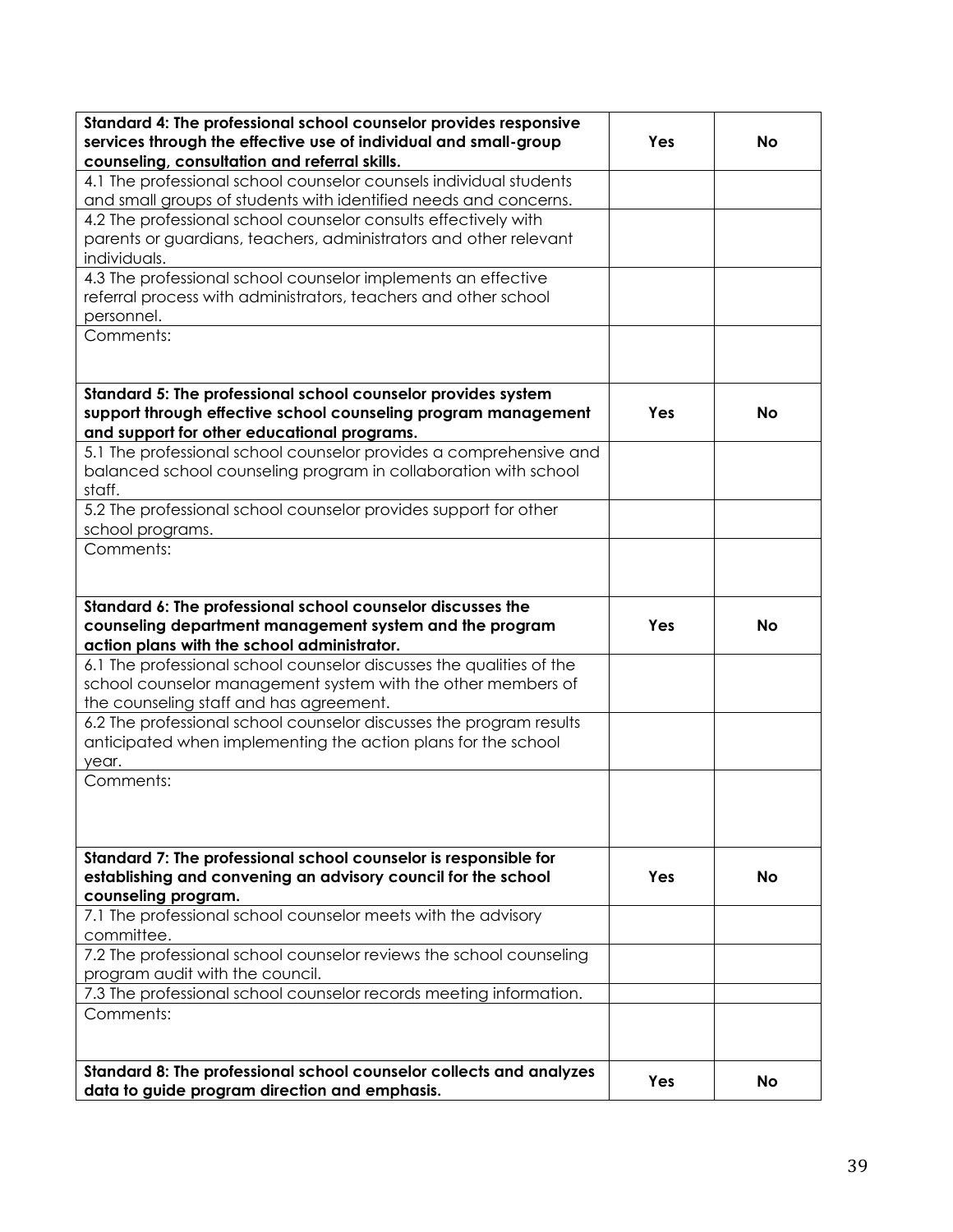| 8.1 The professional school counselor uses school data to make       |     |    |
|----------------------------------------------------------------------|-----|----|
| decisions regarding student choice of classes and special programs.  |     |    |
| 8.2 The professional school counselor uses data from the counseling  |     |    |
| program to make decisions regarding program revisions.               |     |    |
| 8.3 The professional school counselor analyzes data to ensure every  |     |    |
| student has equity and access to a rigorous academic curriculum.     |     |    |
| 8.4 The professional school counselor understands and uses data to   |     |    |
| establish goals and activities to close the gap.                     |     |    |
| Comments:                                                            |     |    |
|                                                                      |     |    |
|                                                                      |     |    |
| Standard 9: The professional school counselor monitors the students  |     |    |
| on a regular basis as they progress in school.                       | Yes | No |
| 9.1 The professional school counselor is accountable for monitoring  |     |    |
| every student's progress.                                            |     |    |
| 9.2 The professional school counselor implements monitoring systems  |     |    |
| appropriate to the individual school.                                |     |    |
| 9.3 The professional school counselors develop appropriate           |     |    |
| interventions for students as needed and monitor their progress.     |     |    |
| Comments:                                                            |     |    |
|                                                                      |     |    |
|                                                                      |     |    |
| Standard 10: The professional school counselor uses time and         |     |    |
| calendars to implement an efficient program.                         |     |    |
|                                                                      | Yes | No |
|                                                                      |     |    |
| 10.1 The professional school counselor uses a master calendar to     |     |    |
| plan activities throughout the year.                                 |     |    |
|                                                                      |     |    |
| 10.2 The professional school counselor distributes the master        |     |    |
| calendar to parents or guardians, staff and students.                |     |    |
| 10.3 The professional school counselor posts a weekly or monthly     |     |    |
| calendar.                                                            |     |    |
| 10.4 The professional school counselor analyzes time spent providing |     |    |
| direct service to students.                                          |     |    |
| Comments:                                                            |     |    |
|                                                                      |     |    |
|                                                                      |     |    |
| Standard 11: The professional school counselor develops a results    | Yes | No |
| evaluation for the program.                                          |     |    |
| 11.1 The professional school counselor measures results attained     |     |    |
| from school guidance curriculum and closing the gap activities.      |     |    |
| 11.2 The professional school counselor works with members of the     |     |    |
|                                                                      |     |    |
| counseling team and with the principal to clarify how programs are   |     |    |
| evaluated and how results are shared.                                |     |    |
| 11.3 The professional school counselor knows how to collect process, |     |    |
| perception and results data.                                         |     |    |
| Comments:                                                            |     |    |
|                                                                      |     |    |
|                                                                      |     |    |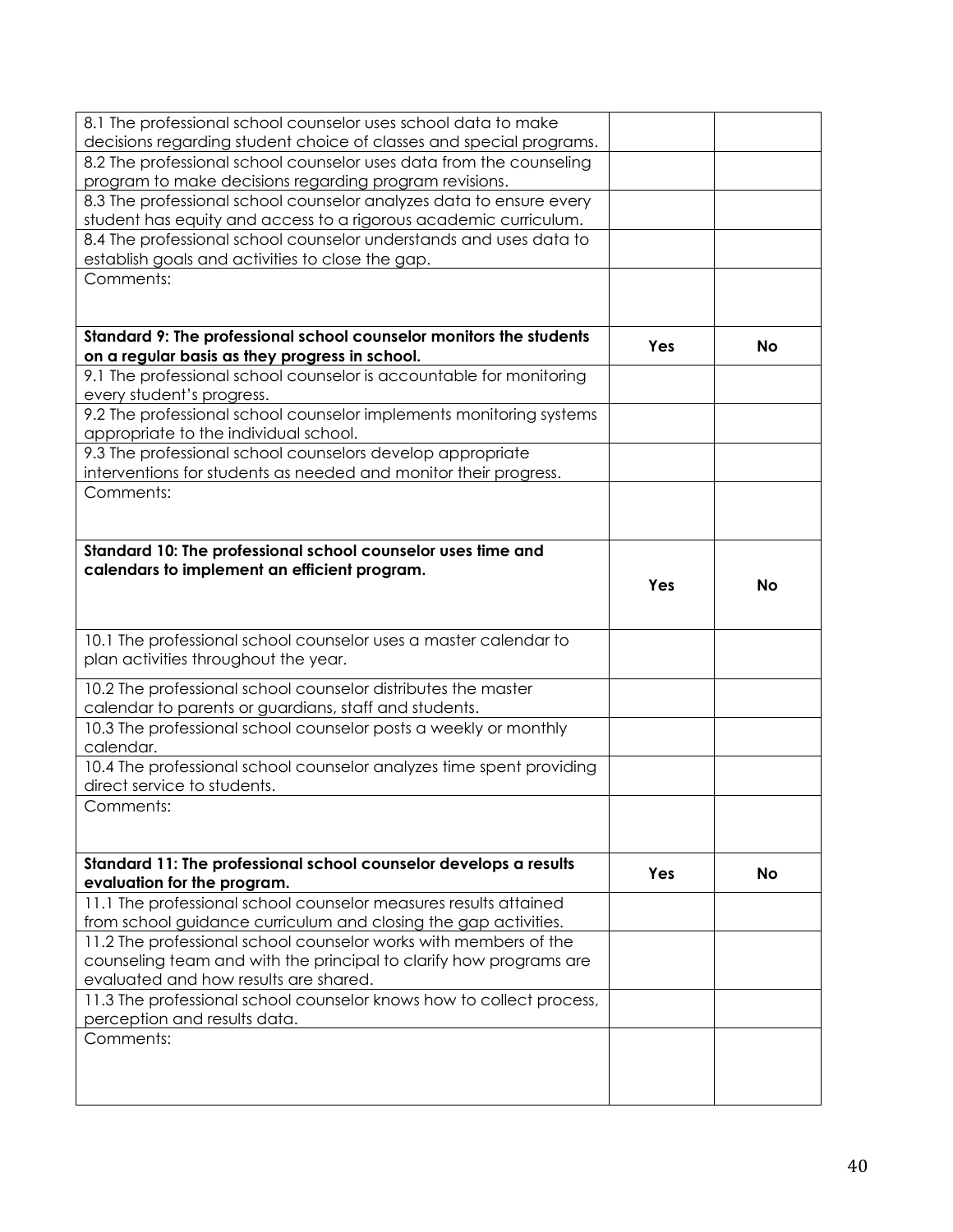| Standard 12: The professional school counselor conducts a yearly<br>program audit. | Yes | <b>No</b> |
|------------------------------------------------------------------------------------|-----|-----------|
| 12.1 The professional school counselor completes a program audit                   |     |           |
| to determine the degrees to which the school counseling program is                 |     |           |
| being implemented.                                                                 |     |           |
| 12.2 The professional school counselor shares the results of the                   |     |           |
| program audit with the advisory council.                                           |     |           |
| 12.3 The professional school counselor uses the yearly audit to make               |     |           |
| changes in the school counseling program and calendar for the                      |     |           |
| following year.                                                                    |     |           |
| Comments:                                                                          |     |           |
|                                                                                    |     |           |
|                                                                                    |     |           |
| Standard 13: The professional school counselor is a student                        |     |           |
| advocate, leader, collaborator and a systems change agent.                         | Yes | <b>No</b> |
|                                                                                    |     |           |
| 13.1 The professional school counselor promotes academic success                   |     |           |
| of every student.                                                                  |     |           |
| 13.2 The professional school counselor promotes equity and access                  |     |           |
| for every student.                                                                 |     |           |
| 13.3 The professional school counselor takes a leadership role within              |     |           |
| the counseling department, the school setting and the community.                   |     |           |
| 13.4 The professional school counselor understands reform issues and               |     |           |
| works to close the achievement gap.                                                |     |           |
| 13.5 The professional school counselor collaborates with teachers,                 |     |           |
| parents and the community to promote academic success of                           |     |           |
| students.                                                                          |     |           |
| 13.6 The professional school counselor builds effective teams by                   |     |           |
| encouraging collaboration among all school staff.                                  |     |           |
| 13.7 The professional school counselor uses data to recommend                      |     |           |
| systemic change in policy and procedures that limit or inhibit                     |     |           |
| academic achievement.                                                              |     |           |
| Comments:                                                                          |     |           |
|                                                                                    |     |           |
|                                                                                    |     |           |

Total Number of "Yes" Responses: \_\_\_\_\_\_\_

Total Number of "No" Responses: \_\_\_\_\_\_\_

Additional Comments:

| Counselor's Signature: | Date: |
|------------------------|-------|
|------------------------|-------|

Principal's Signature: \_\_\_\_\_\_\_\_\_\_\_\_\_\_\_\_\_\_\_\_\_\_\_\_\_\_ Date: \_\_\_\_\_\_\_\_\_\_\_\_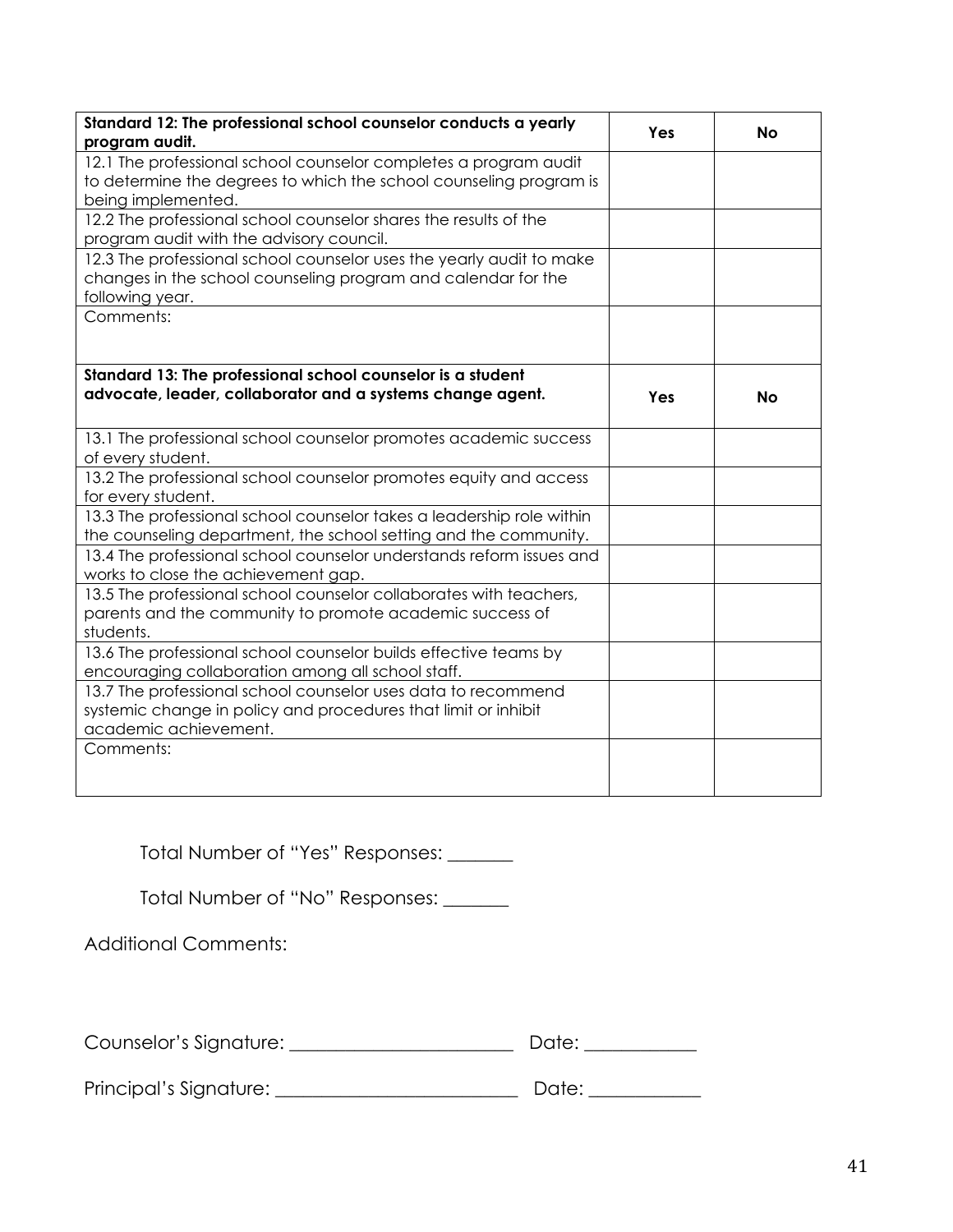### **Program Audit**

Program audits serve to set the standards for the school counseling plan. The audit is used to breakdown and analyze each program component. Once completed, the audit indicates implementation areas that will need to be improved or enhanced.

The primary purpose for collecting this information is to guide future actions within the program and to improve future results for all students. The audit results should drive the program goals, training, and behavior for the following year.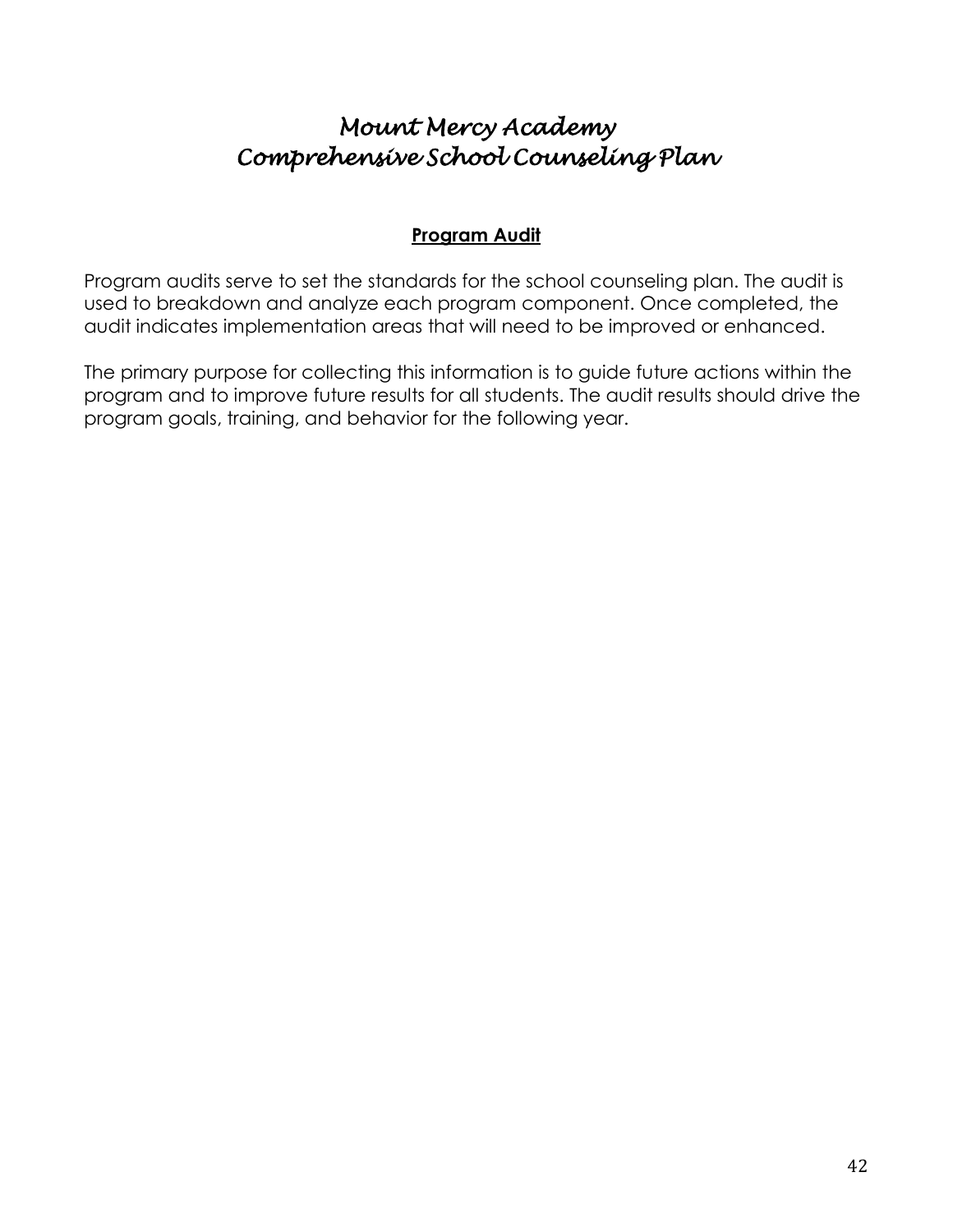### **Program Audit**

(Internal Checklist)

**Directions:** Write the number beside each statement using the following criteria:

0=None; 1=In Progress; 2=Completed; 3=Implemented; 4=Evaluated

Audits serve to set the standard for the school counseling program. Audits are first performed when a counseling program is being designed and then yearly to appraise the progress of the program development. Using the findings of the audit, strengths and weaknesses are determined, and goals are created for the following school year.

**School:** Mount Mercy Academy **Date:** \_\_\_\_\_\_\_\_\_\_\_\_\_

### **Foundation**

by whom.

### **I. Beliefs and Philosophy**

The philosophy is a set of principles that guides the development, implementation, and evaluation of the school counseling program.

| Criteria                                           |  | $1 \quad 2 \quad 3$ |  |
|----------------------------------------------------|--|---------------------|--|
| 1.1 A statement of philosophy has been written for |  |                     |  |
| the school counseling program.                     |  |                     |  |
| 1.2 Defines how the program will be evaluated and  |  |                     |  |

### **II. Mission of School Counseling Programs**

The mission articulates the intentionality of the school counseling program. It represents the immediate and long-range impact (what is required for each student 5-10 years after graduation.)

| Criteria                                          |  | $0 \quad 1 \quad 2 \quad 3$ |  |
|---------------------------------------------------|--|-----------------------------|--|
| 2.1 A mission statement has been written for the  |  |                             |  |
| school counseling program.                        |  |                             |  |
| 2.2 Links with the vision, purpose and mission of |  |                             |  |
| the state, district, and school.                  |  |                             |  |
| 2.3 Indicates the long-range results desired for  |  |                             |  |
| all students.                                     |  |                             |  |

### **III. Domains and Goals**

Goals are the extension of the mission and focus on the results students will achieve.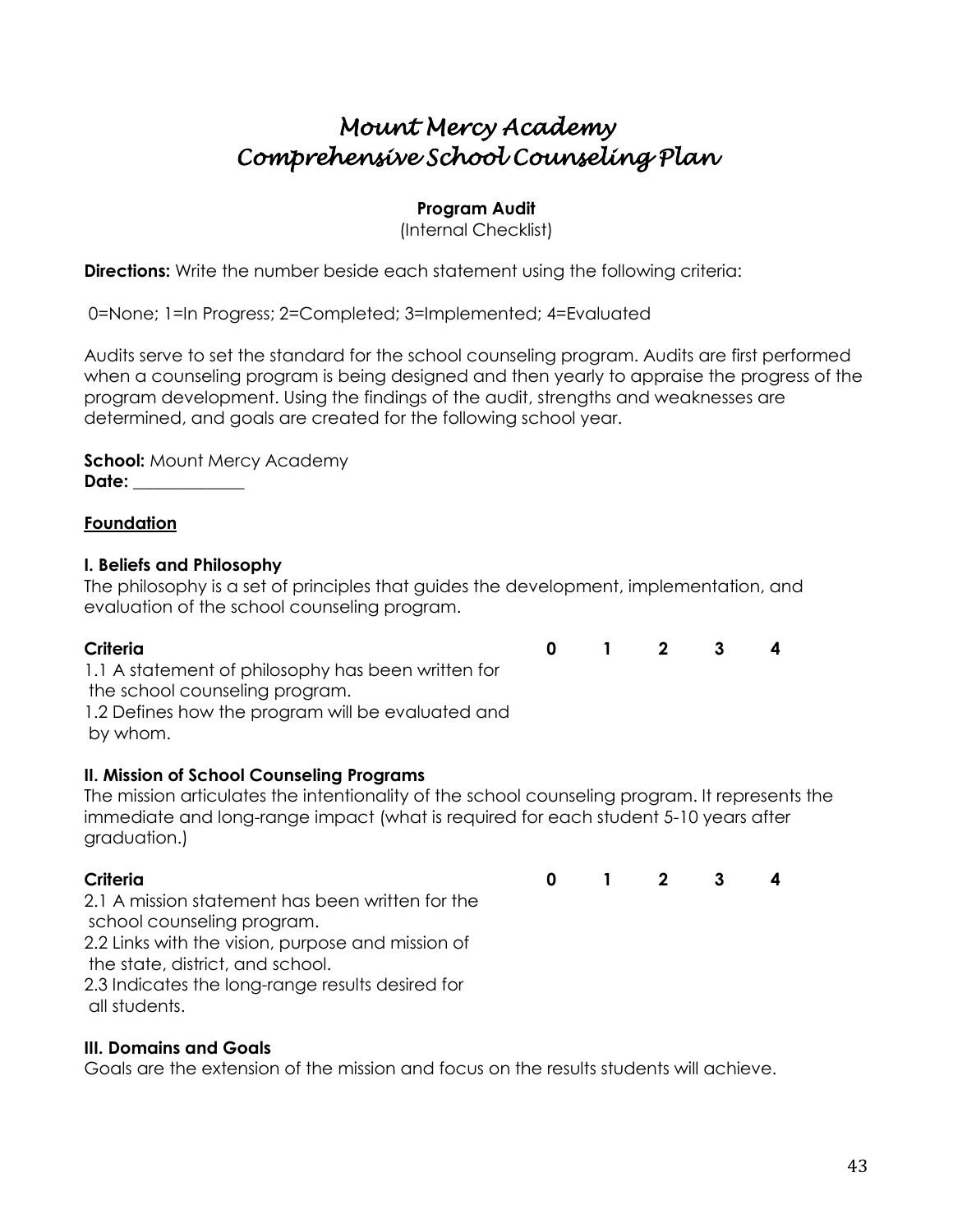**Criteria 0 1 2 3 4**

3.1 Goals have been written for the school counseling program.

### **IV. Standards/Competencies**

Competencies are knowledge, attitudes or skills that are observable and can be transferred from a learning situation to a real-life situation and that involve the production of a measurable outcome. Competencies are indicators that a student is making progress toward the goals of the school counseling program. They are developed and organized into content areas.

**Criteria 0 1 2 3 4**

4.1 Student competencies have been written that directly relate to the domains: academic, career, personal/social.

4.2 Developmentally appropriate student

competencies are specified for each grade-level grouping.

4.3 Selected competencies are based on assessment

of student needs and are measurable and observable.

### **Delivery System**

### **V. Guidance Curriculum**

Consists of structured developmental lessons designed to assist students in achieving the competencies and is presented systematically through classroom and group activities 6-12. The purpose of the guidance curriculum is to provide all students with the knowledge and skills appropriate to their developmental level. The curriculum is organized to help students acquire, develop and demonstrate competencies within the three domains: academic, career and personal/social.

### **Criteria 0 1 2 3 4**

5.1 Guidance curriculum for all three domains has been written and adopted based on local site needs.

5.2 All students receive, in a systemic way, the content to acquire knowledge, attitudes and skills to enhance their academic, career and personal/ social development.

5.3 Content is measurable (by pre-post test,

production creation, or other methods).

5.4 Materials, equipment and facilities are available

to support the program delivery.

5.5 Effectiveness of curriculum is evaluated annually.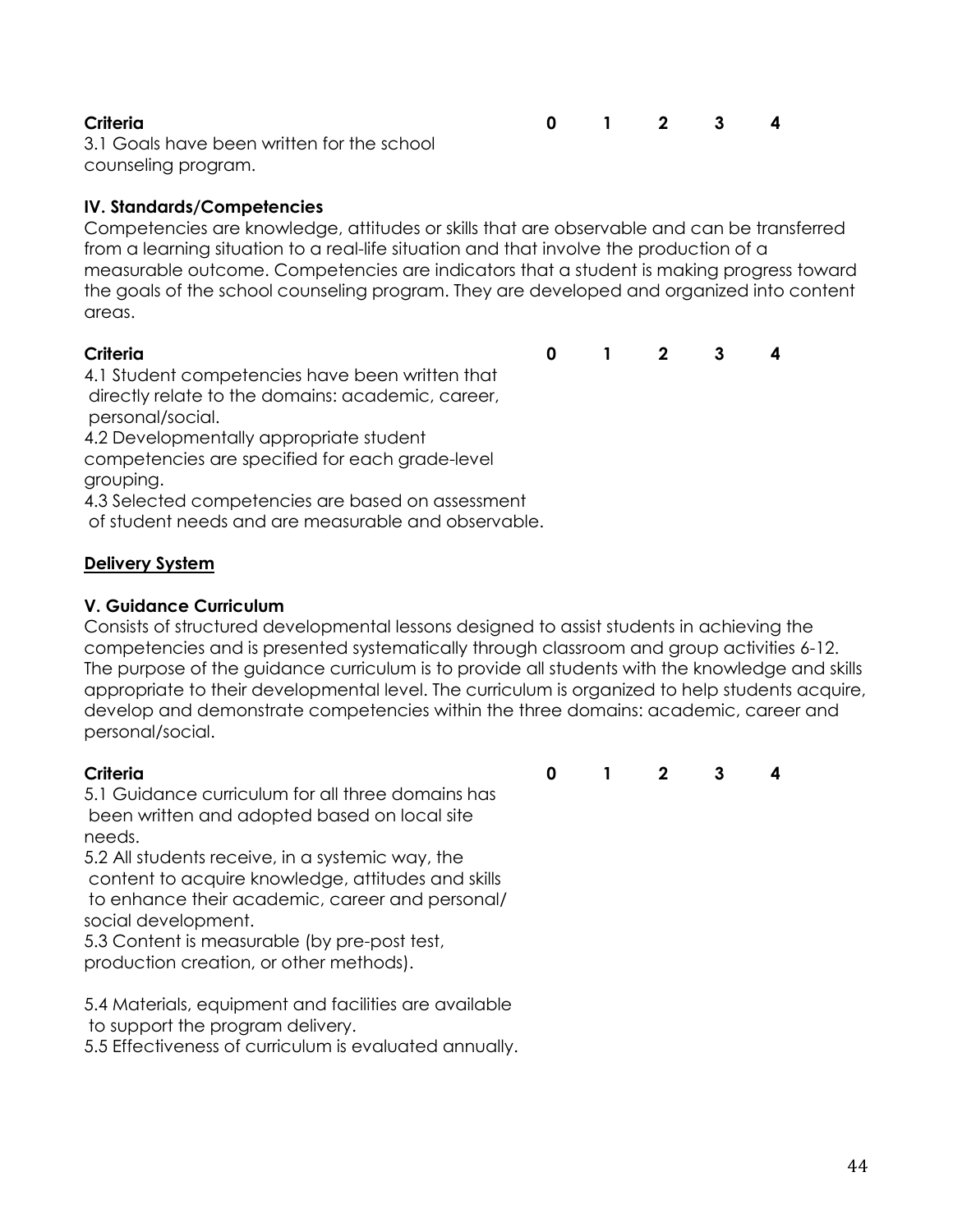### **VI. Individual Student Planning**

Individual student planning consists of school counselors coordinating ongoing systemic activities designed to assist the individual student in establishing personal goals and developing future plans.

6.1 There is a systemic approach to helping students understand themselves through interpretation of standardized and individual tests. 6.2 A tool exists at the secondary level to assist students in making appropriate educational plans (i.e. six-year plan).

6.3 Individual student planning includes: individual appraisal, individual advisement and appropriate student placement.

6.4 Accurate, appropriate and effective printed material is distributed to support the individual planning efforts of students and their parents.

### **VII. Responsive Services**

Responsive services within the school counseling program consist of activities to meet the immediate needs of students. These needs or concerns require counseling, consultation, referral, peer mediation or information.

### **Criteria 0 1 2 3 4**

7.1 Students are assisted in solving immediate problems that interfere with their academic, career, and personal/social development (conflict resolution and/or peer mediation). 7.2 There is a systematic and consistent provision for the referral of students who exhibit barriers to learning. 7.3 Responsive services include: Individual and small-group counseling Crisis counseling Peer facilitation Consultation/collaboration Referral system

7.4 A system is in place to ensure intervention

for identified students.

### **VIII. System Support**

System support consists of management activities that establish, maintain and enhance the total counseling program

| Criteria                                          |  | $1 \quad 2 \quad 3$ |  |
|---------------------------------------------------|--|---------------------|--|
| 8.1 Counselors provide professional development   |  |                     |  |
| to staff regarding the school counseling program. |  |                     |  |

| Criteria | 0 1 2 3 4 |  |  |
|----------|-----------|--|--|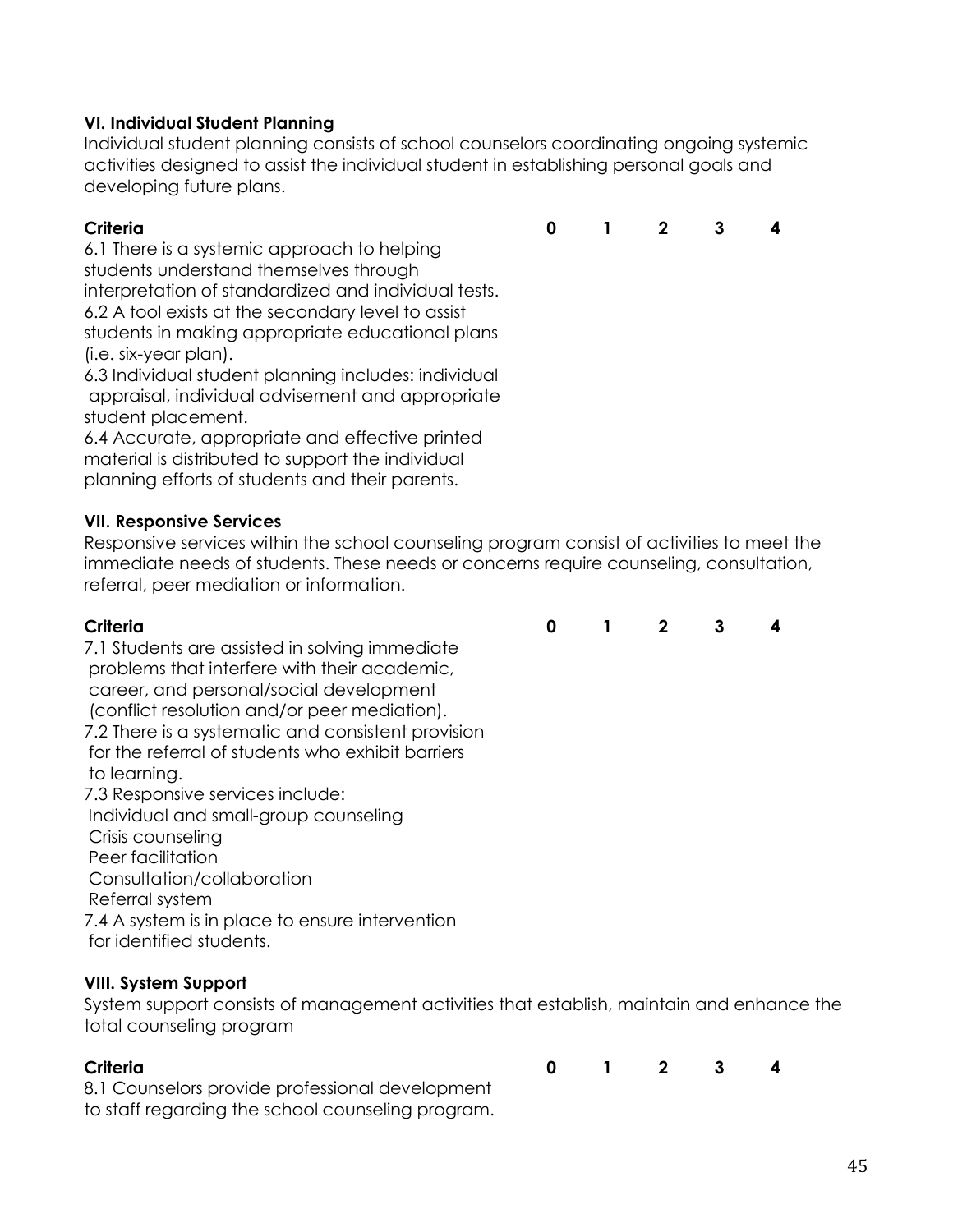8.2 Counselors participate in professional development activities.

### **Management System**

### **IX. School Counselor/Administrator Agreements**

Agreements are statements of responsibility by each counselor specifying the program results and students the counselor is accountable for. These agreements are negotiated with and approved by the designated administrator.

### **Criteria 0 1 2 3 4**

9.1 Counselors and administrators agree on assignments of counselors.

### **X. Use of Data and Student Monitoring**

Analysis of data drives the program. Monitoring students' progress ensures each student acquires the identified competencies. Monitoring may be systemic by district or specific to school site, grade, class or individually, depending on site and student need. The process includes recording verification of the completion of the competency on a form (planning folder, portfolio, computer disc or other document) and measuring student improvement over time.

### **Criteria 0 1 2 3 4**

10.1 There is an established means to monitor students' progress in guidance-related competencies, including academic achievement.

### **XI. Use of Time/Calendar**

A master calendar of events is developed and published to effectively plan and promote the school counseling program. To maximize active participation in the program, the calendar provides students, parents, teachers and administrators with knowledge of what is scheduled and the location and time indicating when and where activities will be held.

11.1 A list of appropriate systems support services (counseling/non-counseling) has been created. 11.2 A master calendar exists. 11.3 The master calendar identifies grade level(s), dates and activities.

11.4 Master calendar is published and distributed to appropriate persons, students, staff, parents and the community.

### **Accountability**

### **XII. Results Report**

For every competency or result assumed by counselors, there must be a plan of how the school counselor intends to achieve the desired competency or result.

**Criteria 0 1 2 3 4**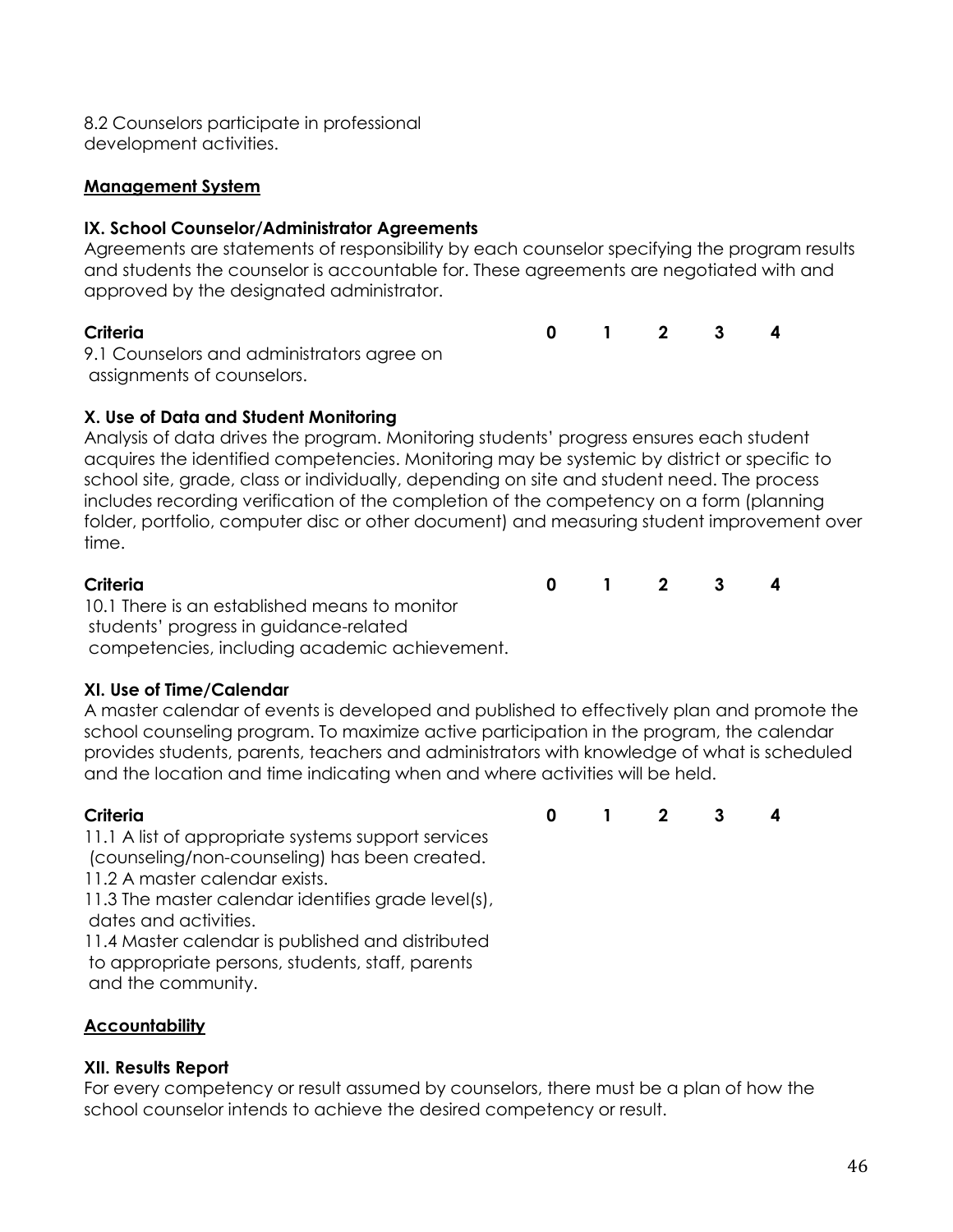| Criteria                                          | $\frac{1}{2}$ |  |  |
|---------------------------------------------------|---------------|--|--|
| 12.1 Results are analyzed and used to improve the |               |  |  |
| program in subsequent years.                      |               |  |  |

### **XIII. Counselor Performance Standards**

The school counselor's performance standards used for evaluation contain basic standards of practice expected of school counselors implementing a comprehensive school counseling program. These performance standards serve as both a basis for counselor evaluation and as a means for counselor self-evaluation.

### **Criteria 0 1 2 3 4**

13.1 Is written to access the school counselor's ability to understand and implement the foundation of the comprehensive counseling program.

### **XIV. Program Audit**

The program audit provides evidence of the program's alignment with the ASCA National Model. The primary purpose for collecting information is to guide future actions within the program and to improve future results for students.

**Criteria 0 1 2 3 4**

14.1 The program is audited annually. 14.2 The audit aligns with and includes all program components.

14.3 The results of the audit are shared in the spring and drive the program training and behavior for the following year.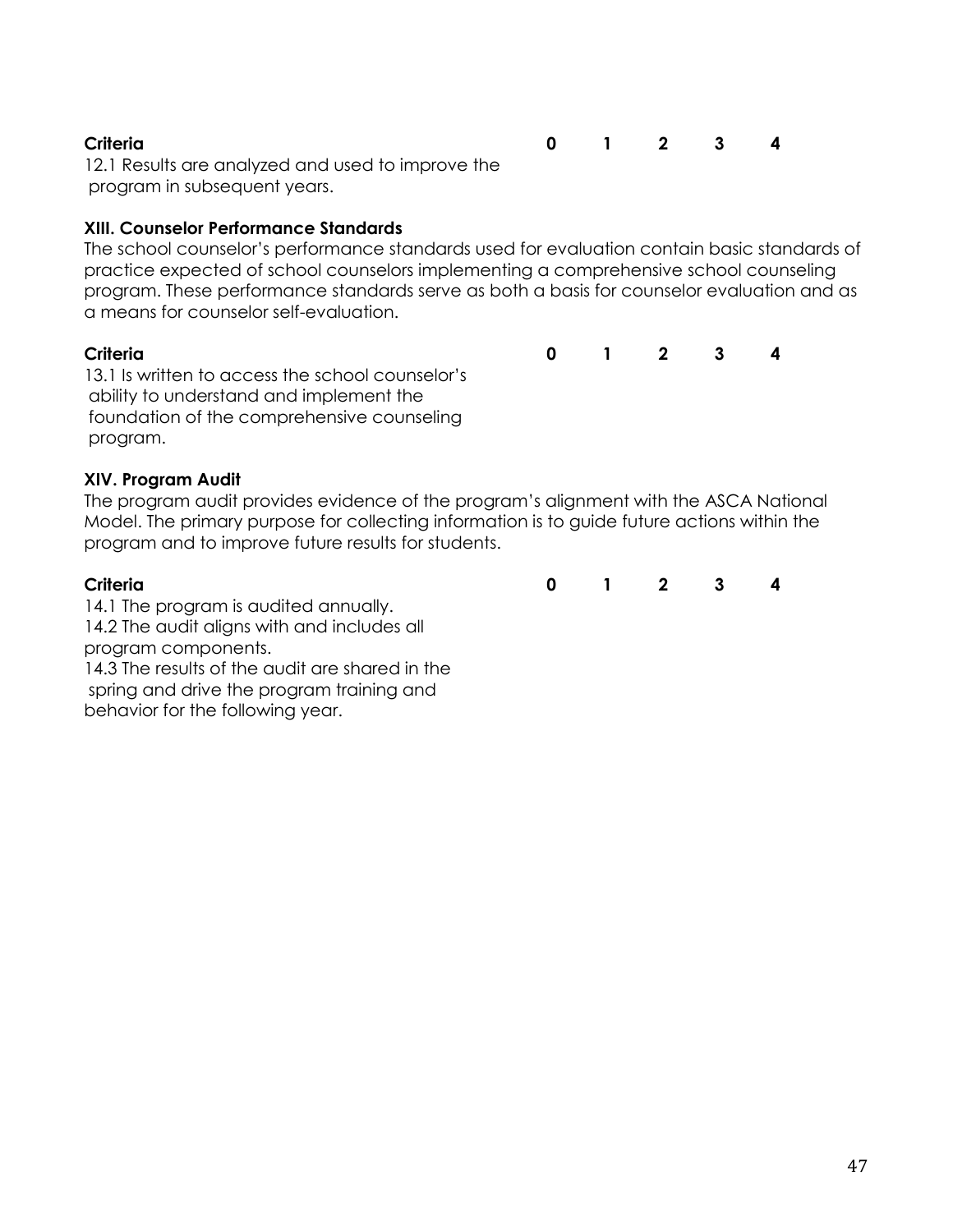

# *Glossary References*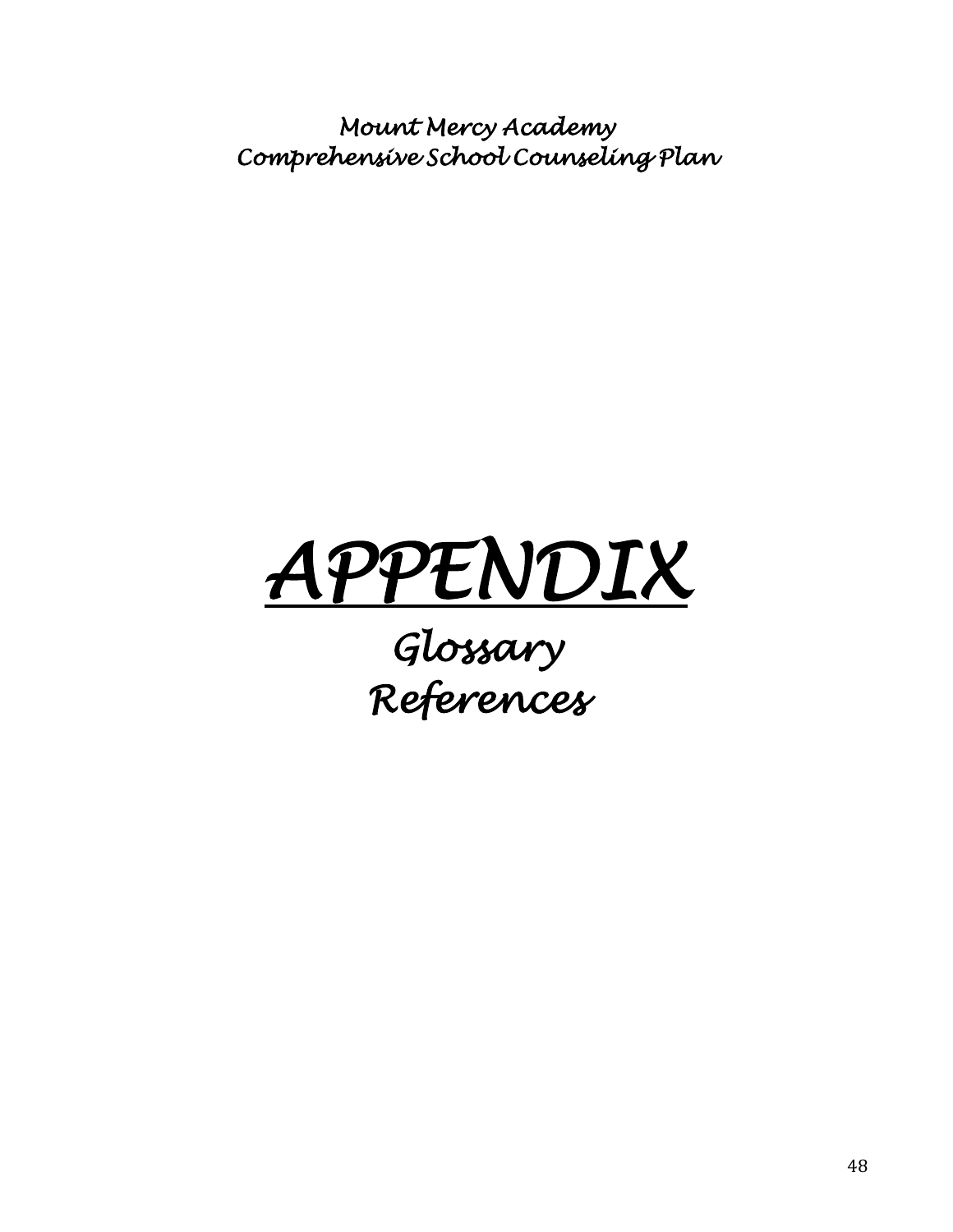### **Glossary**

Accountability: Responsibility for one's actions; involves an explanation of what has been done (responsibility of counselor's performance, program implementation and results)

**Action Plan:** How the school counselors and other stakeholders intend to achieve the desired result of competency

**Advocacy:** Actively supporting causes, ideas or policies that promote and assist student academic achievement, career and personal/social needs

**American College Testing (ACT):** Assesses high school students' general educational development and their ability to complete college level work

**ASCA:** American School Counselor Organization

**Assessment:** a tool used to measure the criteria (competencies, indicators, descriptors)

**BOCES:** Board of Cooperative Educational Services

**Career Development:** the necessary skill and attitudes for successful transition from school to work of post-secondary training or education

**Class Rank:** a measure of how a student's cumulative grade point average compares to the other students in his or her class

**Collaboration:** A partnership where two or more individuals or organizations actively work together on a project or problem

**College Board:** an association whose mission is to connect students to college success and opportunity. Provides PSAT, SAT and AP tests; includes the CSS profile and college planning tool

**Competencies:** defines the specific knowledge, attitudes and skills students should obtain

**Comprehensive School Counseling Program:** a key part of the total educational program that helps every student obtain the skills, knowledge and attitudes in the areas of academic, career and personal/social development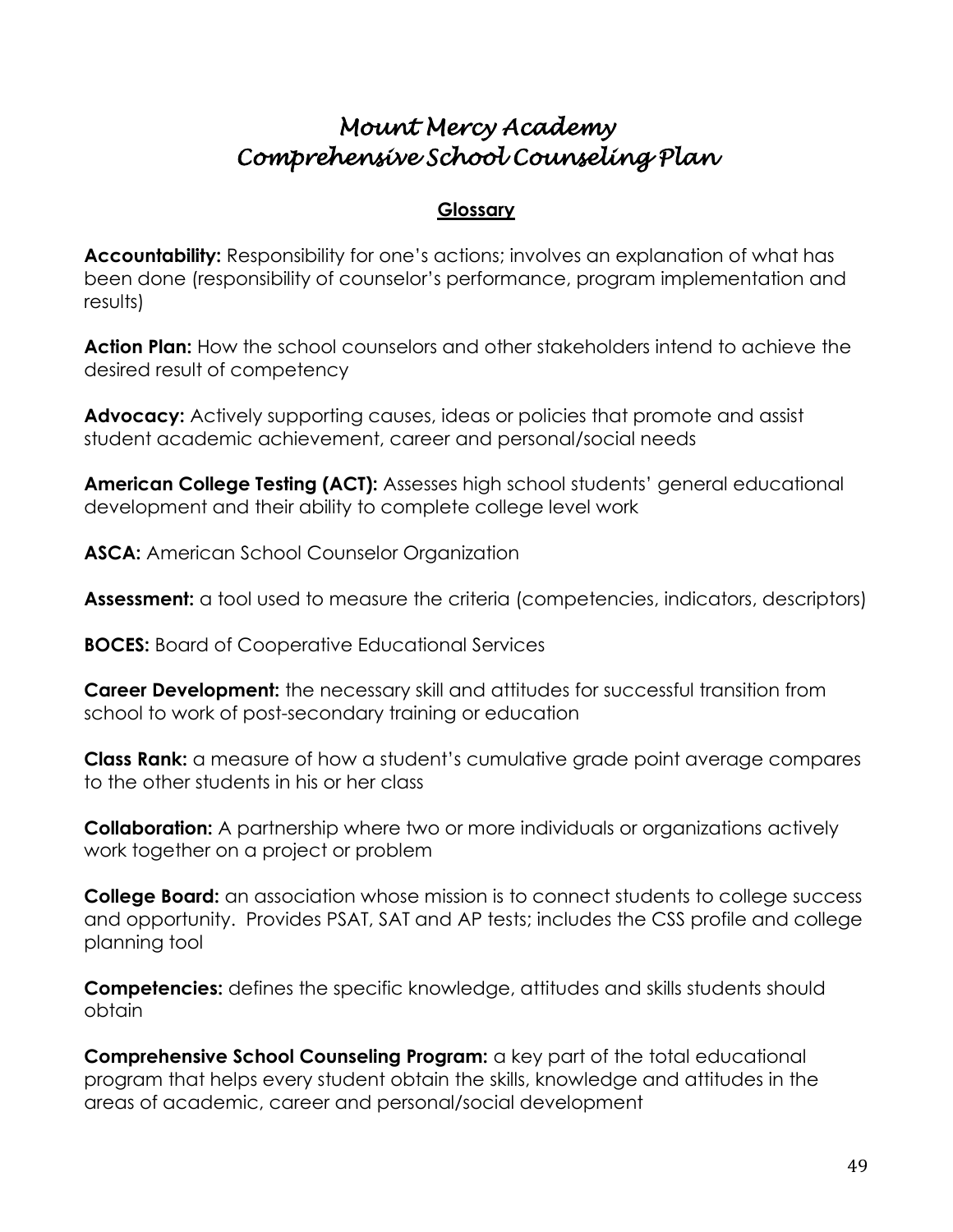**Consultation:** Discussions with parents, teachers, other educators and community agencies with regard to strategies to assist students

**Counseling:** a type of helping process implemented by a professional certified person that involves a variety of techniques and strategies that help students explore academic, career and personal/social issues impeding healthy development and/or academic progress

**CSE:** Committee on Special Education

**CSS Profile:** a web based financial aid application service of the College Board. Colleges and universities use the information from this to determine eligibility for nonfederal student aid funds

**Data-driven:** Decisions concerning future action that are based on information, survey reports, assessments, statistics or other forms of data

**Delivery System:** the means of which the school counseling program is organized and delivered (guidance curriculum, individual student planning, responsive services, systems support)

**Domains:** broad areas of knowledge base that promote and enhance the learning process (academic, career, personal/social)

**Foundation:** the mission, philosophy, domains, and ASCA National Standards and **Competencies** 

**GED:** General Education Diploma

**GPA:** grade point average

**Group Counseling:** provided in a small group for students on specific issues **Indicators:** measurable evidence that individuals have abilities, knowledge or skills for a specific competency

**Individualized Education Program (IEP):** a written document developed, reviewed and revised by the Committee on Special Education (CSE) that outlines the provisions needed to meet the unique educational needs of a student with a disability

**Individual Advisement:** school counselors assist students in establishing educational, career, personal and social goals by involving parents, teachers, other school staff and the community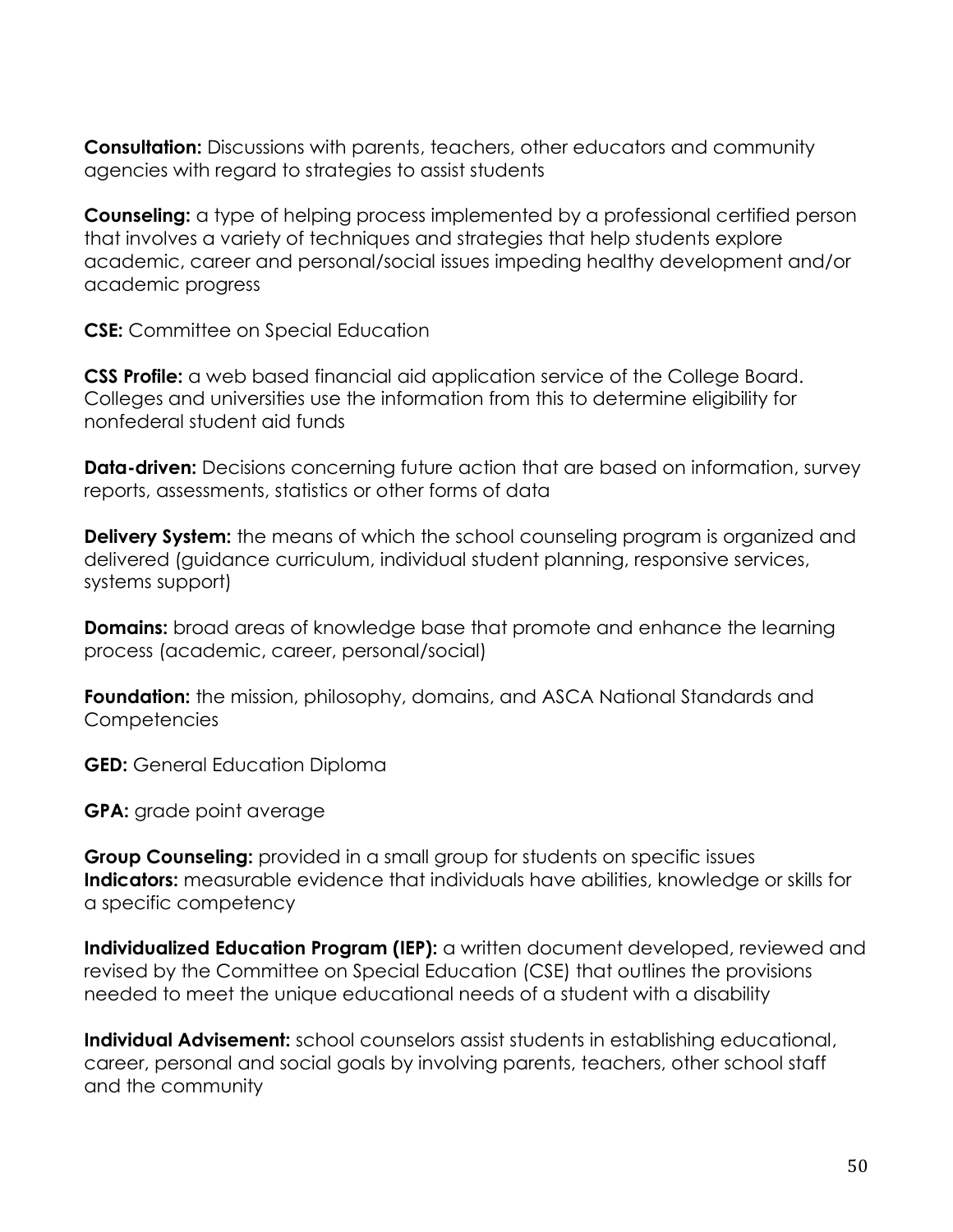**Individual Assessment:** school counselors assist students in analyzing and evaluating abilities, interests, skills and achievement

**Individual Counseling:** provided to students on a one-on-one basis as needed

**Individual Student Planning:** consists of school counselors coordinating ongoing systemic activities designed to help the student in establishing personal goals and developing plans for the future

**Individual with Disabilities Education Act (IDEA):** a federal law enacted in 1975 and reauthorized in 2004 that is designed to protect the rights of students with disabilities by ensuring that they receive a free appropriate public education, regardless of ability. IDEA grants equal access to education for students with disabilities along with special education services and procedural safeguards for parents

**Management System:** addresses the allocation of resources to best address the goals and needs of the school counseling program

**McKinney-Vento Homeless Assistance Act:** requires that every public school district designate a Homeless Liaison to ensure that homeless students are identified, immediately enrolled in school, have access to educational opportunities equal to those of their non-homeless peers, and receive assistance in evaluating and meeting their needs unique to their situation

**NCAA:** National Collegiate Athletic Association

**NCAA Eligibility Center:** determines eligibility for prospective Division I and Division II college student athletes

**Official Transcript:** a copy of a student's permanent academic record which includes all courses taken, all grades received, class rank, GPA, and degrees conferred to a student

**Personal/Social Development**: maximizing each student's individual growth and social maturity in the areas of personal management and social interaction

**Philosophy:** A set of principles guiding the development, implementation and evaluation of the program

**Preliminary Scholastic Aptitude Test (PSAT):** a preparatory test for the SAT exam

**Program Management:** school counselors coordinate planning and management tasks that support the activities for a comprehensive and developmental school counseling program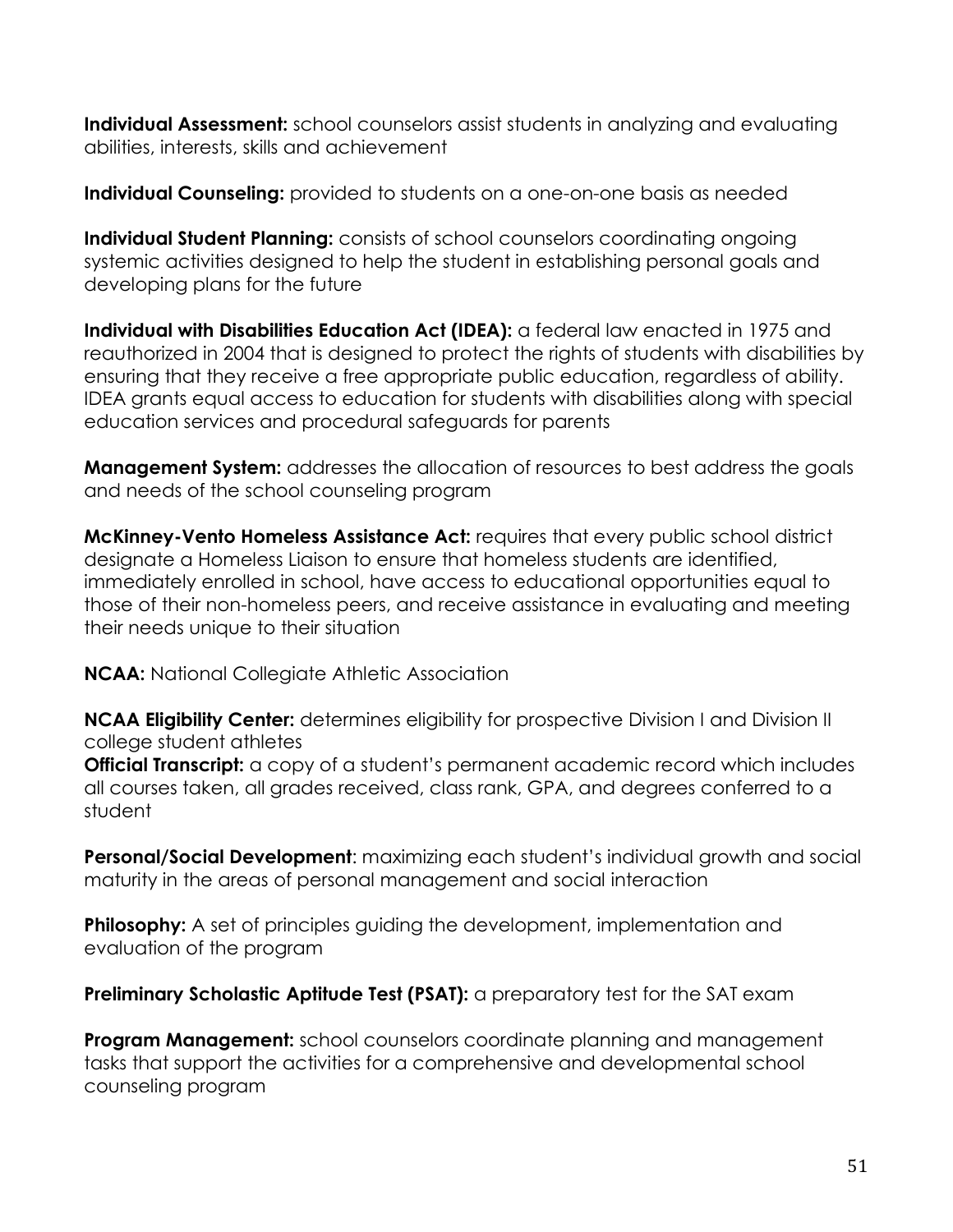**Program Planning:** involves course selection, academic planning and review to make sure students are meeting NYS graduation requirements

**Referrals:** school counselors refer students and families to outside agencies and services when appropriate; students can also be referred or refer themselves to the services of the school counselor

**Responsive Services:** activities that meet the immediate need of students, parents/guardians and teachers for referral, consultation or information

**Results Data:** outcome data; how students are measurably different as a result of the program

**Scholastic Achievement Test (SAT):** a standardized test for college admissions. The SAT consists of three major sections: Reading, Mathematics, and Writing. It assesses how well the test takers analyze and solve problems (colleges typically look at and combine the Reading and Math sections for admission criteria)

**SAT Subject Tests:** a set of more than twenty different tests focusing on specific disciplines such as English, History, and Social Sciences

**Section 504:** a civil rights law that prohibits discrimination against individuals with disabilities and ensures that the student has equal access to an education

**Student Support Team (SST):** a building level committee consisting of administrators, counselors, nurse, AIS specialists, teachers, psychologists and other related service providers to review relevant information with regard to the school program and its impact on student performance

**Systemic Change:** change affecting the entire system; focus of the change is upon the dynamic of the environment, not the individual

**System Support:** professional development, collaboration and teaming, consultation and program management and operation activities that establish, maintain and enhance the total school counseling program